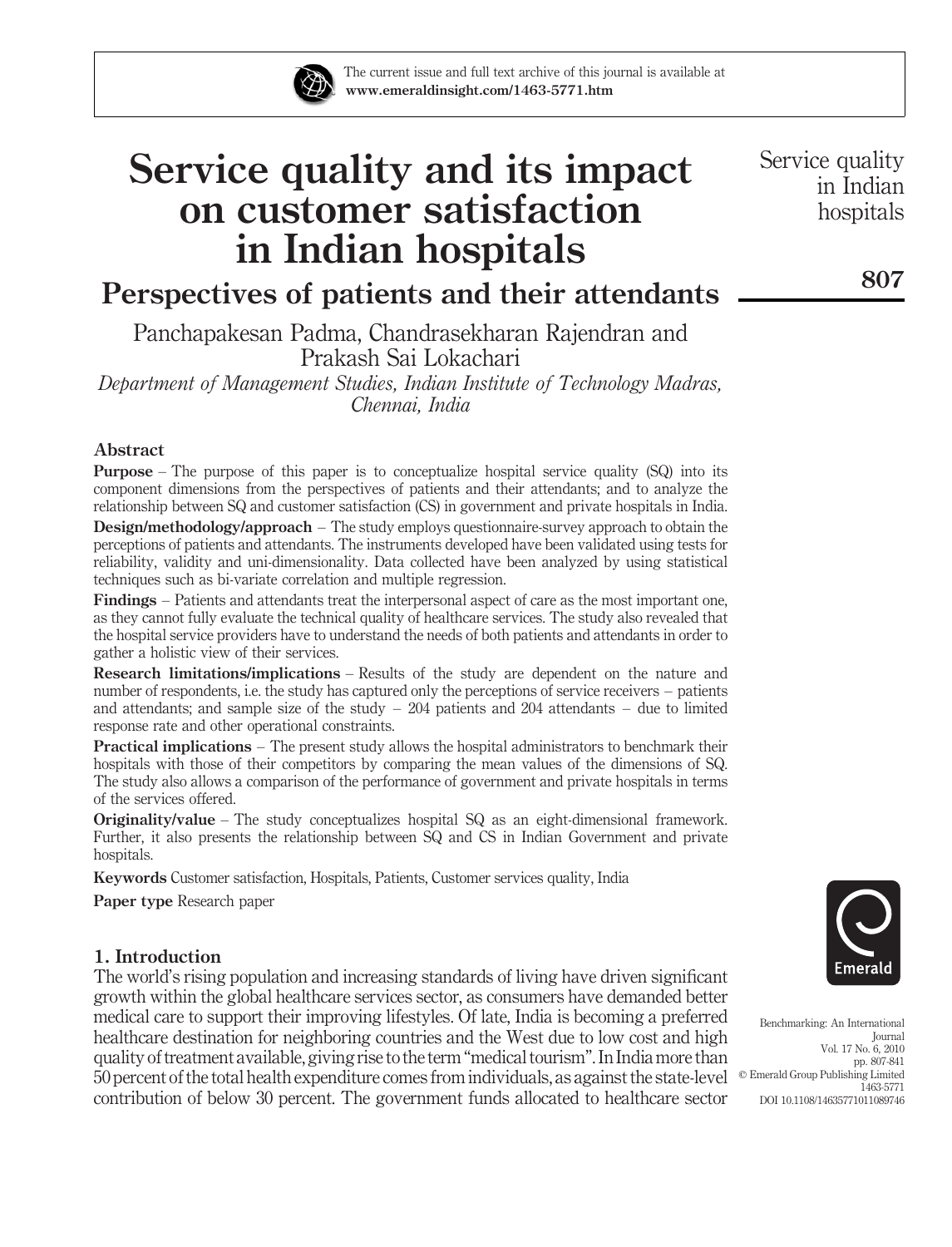have always been low in relation to the population of the country. In the private sector healthcare industry, healthcare facilities are run for profit by companies. Healthcare facilities run by charitable organizations also provide services totally free or at very low costs depending on the income of the patient or patient's family. A majority of the private sector hospitals are small establishments with 85 percent of them having  $\lt 25$  beds. Private tertiary care institutions providing specialty and super specialty care account for only 1-2 percent of the total number of institutions while corporate hospitals constitute  $< 1$  percent. The private sector accounts for 82 percent of all out-patient visits and 52 percent of hospitalization at all India level (Royal Danish Embassy, 2006).

The type of healthcare service requirement has changed due to the rise of lifestyle-related diseases such as diabetes, cardiovascular diseases and diseases of the central nervous system. With the decline in birth rates, the population aged 0-14 has declined, while on the other hand improvement in life expectancy has led to an increase in the old age population. On average, this has led to higher per capita demand for health services (Investment Information and Credit Rating Agency of India, 2005). Infrastructure facilities remain an important area of concern for India. Roads and transport facilities connecting remote parts of India to towns and cities are yet to be fully developed, which makes accessibility of healthcare services from rural and semi-rural areas, difficult. The Government of India plans to improve health infrastructure by upgrading and increasing the total number of hospitals, clinics and clinical laboratories in urban and rural areas. Telemedicine service, which allows even the interiors to access quality healthcare, increase the patient base, thus increasing occupancy rates of hospitals, is expected to grow. This should in turn create demand for diagnostic medical equipment such as X-rays, CT-scanners, ultrasound, electrocardiographs and so on (Indo-Italian Chamber of Commerce and Industry, 2007). In spite of lacunae in infrastructure, the future appears bright for the growth of Indian healthcare industry, with the healthcare consumption expected to triple in 2015 (CII-McKinsey, 2007). India offers to become the right destination for healthcare outsourcing to the Western market.

Petersen (1988) opined:

It really does not matter if the patient is right or wrong. What counts is how the patient felt even though the caregiver's perception of reality may be quite different.

Hospitals that fail to understand the importance of delivering customer satisfaction (CS) may be inviting possible extinction (Andaleeb, 1998). Several researchers have established that service quality (SQ) not only influences the satisfaction of buyers but also their purchase intentions. Even though there are other antecedents to CS, namely, price, situation, and personality of the buyer (Natalisa and Subroto, 1998), SQ receives special attention from the service marketers because it is within the control of the service provider, and by improving SQ, its consequence CS could be improved, which may in turn influence the buyer's intention to purchase the service. Thus, delivering quality service is pivotal to drive satisfaction. As production and consumption of the service occur simultaneously, strategies that acknowledge the importance of the consumer must be integrated into the hospital healthcare delivery systems process (Craig *et al.*, 2007).

The Indian healthcare industry would face strong competition in the coming years from local corporate firms and foreign players in healthcare services and medical devices market. In order to sustain, the Indian players have to improve their quality

808

BIJ 17,6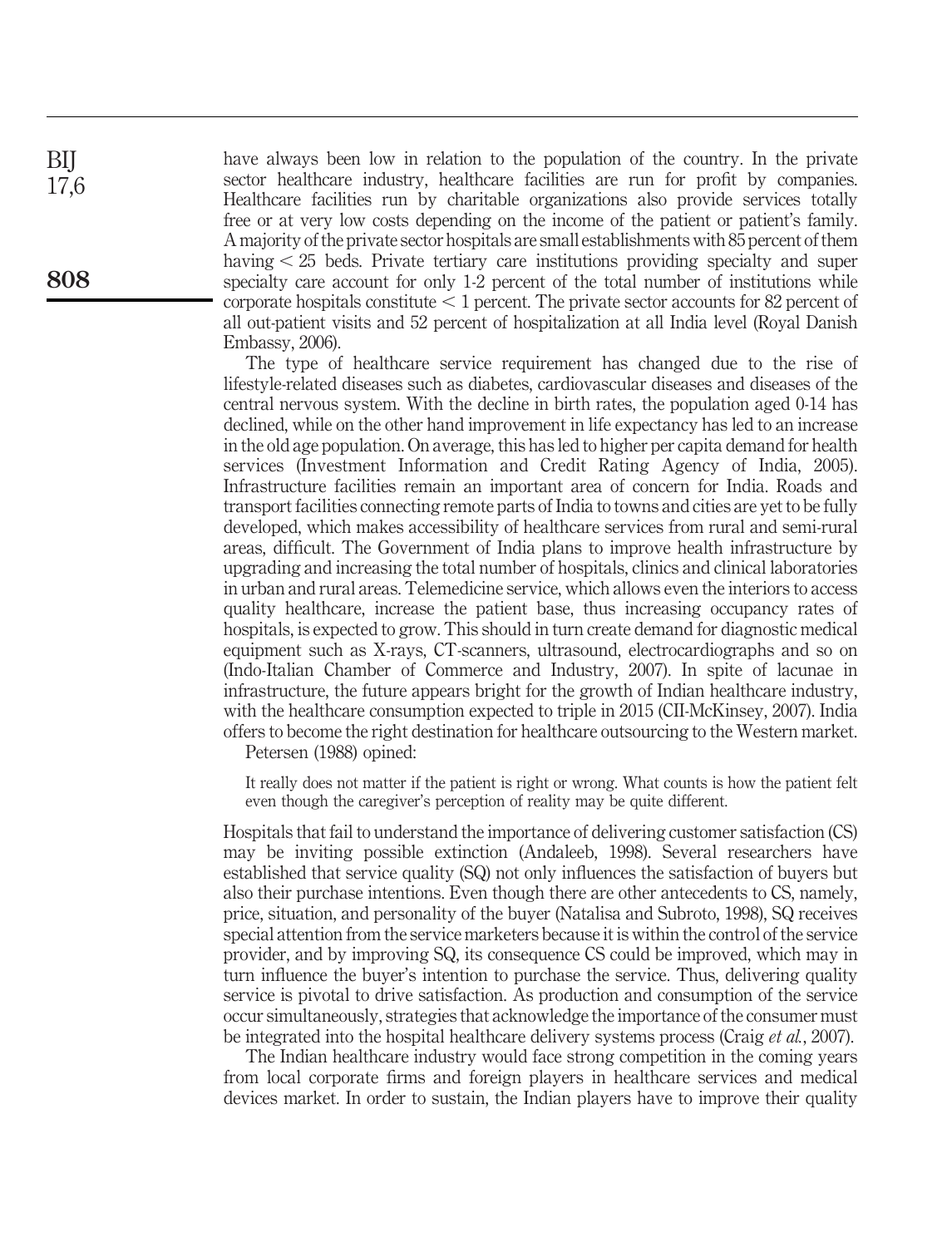and standardize their processes on par with their international counterparts. Implementing some of the guidelines enunciated in business excellence frameworks like Malcolm Baldrige National Quality Award (MBNQA, 2007) and accreditation requirements for healthcare industry like Joint Commission International (ICI, 2007), would aid such efforts. The Indian Government has to increase its share of contribution to the healthcare as 80 percent of the healthcare investment is done by private players. Dearth of trained professionals is a huge threat looming over the industry which could be overcome by starting institutes of public-private partnerships. There has to be stringent laws put forth by the government regulating the laboratories, healthcare facilities and diagnostic facilities. Moreover, Sahay (2008) noted that though hospitals in India provide high-quality treatment, they are very poor in customer service. Hence, it becomes imperative to understand where and how to improve functional aspects of service provided.

# 2. SQ and CS in healthcare

The healthcare service can be broken down into two quality dimensions: technical quality and functional quality (Donabedian, 1980). Technical quality in the healthcare sector is defined primarily on the basis of the technical accuracy of the medical diagnoses and procedures, or the conformance to professional specifications. Functional quality refers to the manner in which the healthcare service is delivered to the patients. Andaleeb (1998) stated: "Hospitals that fail to understand the importance of delivering customer satisfaction may be inviting possible extinction". Consumer marketing research has underscored the importance of consumer in healthcare services as consumer is involved in production and consumption of services simultaneously. Further, consumers along with the firms co-create value to individual consumers, as there is a paradigm shift from product and services to experience environments. Thus, understanding customers' perceptions in healthcare services becomes imperative.

Reidenbach and Smallwood (1990) conducted factor analysis and operationalized SQ in terms of patient confidence, business competence, treatment quality, support services, physical appearance, waiting time and empathy. Several other researchers developed their own frameworks and instruments to conceptualize SQ in hospital services. Vandamme and Leunis (1993) developed a scale to measure SQ provided by hospitals from patients' view. They found tangibles, medical responsiveness, assurance, nursing staff quality and personal beliefs and values to be the dimensions of hospital SQ. Tomes and Ng (1995) developed a measurement scale to assess the quality of service provided by the hospitals in the USA. They concluded that empathy, relationship of mutual respect, dignity, understanding of illness and religious needs were the intangible factors, while food and physical environment were the tangible factors of services offered.

Lam (1997) employed SERVQUAL in healthcare services. It was also discovered that patients treated physical facilities to be the least important. Nursing care, outcome and physician care constituted technical care whereas, food, noise, room temperature, privacy, cleanliness and parking were parts of interpersonal care. According to the study conducted by Hasin *et al.* (2001) in Thailand, communication, responsiveness, courtesy, cost and cleanliness were the component dimensions of SQ in hospitals. They found that even though the hospitals provided good service overall, attitude and behavior of employees about the non-conforming service had to be improved. Baldwin and Sohal (2003) in examining the relationship between SQ practices and SQ outcomes Service quality in Indian hospitals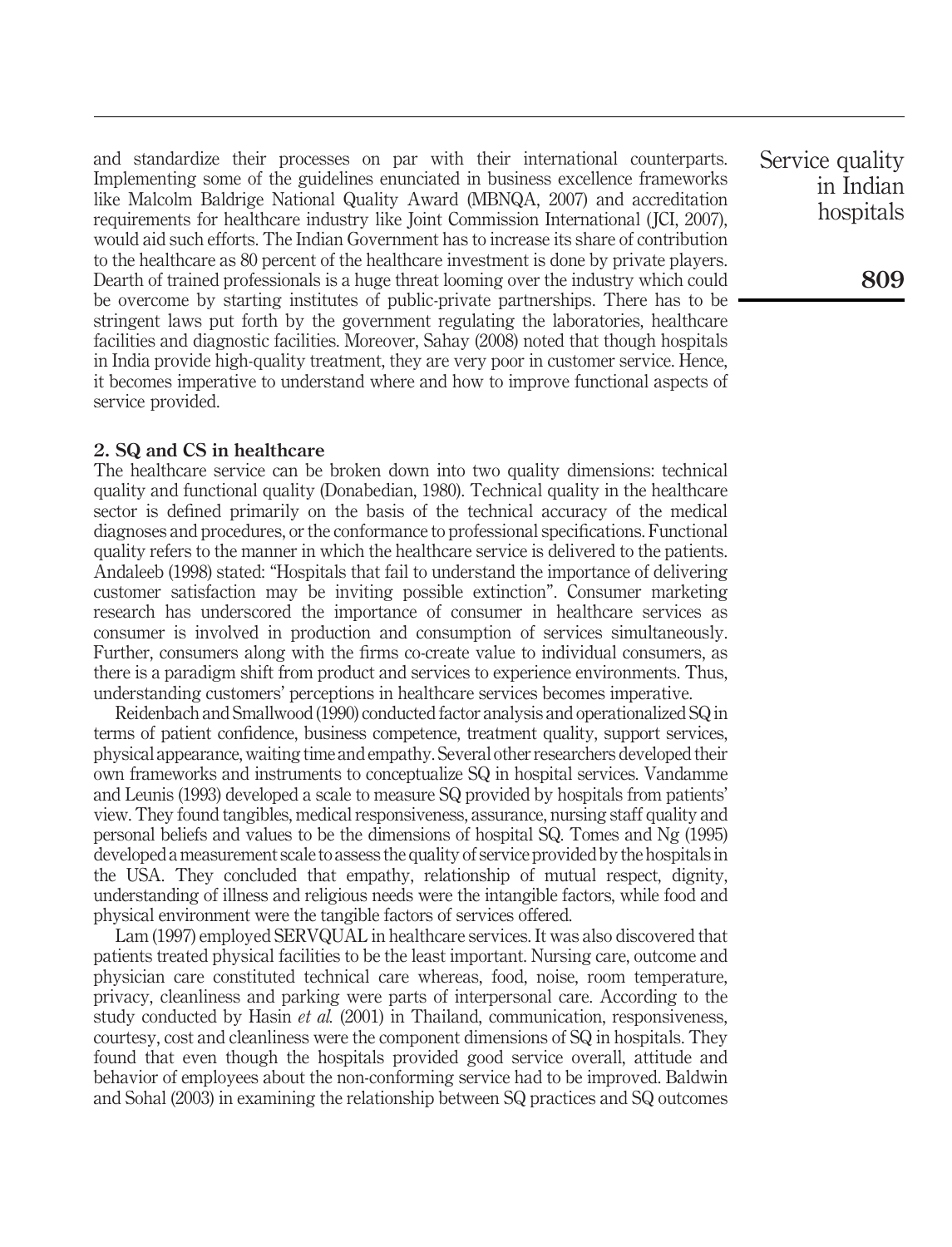in dental care found that patient fear and anxiety, patient's appreciation of convenient and punctual service, involvement of patients in treatment were found to significantly influence the patient's perceptions of dental care. Boshoff and Gray (2004) studied the relationship between hospital SQ and patients' buying intentions. They operationalized SQ using the dimensions, communication, tangibles, empathy of nursing staff, assurance, responsiveness of administrative staff, security and physician responsiveness. Otani and Kurz (2004), in their study on hospital services in the USA, found admission process, physician care, nursing care, compassion to family/friends, pleasantness of surroundings and discharge process to be the key dimensions of SQ. Pakdil and Harwood (2005) studied patient satisfaction in a pre-operative assessment clinic. The study showed that patients were most dissatisfied with the waiting time. The hospital should provide prompt services and could supply the waiting room with magazines, television set, etc. to make patients more comfortable during their wait. Positive physician-patient interaction increased patient satisfaction more than any other provider-customer relationship. Some training could be given to patients so that their expectations became realistic and hence tended to improve their satisfaction with the service provided.

Rohini and Mahadevappa (2006) applied SERVQUAL framework and applied SERVQUAL factors in their study on Bangalore (India) hospitals. They obtained the perceptions of both the patients and the hospital management. The study concluded that there existed an overall gap between patient's perceptions and expectations and also between management's perception of patients' expectations and patient's expectations. The authors provided recommendations to fill those gaps. Rao *et al.* (2006) developed a reliable scale to measure in-patient and out-patient perceptions in India. Their study included medicine availability, medical information, staff behavior, doctor behavior and clinic infrastructure as dimensions of perceived quality in healthcare services. Das and Hammer (2007) studied the differences in doctors' competencies in government and private hospitals located in rich and poor localities in Delhi (India). The study justified the notion that public sector was performing worse than private sector by comparing the distributions of MBBS qualified public doctors with MBBS qualified private doctors. They also found that both government and private hospitals in poor areas were performing worse than the hospitals located in rich areas. Duggirala *et al.* (2008) proposed that healthcare SQ consisted of seven dimensions, namely, infrastructure, personnel quality, process of clinical care, administrative processes, safety indicators, overall experience of medical care and social responsibility.

It is seen that in healthcare services, personalization or physician – patient interaction or interpersonal care played a critical role in forming SQ judgments. Andaleeb (1998), Curry and Sinclair (2002), Otani and Kurz (2004), Pakdil and Harwood (2005) and Ramsaran-Fowdar (2008) have emphasized the criticality of soft aspects/functional quality of healthcare services while some authors namely, McGorry (1999), Carman (2000), etc. found that technical quality was the most important factor. In India, Rohini and Mahadevappa (2006) concluded that there existed an overall gap between patient's perceptions and expectations and also between management's perception of patients' expectations and patient's expectations in Indian healthcare services. Sahay (2008) asserted the need to improve customer service in Indian hospitals. All these observations indicate that there is an urgent need to raise the standards of Indian healthcare system.

BIJ 17,6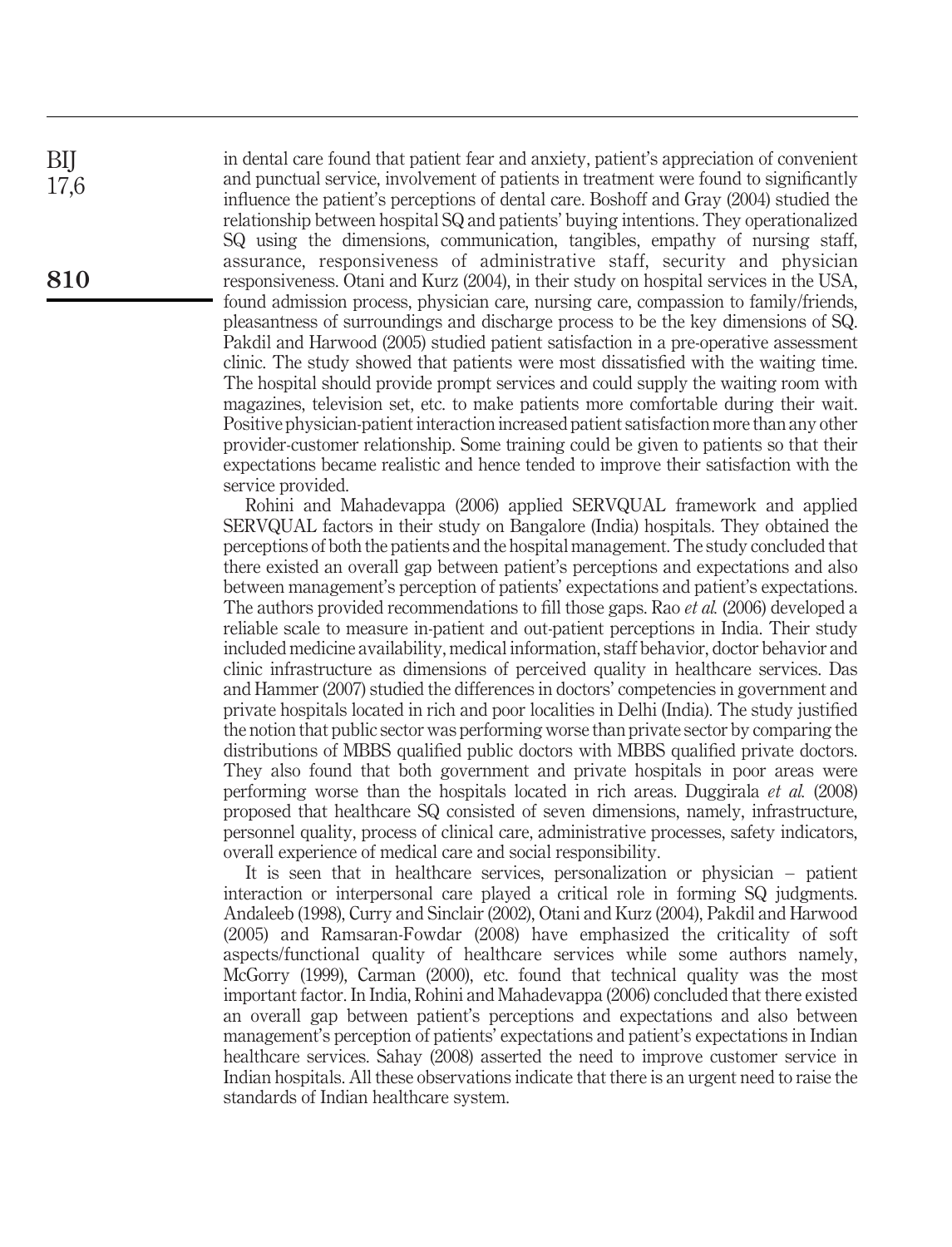The SQ literature in the context of hospitals has mostly focused on patient's and management's perspective, so far. Some of the studies investigated the gaps between the service providers' perceptions and patients' perceptions. Healthcare services, being high in credence qualities, cognitive judgment will not prevail in the patient's evaluation of service delivery. Further, in a hospital environment, patients are in a state of physiological or psychological discomfort (Duggirala *et al.*, 2008). Thus, they require the assistance of others to interact with the service providers. In India, an in-patient is always accompanied by an attendant. So, it is often these attendants who are in a good position to judge the care provided. A holistic picture of healthcare services that focuses on the attendants' needs, while providing hospital services will be extremely useful to healthcare service providers. Hence, this study aims to conceptualize SQ from the perspective of patients as well as attendants.

Some authors emphasized the importance of the patients' family members and friends in their studies. Strasser *et al.* (1995) attempted to compare the satisfaction levels of patients and their family members. The results suggested that the patients were more satisfied with the care provided than their family members and friends. They observed that the family members and friends not being the main beneficiaries of the treatment plan perceive less intensity and frequency of the care and this might have led to their dissatisfaction. Butler *et al.* (1996) wanted to find if there existed a significant difference between the perceptions of users (healthcare consumers, namely, patients) and observers (family members or friends who visit patients) with respect to hospital SQ, given the credence nature of the services. They found that there existed significant differences indeed between the perceptions of the two groups of people. Tucker and Adams (2001) studied the perceived hospital SQ from military service members, retirees and their non-military family members. Tomes and Ng (1995) included some items in their instrument about hospital staff being courteous to patients' family members. Such studies reinforce the necessity of including the perceptions of patient's friends or family members in the study. Further, the number of attendants and visitors (who visit patients for a short duration) far outnumber the number of patients in the hospital (Weiss, 2004). But they were often ignored by healthcare organizations. Rhodes *et al.* (2008) found that family members of patients in the USA hospices were satisfied if they were regularly informed about the patients' condition.

SQ and CS have been considered as two sides of the same coin. Oliver (1980) proposed that satisfaction is a function of the disconfirmation of performance from expectation. Oliver (1989) defined satisfaction as an evaluative, affective, or emotional response. So customers can evaluate the object only after they interpret the object. Hence, satisfaction is the post-purchase evaluation of products or services given the expectations before purchase (Kotler, 1991). Satisfaction is dependent on the ability of the supplier to meet the customer's norms and expectations and no matter how good the services are, customers will continually expect better services (Dwyer *et al.*, 1987; Fornell, 1992; Oliva *et al.*, 1992). While CS could be related to values and prices, SQ generally does not depend on prices (Anderson *et al.*, 1994). While SQ judgments are quite specific to the service delivered, satisfaction can be determined by a broader set of factors including those which are outside the immediate service delivery experience (e.g. his/her mood is good on that particular day). Perceptions on SQ do not depend on experiences with the service environment or service providers, while judgments for satisfaction depend on past experiences (Oliver, 1993).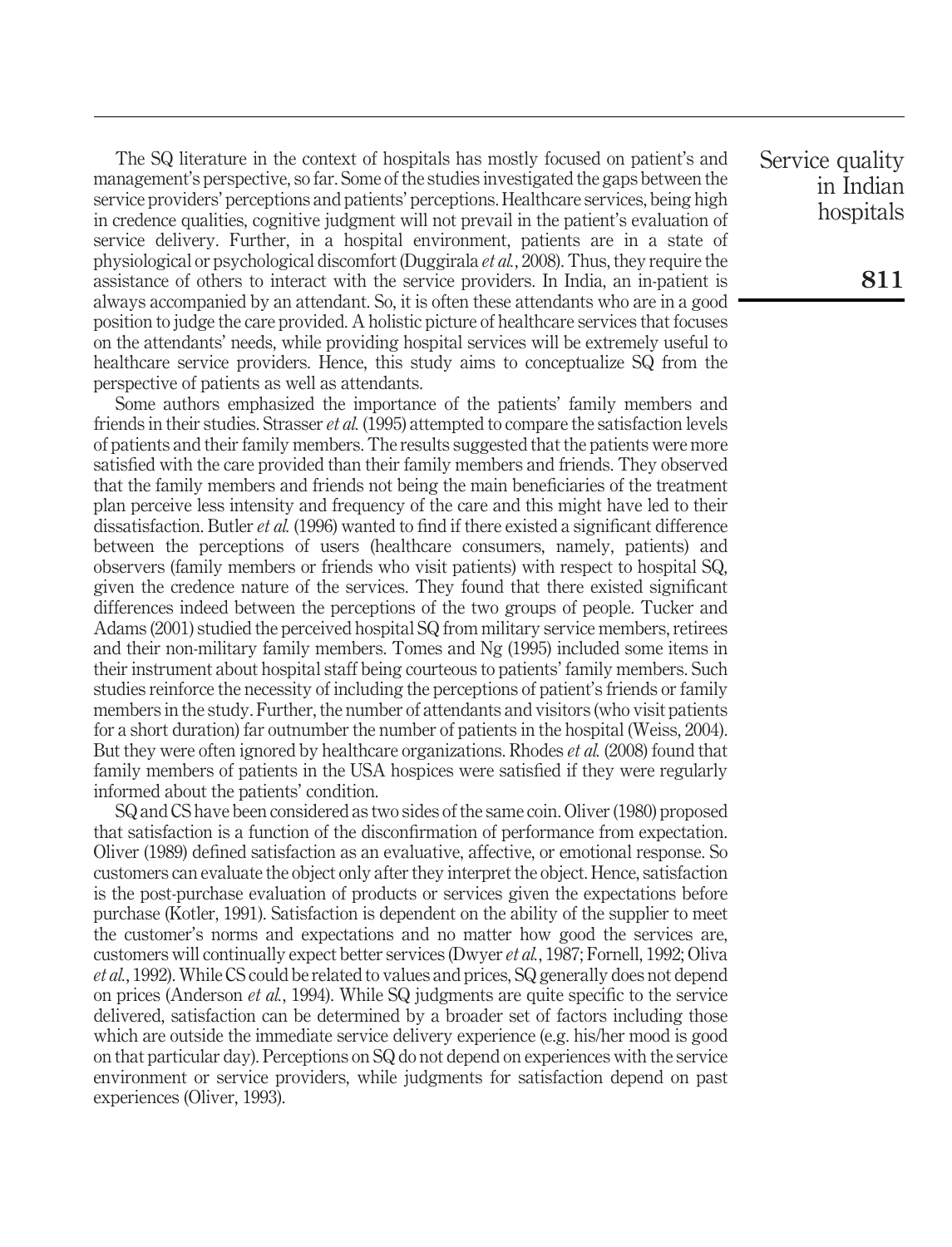Many theories have been proposed to explain CS. According to expectancy-disconfirmation theory put forth by Oliver (1980), customers purchase goods and services with pre-purchase expectations about anticipated performance. Once the product or service has been purchased and used, outcomes are compared against expectations. When the outcome matches expectations, confirmation occurs. Disconfirmation occurs when there are differences between expectations and outcomes. Satisfaction is caused by confirmation or positive disconfirmation of expectations and dissatisfaction is caused by negative disconfirmation of consumer expectations. According to personal control theory proposed by Rotter in 1966, satisfaction with one's life experience or job is related to the person's perception of psychological covariance between their actions and desired outcomes. So, in healthcare services, patients may perceive themselves as possessing more personal control over the healing process than others. Acting as a causal agent on one's own behavior might make patients more satisfied with their care than others. There are two basic models which are used to measure the satisfaction of customers, namely, transaction-specific model and cumulative satisfaction model. In transaction-specific model, CS has been modeled as a function of psychological constructs such as attitude, expectation and disconfirmation (Boulding *et al.*, 1993; Oliver, 1993), whereas, in cumulative satisfaction model, the benefits derived from product or service attributes form the primary antecedents to satisfaction (Gustaffson and Johnson, 2004). The current research makes use of personal control theory and cumulative satisfaction model to measure CS in healthcare services.

Patterson and Johnson (1993), Rust and Oliver (1994) and Taylor (1993) attempted to distinguish the two constructs. Some researchers (Cronin and Taylor, 1994; McAlexander *et al.*, 1994) have argued that consumers might not distinguish between SQ and satisfaction, since both were based on attitude formations. Despite these notions, a general agreement in the services literature has been that SQ and CS have been two distinct but closely related constructs (Dabholkar, 1996; Shemwell *et al.*, 1998). Sureshchandar *et al.* (2002b) also endorsed this view. In fact, SQ research has largely gained focus because of the notion that high SQ results in customers' satisfaction and their behavioral intentions including positive or negative word of mouth recommendations to others, revisit the provider, willingness to pay higher price, intention to switch to other providers, complaining about defective service, etc. Even though there are other antecedents to CS, namely, price, situation, personality of the buyer (Natalisa and Subroto, 1998), SQ receives special attention from the service marketers because it is within the control of the service provider, and by improving SQ, its consequence CS could be improved, which may in turn influence the buyer's intention to purchase the service.

In all the sectors, including healthcare, SQ has been established as an antecedent of CS. Pakdil and Harwood (2005) studied patient satisfaction in a pre-operative assessment clinic. They showed that patients were most dissatisfied with the waiting time and positive physician-patient interaction increased patient satisfaction more than any other provider-customer relationship. Rao *et al.* (2006) concluded that medicine availability, medical information, staff behavior and doctor behavior had significant positive influence on patient satisfaction while waiting time had negative impact on patient satisfaction. Baalbaki *et al.* (2008) found that nursing was the most influential dimension in both emergency room and in-patient encounters with respect to patient satisfaction in Lebanon hospitals. Duggirala *et al.* (2008), in their study on Indian hospitals, revealed that all the

812

BIJ 17,6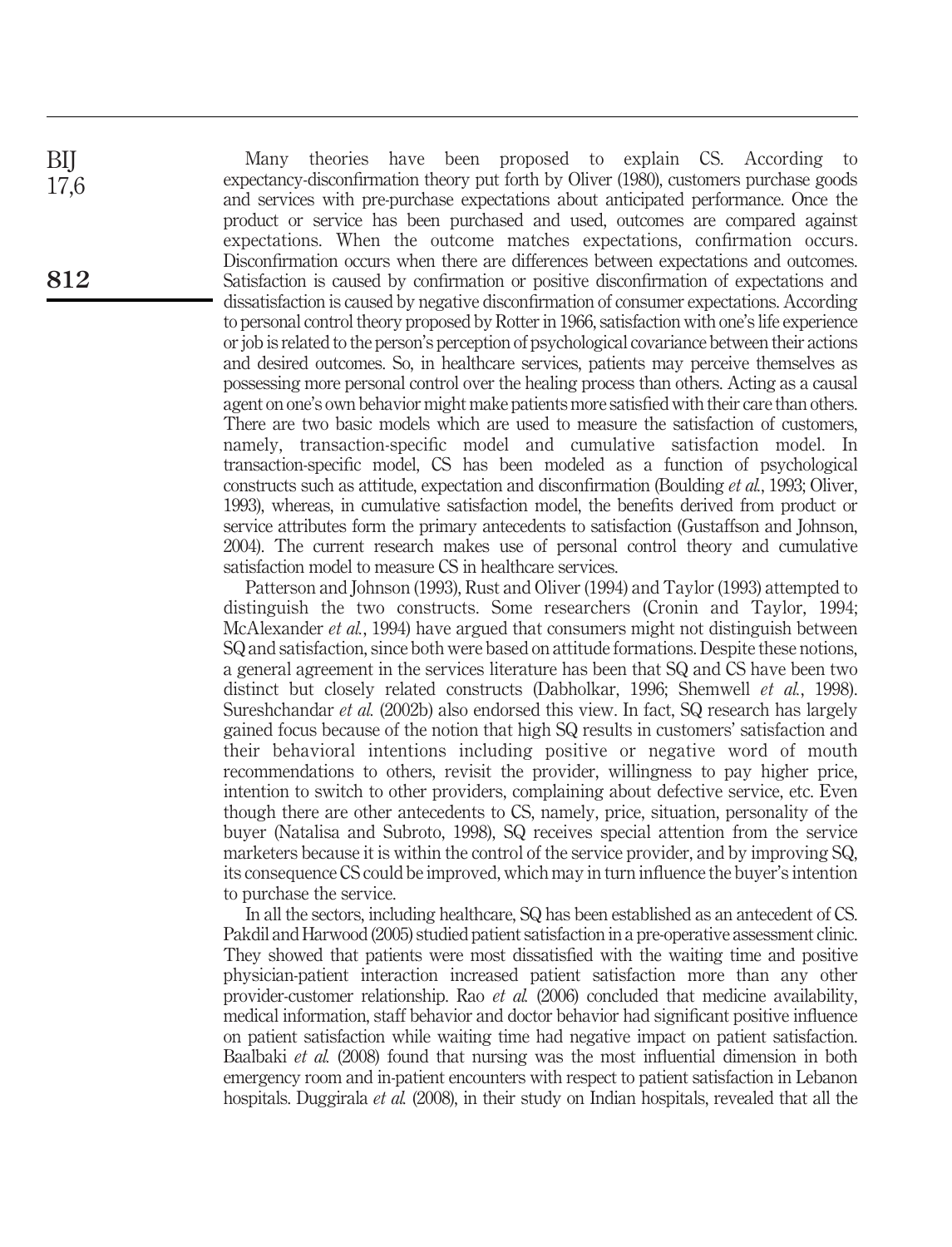seven dimensions of healthcare SQ, namely, infrastructure, personnel quality, process of clinical care, administrative processes, safety indicators, overall experience of medical care and social responsibility were significant predictors of patient satisfaction. Ramsaran-Fowdar (2008), in a study on private hospitals, found that "reliability, and fair and equitable treatment" was the most important SQ dimension influencing patient satisfaction in Mauritius healthcare services. They had used modified SERVQUAL scale for this purpose.Williams *et al.* (1998) determined that patient satisfaction did not improve after renovation of the emergency department of a hospital under study. They further hypothesized that satisfaction scores might improve if the goals of renovation, efficiency and privacy were met.

The literature has established the relationship between SQ and CS. The current study attempts to examine this relationship in the context of Indian healthcare services from the perspectives of patients and attendants.

#### 3. Motivation for the current study

Healthcare delivery systems in developing countries where the resources are not in proportion to the demands placed on services of healthcare institutions, and where the possibility of resources being increased in the short term is quite different, calls for the increase in the effectiveness of the healthcare system by the efficient management of hospitals. Hospitals in developing countries absorb more resources than any other kind of recurrent government spending on health. A review of the health sector in many countries suggests that these large recurrent expenditures on hospitals involve a great waste of resources because of the technical and managerial inefficiency within hospitals (Tabish, 1998). Further, today's buyers are better educated and more aware than in the past, as there is a mine of data available through bulletins, web sources, online repositories, health magazines, etc. Hence, delivering quality service becomes vital. India has become a preferred medical treatment destination, providing cost-effective treatment to the patients from all over the world. It is currently contributing 5.2 percent of the India's GDP. If the services provided are improved, there is a greater chance of this percentage contribution to grow.

Further, SQ has been established to be an antecedent of CS, which is again found to influence customers' purchase intentions. Zeithaml *et al.* (1996) revealed through an empirical study that high-service performance increased favorable behavioral intentions and decreased unfavorable behavioral intention. Hence, understanding not only the dimensions of healthcare services but also the extent of their influence of patient satisfaction gives insights to hospital managers and administrators. In Indian context, patients' family and friends (referred to as attendants in the study) always accompany them during their hospital stay.

Attendants gain importance in the context of Indian healthcare services due to the following:

- (1) As patients are often in a state of physical or psychological discomfort (Duggirala *et al.*, 2008), it is often these attendants who are in a good position to judge the care provided.
- (2) In-depth personal interviews with the physicians in hospitals revealed that the presence of a patient's attendant is necessary for the following reasons:
	- . *Vouching for the patient's identity.* Most Indian citizens do not have a uniform official document to reveal their identity unlike in the West, where every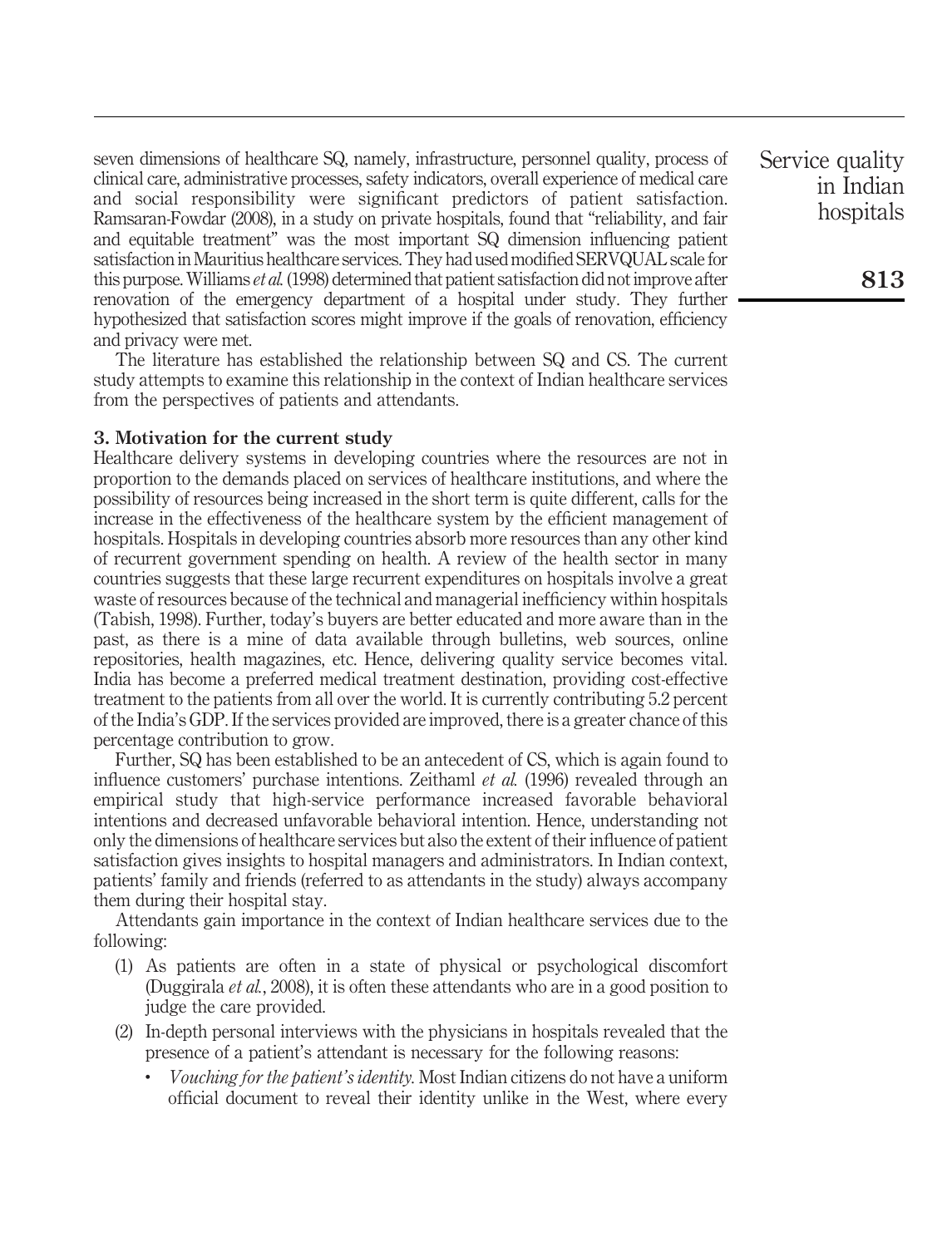citizen or resident has a valid social security number or other identification numbers. If a patient gets admitted in a critical condition, recognizing her/his identity becomes an issue in India, especially if in medico-legal cases. So, an attendant could help in vouching for the identity of the patient.

- . *Responsibility in case of critical care.* Attendants have to take the responsibility of patients in case of critical care by providing undertakings. If a major surgery is to be performed on a married female patient, her husband/parents have to give an undertaking in order for the hospital authorities to proceed with the surgery.
- . *Support provided to patients.* Attendants provide both physical and emotional support to the patients. In many cases, attendants generally take care of financial needs of patients, as hospitals do not allow them to possess money themselves. Attendants also act as a bridge between hospital authorities and patients. Sometimes, attendants aid the treatment process by arranging for blood required for surgery, without which, surgery cannot be performed. They also procure drugs required for treatment process in both private and government hospital setup. They carry out the function of fetching food from home/outside if food is not provided by the hospital.

In fact, in the healthcare industry, research shows that the decision-making unit likely include an initiator (family member), an influencer (physician), a decider (physician, patient/consumer or insurance), a buyer (third-party insurance or employer) and the user (patient/consumer). As a final point, additional research has shown that patient/consumer involvement in decision making related to his or her health choices is increasing as patient/consumers are exposed to an increasing number of healthcare system providers (Laffel and Blumenthal, 1989; Porter and Teisberg, 2004). As a result, healthcare delivery systems adhere to a long buying process model and are a high-involvement service. Regardless of lacking strong conceptual support, many hospital strategies have placed an increased importance on advancing their respective technical advancements as a measure of achievement. For the reasons mentioned above however, there exists a need for a greater conceptual understanding over the affects of correlating healthcare delivery system strategies with technological achievements. The framework suggested by Padma *et al.* (2009) has been used in the current study to develop and validate instruments for SQ in healthcare from the perspectives of patients as well as their attendants (see Padma *et al.*, 2009 for the comprehensive presentation of constructs and for a comprehensive comparison with the existing frameworks).

# 4. Objectives of the current study

In line with the motivation of the study and observations from the literature, the following are the objectives of the current study:

- . to develop two comprehensive instruments to conceptualize SQ perceptions in hospitals, one from the perspective of patients and one from the perspective of attendants; and
- . to analyze the relationship between SQ and CS from the perspectives of both patients and attendants.

814

BIJ 17,6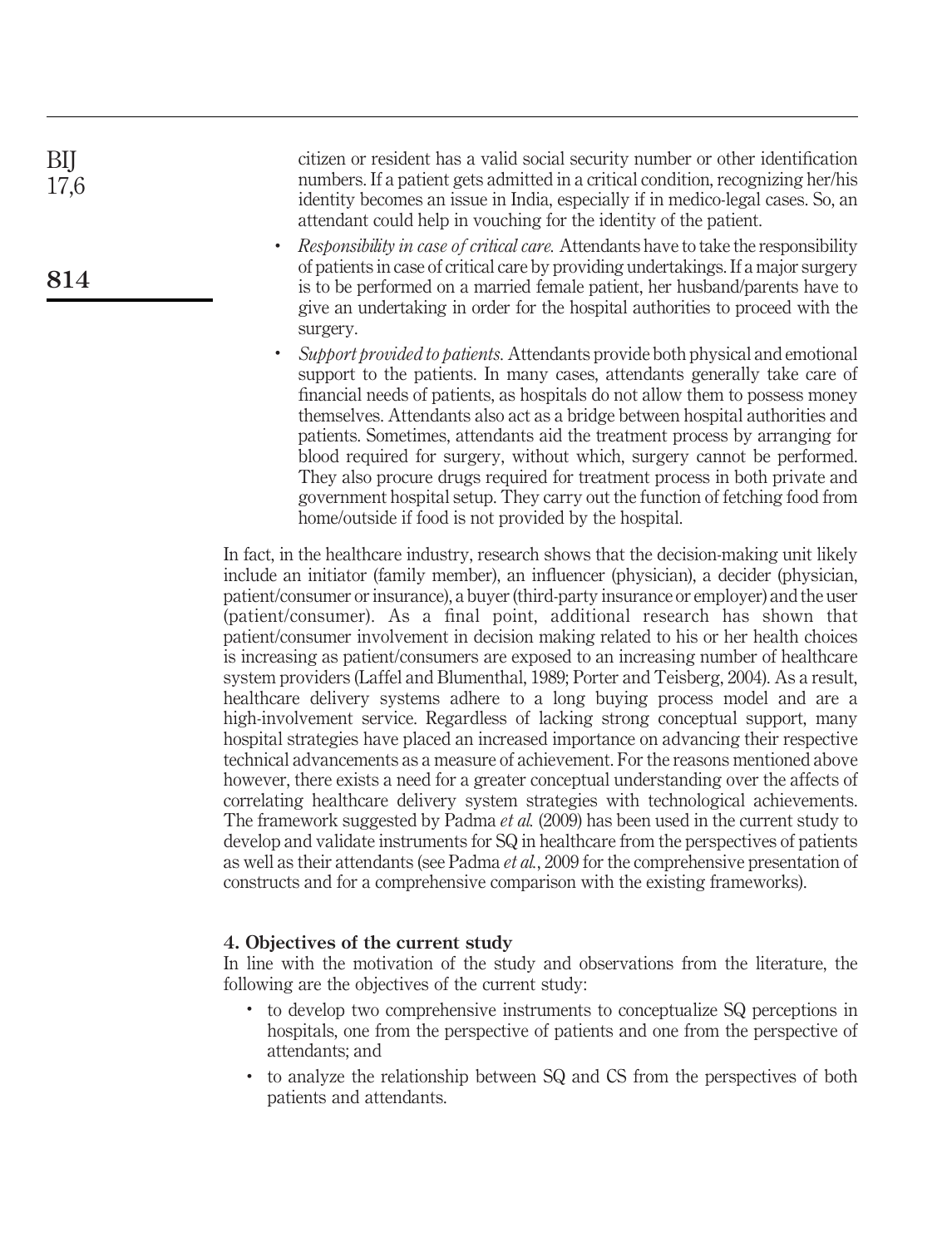# 5. Constructs in the study

This section presents the description of eight constructs used in the current study. All these eight dimensions have been measured from the perspectives of both patients and attendants. The instruments used to obtain patients' perceptions and attendants' perceptions are similar in terms of constructs and the constituent items (except for some minor differences). The same item used for measuring a factor is worded differently in both the instruments. Patients' perceptions are obtained about the quality of services offered to them whereas attendants' perceptions are obtained about the quality of services offered to patients. For example, an item in the instrument designed for patients reads as:

. nurses' care and responsiveness to you.

The same item in the instrument meant for attendants reads as:

. nurses' care and responsiveness to the patient.

The instrument proposed by Padma *et al.* (2009) has been used in the current study to measure SQ perceptions of patients and attendants. The eight dimensions of SQ for healthcare services, namely, infrastructure, personnel quality, process of clinical care, administrative procedures, safety indicators, hospital image, social responsibility, and Trustworthiness of the hospital.

# *Infrastructure*

Infrastructure includes the tangible features of a service delivery (including equipment, appearance of the firm/facility, signage, availability of resources, etc.). It is also referred to as man-made physical environment or "servicescapes". The facilities should not only be visually appealing, but also be hygienic, particularly in healthcare service. As services are primarily intangible, customers judge the quality of services based on the tangible aspects of services. Technological capability of a hospital including equipment to test and treat various ailments is a part and parcel of the hospital infrastructure. Parasuraman *et al.* (1985), in their SERVQUAL model, used "tangibles" as a dimension of SQ. Tomes and Ng (1995) identified "physical environment" as one of the factors of hospital SQ in the USA. Andaleeb (1998), while conceptualizing SQ-stated that "facility" was a factor of SQ, in a study on the US hospitals. Reidenbach and Smallwood (1990) and Otani and Kurz (2004) used the constructs, "physical surroundings", "pleasantness of surroundings" in their studies, respectively, to denote the physical facilities and ambience. Rao *et al.* (2006) conceptualized healthcare services in terms of "clinic infrastructure", along with other dimensions. JCI (2007) has also identified "facilities management" as a key function in hospitals. Duggirala *et al.* (2008), in their study on Indian healthcare services, had also included infrastructure to be one of the dimensions of SQ.

# *Personnel quality*

It refers to quality of all the personnel involved in delivering service, namely, doctors, nurses, paramedical, and support staff. The personnel offering service are expected to be responsive, reliable, friendly, sincere and competent by the customers. Friendly and courteous staff tend to improve patients' perceptions of the hospital. Parasuraman *et al.* (1985) made use of assurance, empathy and responsiveness dimensions to indicate the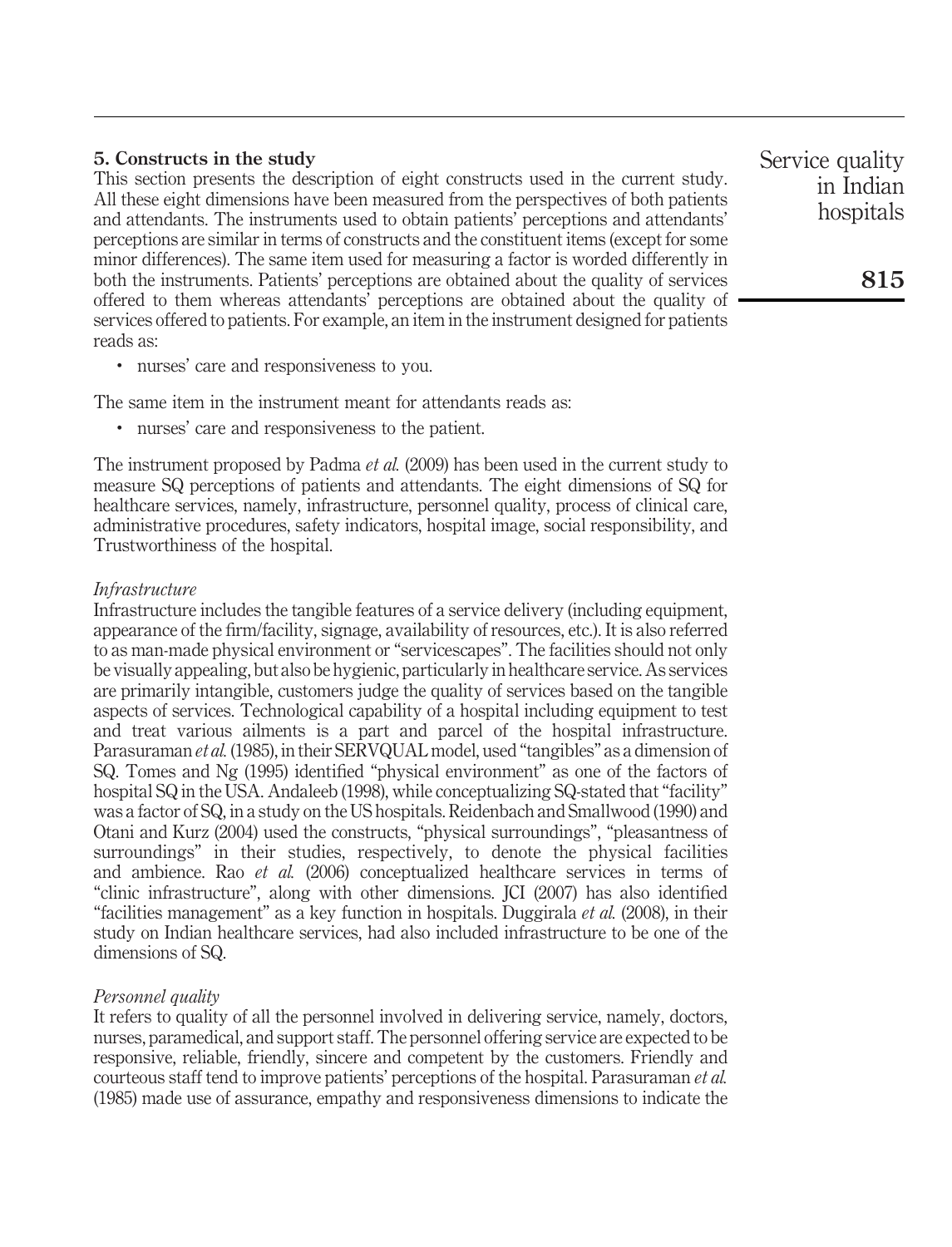quality of personnel. Andaleeb (1998) had three of the five dimensions, "competence of staff", "demeanour", and "communication" related to patient-staff interaction, which reinstates the importance of patient's relationship with hospital employees. Hasin *et al.* (2001) and Sower *et al.* (2001) used "courtesy" and "respect and caring", respectively, to represent personnel quality in their researches on healthcare. Otani and Kurz (2004) concluded that "nursing" was more important in improving CS and behavioral intention than other factors. Rao *et al.* (2006) also found that interpersonal skill of medical personnel was a significant predictor of patient satisfaction. Das and Hammer (2007) found that the personnel quality, particularly doctors' qualification, was worse in government hospitals than private hospitals in India. Baalbaki *et al.* (2008) found that nursing was the most influential dimension with respect to patient satisfaction in Lebanon hospitals. Duggirala *et al.* (2008) included personnel quality to be a significant predictor of patient satisfaction.

# *Process of clinical care*

This is the core service or primary service or technical quality of hospital service. It explains "whats" of a service including the width and depth of services. This aspect of service is taken for granted by the customers. When a hospital fails in this aspect, patients do not attach any importance to other aspects, i.e. even if the personnel are friendly in a hospital, the patient may not perceive the service to be of high quality if the doctor lacks the necessary competence and skill. Baldwin and Sohal (2003) included safety, reliability, technical ability and skills of dental practitioners in the factor "skill and ability". Kang and James (2004) asserted that SERVQUAL model, though mentioned about the technical quality, did not incorporate it. Hence, they considered "technical quality" in their study, and defined "technical quality" as technical competence and immediate outcomes. Rose *et al.* (2004), in their research on Malaysian hospitals, revealed that technical quality was perceived to be the most important factor in both public and private hospitals. Duggirala *et al.* (2008) had also included process of clinical care as a dimension of SQ.

#### *Administrative procedures*

Administration of hospital includes the processes of admission, stay and discharge of patients. Many studies reported that patients are not happy with the long waiting times for diagnosis, treatment, etc. in the hospitals across countries. The ease of getting appointments, ambulance services, simplicity of admission and discharge, etc. all are essential in ensuring a hassle-free treatment to patients. During the whole hospitalization experience and at each "contact point", all employees should demonstrate that they care about its patients, are careful in protecting and enhancing the hospital's reputation, do everything to gain the patients' confidence in the hospital and ensure that patients feel safe during their hospitalization (Boshoff and Gray, 2004). Pakdil and Harwood (2005), who studied patient satisfaction on a pre-operative assessment clinic, determined that patients were most dissatisfied with waiting time. One of the important issues of administrative processes is the delay at different stages of the patient's hospital stay (Duggirala *et al.*, 2008). So, well-defined administrative procedures are required to make the patients' stay in the hospital a pleasant one.

BIJ 17,6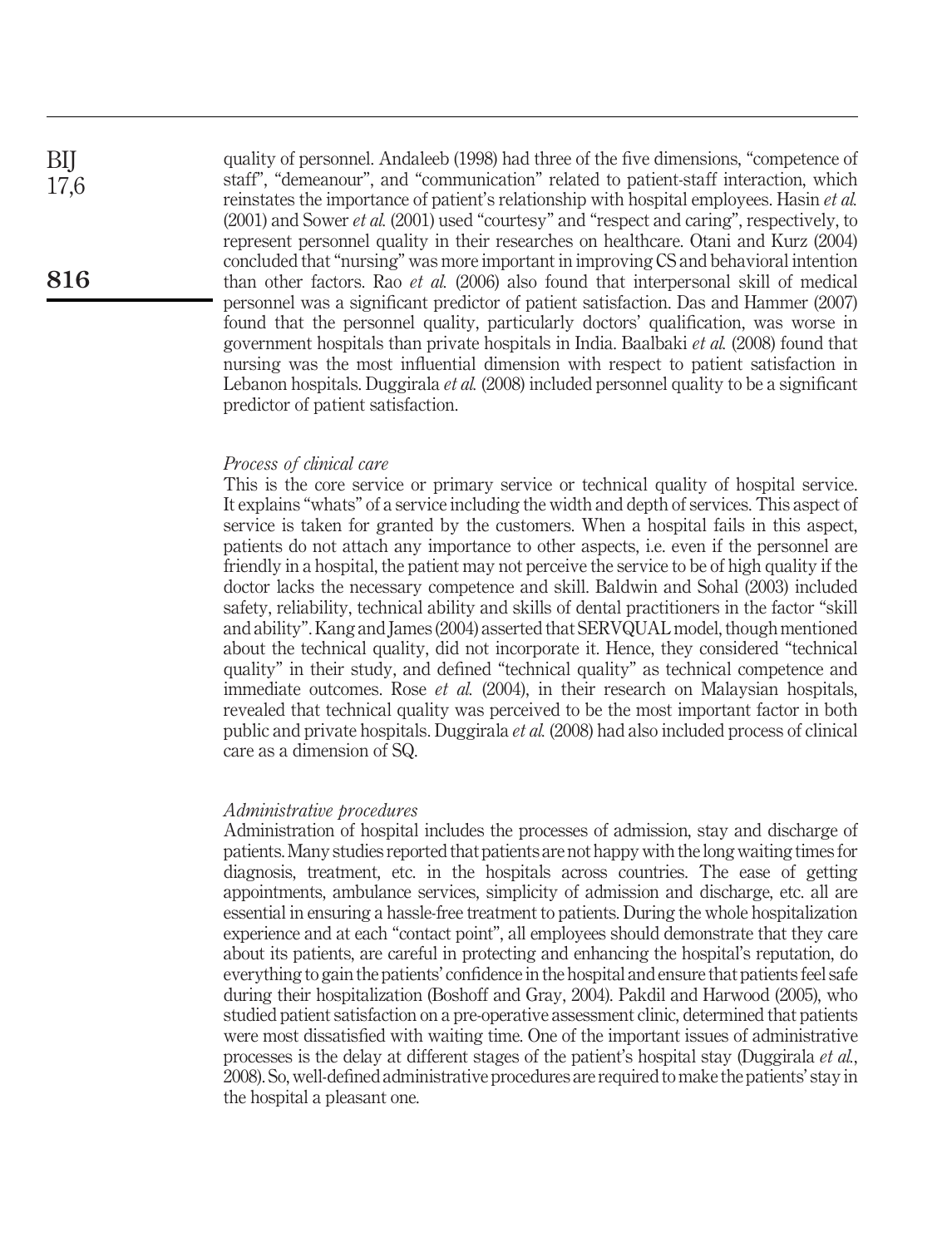# *Safety indicators*

Firms have to make their employees and customers feel safe and secure, because if either of these is threatened, it exerts a tremendous psychological impact on both. The safety is critical as it relates to the survival concerns, which are basic needs of individuals. A service firm failing make their customers feel safe, loses out on everything. A hospital has to address safety critical issues in order to provide a good service because patients visit hospitals to improve their health status and thereby the quality of their life. Provision of ramps and elevators, checking for drugs causing allergic reaction in patients are some of the precautions to be taken by the hospital to avoid any crisis and enable a comfortable stay for patients. Further, the safety of customers who have special needs (e.g. use of ramps, elevators, etc.) has also to be considered. Older people (both patients and their attendants) and physically challenged people are in need of special facilities to take care of their needs. This is particularly important in healthcare services, as it deals with the survival of patients. So far, only Duggirala *et al.* (2008) seemed to have used "safety indicators" as a dimension of SQ.

# *Hospital image*

The existing literature on SQ argues that delivering core service is a necessary but not sufficient condition for CS. Grönroos (1982) realized the role of "image" in the conceptualization of SQ, and emphasized it as a filter in the perception of SQ in addition to the technical and functional quality dimensions. The image a firm enjoys also plays a pivotal role of conveying to a customer what the firm has to offer in terms of technical and functional qualities. The image affects the expectations of the customers and hence it is important in making the customers have realistic expectations. So, even in healthcare services, the reputation enjoyed by a hospital has to be considered as an element of SQ.

# *Social responsibility*

It is an inseparable aspect of services, although ignored by several studies. Customers not only solicit good service but also fair service from the service providers. Johnston (1997) in a study on banking services, asserted that "integrity" was a component of bank SQ. MBNQA (2007) emphasizes that social responsibility is a vital indicator of quality of service. A service firm cannot be concerned only about its profitability but also about the society, as a whole. For example, if a hospital provides free treatment to economically downtrodden people, it certainly would boost the hospital's image and thereby improve patients' perceptions of SQ. Duggirala *et al.* (2008), in their study on Indian healthcare service, had also emphasized on "social responsibility".

# *Trustworthiness of the hospital*

The trustworthiness of hospital measured by the sense of well-being he feels in the hospital, security, etc. does influence the confidence the patient has on the hospital. This will in turn play a role in the overall evaluation of service provided. Balasubramanian *et al.* (2003) considered "perceived trustworthiness" as a component of online service which could be a determinant of CS. Iyer and Muncy (2004) considered that level of trust patients had varied across patient categories and segmented the patients based on the level of the trust they had on the service provider.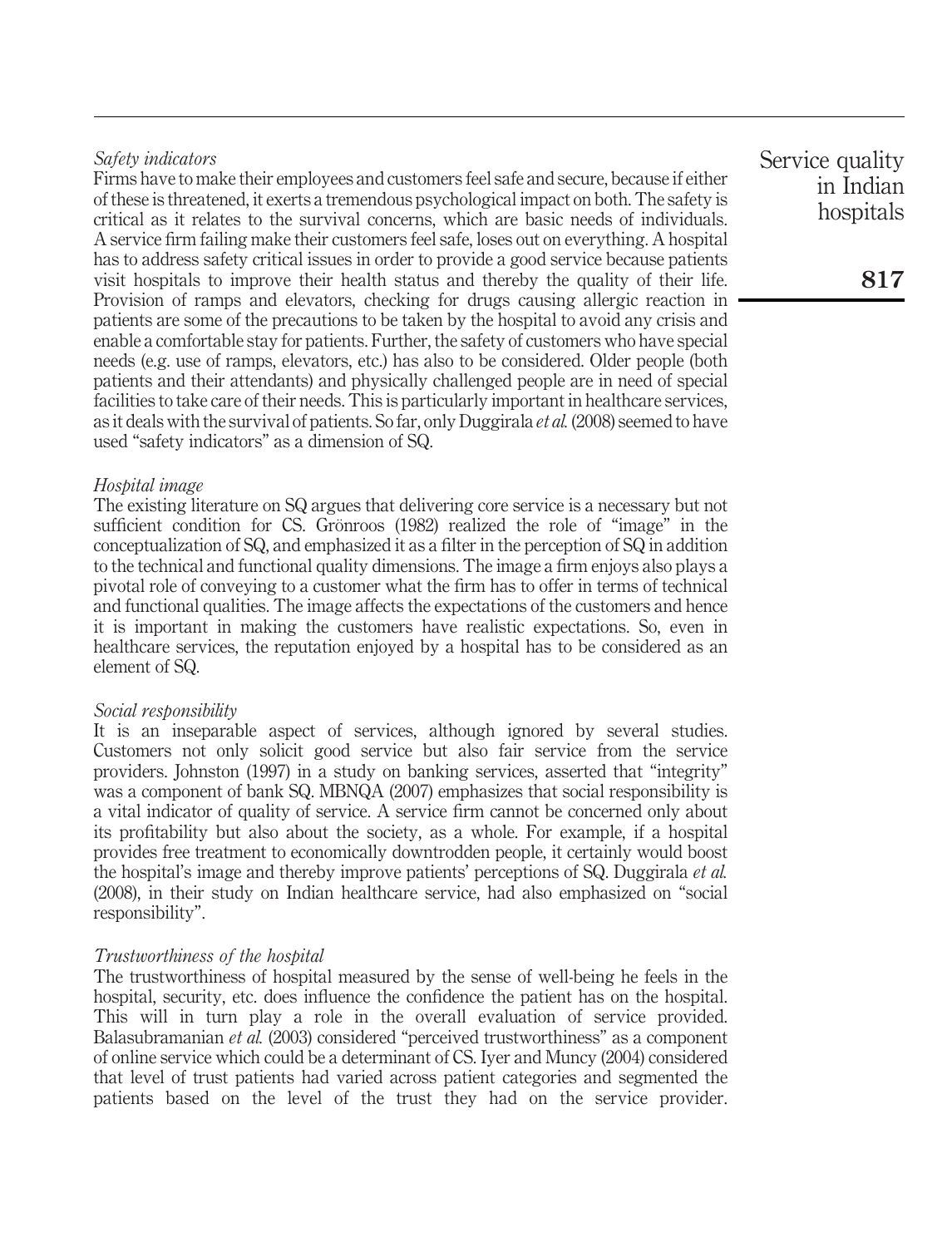Ramsaran-Fowdar (2008), while researching on Mauritian private hospitals, found that reliability, and fair and equitable treatment' was the most important SQ dimension influencing patient satisfaction.

#### *Patient satisfaction/attendant satisfaction*

BIJ 17,6

818

The importance of CS is well researched in the context of healthcare. Andaleeb (1998) found that communication, cost, facility, competence and demeanour were the important determinants of patient satisfaction in hospital services. Pakdil and Harwood (2005), in their study on patient satisfaction in a pre-operative assessment clinic, showed that positive physician-patient interaction increased patient satisfaction more than any other provider-customer relationship. Duggirala *et al.*'s (2008) study on Indian hospital services revealed that infrastructure, personnel quality, process of clinical care, administrative processes, safety indicators, overall experience of medical care and social responsibility were significant predictors of patient satisfaction. The present study makes use of patients' overall satisfaction with the services provided for measuring this variable. Several researchers (Strasser *et al.*, 1995) have also emphasized the importance of satisfaction of patients' family members/friends in their study. Hence, the current study attempts to measure attendants' satisfaction of hospital services.

#### 6. Research methodology

As this study aims to compare the perceptions of patients and their attendants, two similar but separate instruments, one each for patients and their attendants, have been designed. The developed instruments are administered to patients and their attendants in a paired sampling design, as proposed by Strasser *et al.* (1995), i.e. data have been gathered from each patient and his/her attendant, as a pair. Data compiled from both patients and attendants have been analyzed to gain insights into their perceptions of healthcare services and the differences in their individual perceptions have also been analyzed.

Chennai has been the first Indian city to aggressively promote medical tourism much ahead of others (*The Hindu*, 2007). Even though private hospitals are spearing much ahead, the foundation of quality medical care in Chennai was laid by government hospitals. Most of the government hospitals now have state-of-the-art diagnostic and treatment facilities and provide specialty and super-specialty care. Data have been collected from the patients and their attendants in government and private hospitals in and around Chennai satisfying the following membership rules.

The rules of membership for the patients are as follows:

- . Patients should have been admitted in a government or a private hospital within the previous six months when the study was conducted (patients recuperating at home or in-patients who were on the verge of discharging from hospitals).
- . The patient should have stayed in the hospital for at least two days (considered a reasonable period for experiencing all hospital-related processes).
- . For the purpose of the present study, hospitals with minimum 30 beds have been considered (some insurance companies in India prescribe certain minimum number of beds in a hospital as a qualifying criterion).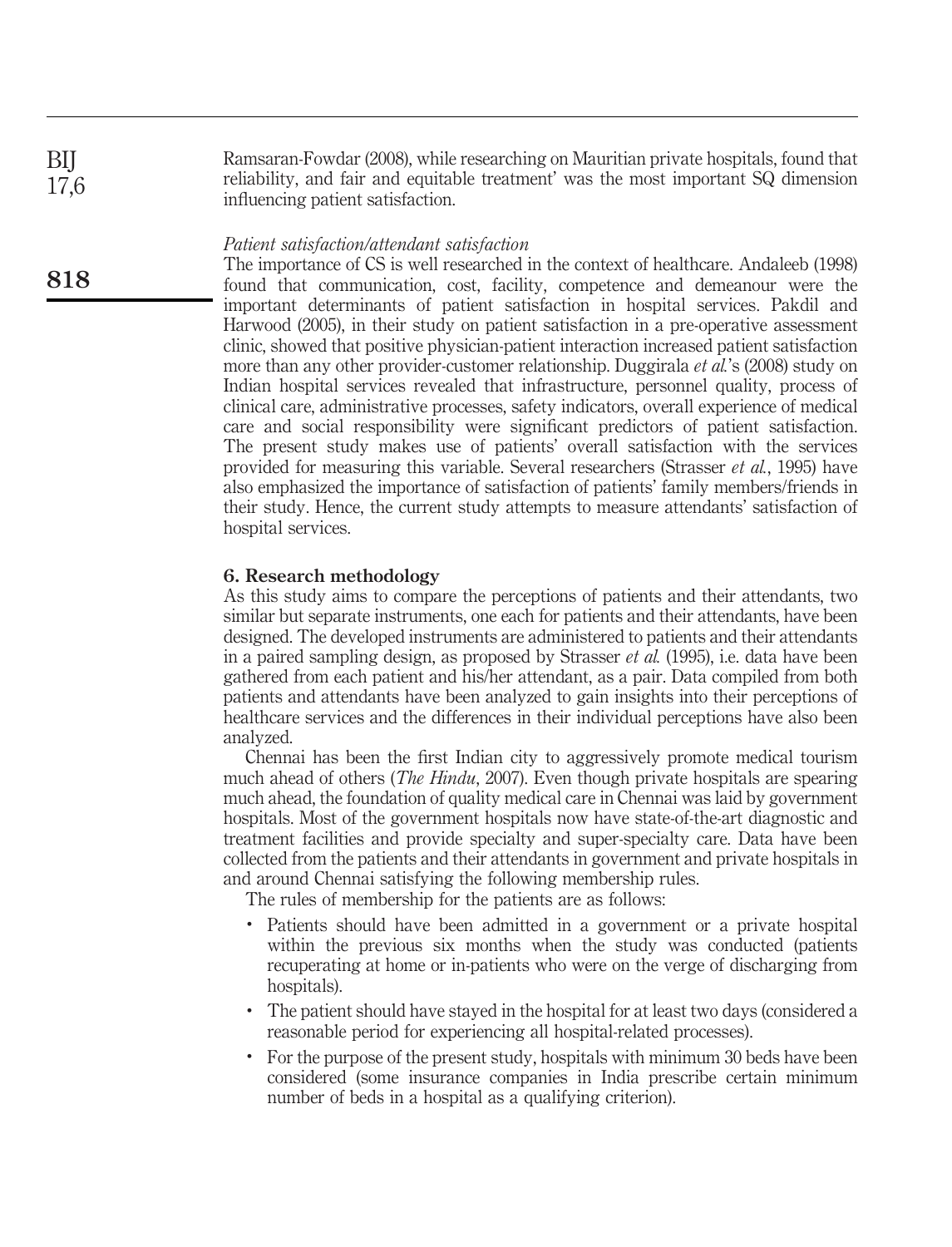The rules of membership for the attendants are as follows:

- . Attendant should have stayed with the patient in the hospital and taken care of the patient during the period of hospitalization.
- . Attendant can be a family member or a relative or a friend of the patient.

For this study, the accessibility of the hospitals and time available for collecting sample data were taken into consideration before deciding the sample size. Hence, in this study we collected data from in-patients, who underwent treatment in the hospitals in and around Chennai and their attendants. Since the willingness of the respondents was also a factor to be considered, patients (and their respective attendants) were interviewed in the hospitals just before their discharge, after their treatment as well as after their discharge from hospitals. These considerations suggested that a total of around 200 respondents (about 100 in each type of hospital, viz., government and private hospitals). The actual sample size in the study is 204 patients and 204 attendants. As it is at times tedious to obtain permissions and approvals from the Indian hospitals, this study made use of convenience sampling method to gather responses from each hospital but the hospitals were selected based on their accessibility, i.e. hospitals in and around Chennai which allowed their patients and attendants to respond to the survey.

In this study, performance-only model (SERVPERF) developed by Cronin and Taylor (1992) is used to measure SQ perceptions. Cronin and Taylor (1992) proposed using only performance perceptions as a measure of SQ. The responses have been obtained through the use of a seven-point Likert scale (shown below) ranging from very high to very low. The use of seven-point Likert scale is to measure SQ in India has been advocated by Sureshchandar *et al.* (2001) and Issac *et al.* (2003). As Indian respondents tend to give the average rating mostly, the seven-point scale can be used to capture finer variation in the responses. Table I provides the Likert scale used in this study.

In the measurement scale "1" indicates very low level of performance and "7" indicates very high level of performance.

A pilot test of the questionnaire was done to test its face validity. The instrument was administered to a panel of experts made of academicians, hospital administrators and doctors. They examined the instrument for its exhaustiveness. The instrument was also administered to fellow research scholars who had been admitted in hospitals in order to evaluate for readability and representativeness of the items and to verify the clarity of the questions posed. With a few exceptions, the panel of experts and respondents felt that all questions were clear, and that the language and scale used were appropriate and suitable. Some items were found to be redundant and they were removed.

Based on the suggestions, some changes were made to the language used in a few items, and also to the layout of the questionnaire. The respondents reported that some negatively worded items were difficult to respond to as they have to change their normal way of thinking and respond in a different way when compared to majority of other items. The items that were changed are shown in Table II.

|  |                                                                             |  | Table I.<br>Likert scale used in the |
|--|-----------------------------------------------------------------------------|--|--------------------------------------|
|  | Very low Low Slightly low Neither low nor high Slightly high High Very high |  | current study                        |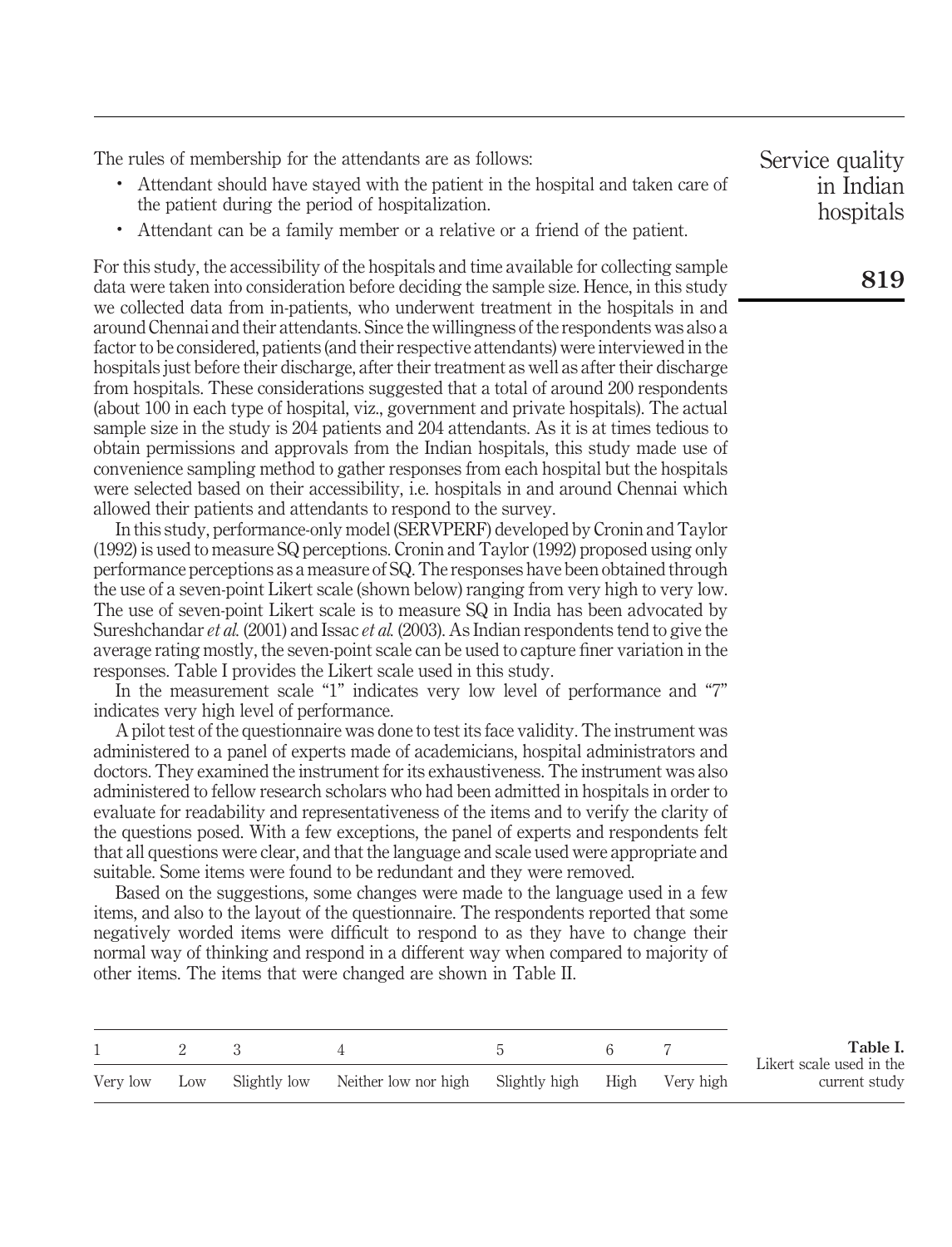BIJ 17,6

820

This made it easier for the respondents to provide correct and reliable information. After necessary modifications, the questionnaire was ready for final administration. The sample profile of patients and attendants in the present research are provided in Appendices 1 and 2.

#### 7. Empirical validation of SQ constructs

As mentioned in Section 5, a total of 408 usable responses, 204 each from patients and attendants, were obtained through the questionnaire-based survey. In order to validate the instrument, reliability, validity and uni-dimensionality of the questionnaire were tested with the collected data before proceeding with further statistical analyses.

#### *Reliability*

Reliability of an item and the whole instrument refers to the degree to which similar scores are obtained for each item under consideration when repeatedly administered. It is the ability of an instrument to yield consistent results (Nunally, 1988). The most common measures of reliability are the test-retest, and internal-consistency reliability. When a single measurement instrument is administered to a group of people on one occasion, the internal-consistency method is the best for estimating reliability (Trochim, 1999). The internal-consistency is commonly measured by Cronbach's (1951) coefficient  $\alpha$ . The Cronbach's  $\alpha$  measures for all the constructs are presented in Tables III and IV. It is not calculated for single/two-item constructs, namely, patient/attendant satisfaction and attendants'/patients' behavioral intention.

It can be observed from Table III that all Cronbach's  $\alpha$  values are equal to or above 0.60, which is the generally agreed upon lower limit for exploratory research (Chen and Paulraj, 2004; Gopalakrishnan, 2008). However, "safety indicators" has an  $\alpha$  value of 0.58, which is marginally  $< 0.60$ . Hence, the results of analysis with respect to this dimension have to be interpreted with caution. It is also seen that "safety indicators" has an  $\alpha$  value of 0.58, which is only marginally  $< 0.60$ . Vandamme and Leunis (1993) in their research reported  $\alpha$  values ranging from 0.58 to 0.75. They stated that out of seven factors, three factors had an  $\alpha$  value more than 0.70. They also attributed the low-reliability values to the existing instrument. In the current study only one factor, safety indicators, has an  $\alpha$  value of 0.58. Even though this value is  $< 0.60$ , it is very close to the cut-off value of 0.60. This low value may be attributed to the nature of items or nature of sample. However, the results of various analyses may be interpreted with caution with respect to this dimension.

#### *Face validity*

Validity is the extent to which the instrument measures what it is intended to measure theoretically (Carmines and Zeller, 1990). The items and the questionnaires are said to

| SQ dimension                                                | Initial version                                                                                                                               | Revised version                                                                         |
|-------------------------------------------------------------|-----------------------------------------------------------------------------------------------------------------------------------------------|-----------------------------------------------------------------------------------------|
| Administrative<br>procedures                                | Waiting time to consult with doctors                                                                                                          | Modified as: "Ease of consulting with<br>doctors (within a reasonable waiting<br>time)" |
| Process of clinical<br>care<br>Administrative<br>procedures | Delay or cancellation of your scheduled Modified as: "Timeliness of your<br>admission/surgery<br>Waiting time to get diagnostic tests<br>done | scheduled admission/surgery"<br>Modified as: "Ease of getting<br>diagnostic tests done" |

Table II. List of modified items after the pilot study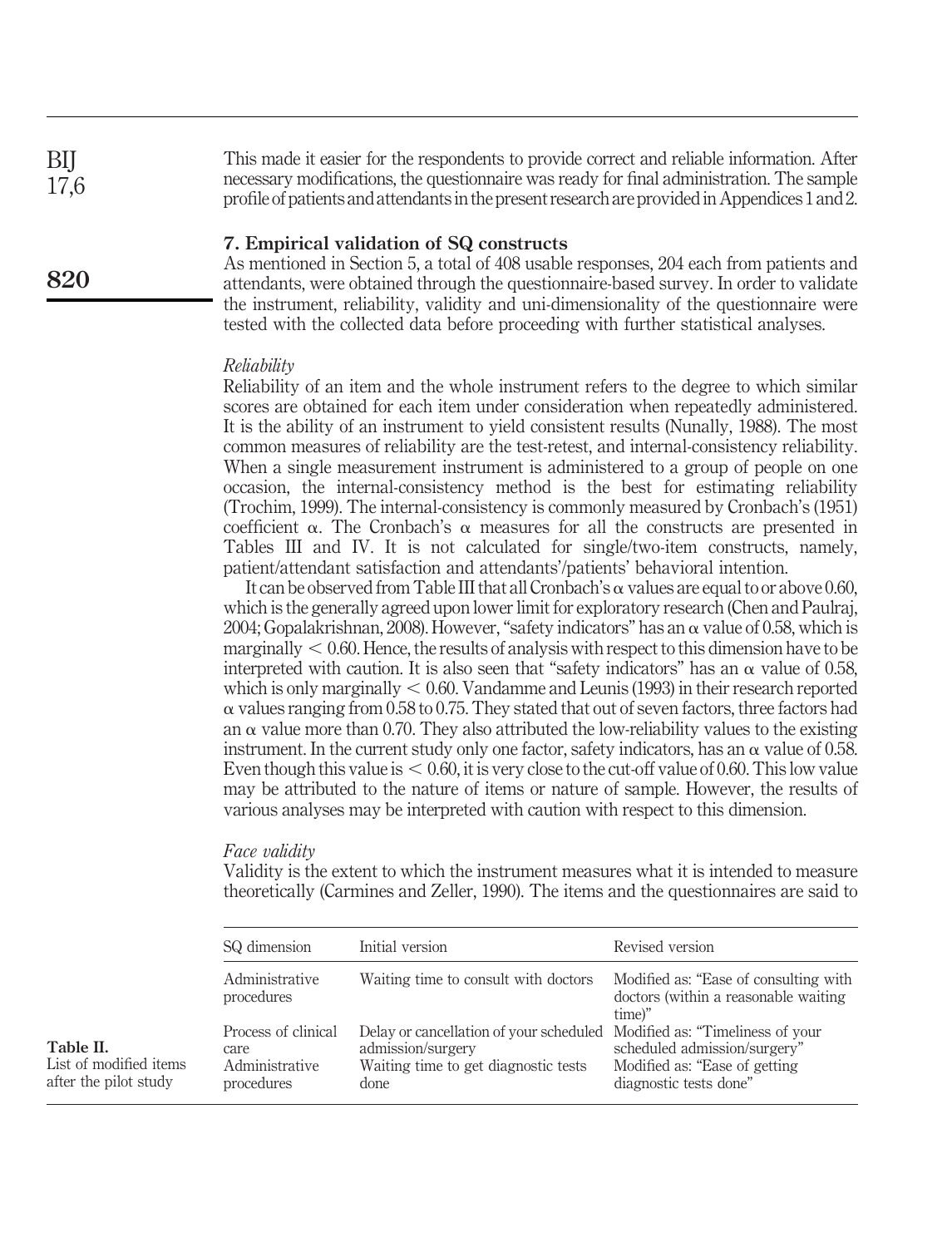| Factor                                                                                                 | Items no.        | Item loadings | <b>BFI</b> | <b>CFI</b> | Alpha | Service quality<br>in Indian                          |
|--------------------------------------------------------------------------------------------------------|------------------|---------------|------------|------------|-------|-------------------------------------------------------|
| Infrastructure                                                                                         | $\mathbf{1}$     | 0.59          | 0.94       | 0.95       | 0.674 | hospitals                                             |
|                                                                                                        | $\overline{2}$   | 0.60          |            |            |       |                                                       |
|                                                                                                        | 3                | 0.58          |            |            |       |                                                       |
|                                                                                                        | 4                | 0.25          |            |            |       |                                                       |
|                                                                                                        | $\overline{5}$   | $0.20\,$      |            |            |       | 821                                                   |
|                                                                                                        | $\boldsymbol{6}$ | 0.27          |            |            |       |                                                       |
|                                                                                                        | $\sqrt{ }$       | 0.37          |            |            |       |                                                       |
|                                                                                                        | 8                | 0.22          |            |            |       |                                                       |
|                                                                                                        |                  |               |            |            |       |                                                       |
|                                                                                                        | $\overline{9}$   | 0.42          |            |            |       |                                                       |
|                                                                                                        | 10               | 0.42          |            |            |       |                                                       |
| Personnel quality                                                                                      | $\mathbf 1$      | 0.55          | $0.95\,$   | $0.96\,$   | 0.816 |                                                       |
|                                                                                                        | $\overline{2}$   | 0.44          |            |            |       |                                                       |
|                                                                                                        | 3                | 0.37          |            |            |       |                                                       |
|                                                                                                        | $\overline{4}$   | 0.52          |            |            |       |                                                       |
|                                                                                                        | $\overline{5}$   | 0.24          |            |            |       |                                                       |
|                                                                                                        | $\boldsymbol{6}$ | 0.50          |            |            |       |                                                       |
|                                                                                                        | $\sqrt{ }$       | 0.33          |            |            |       |                                                       |
|                                                                                                        | 8                | 0.62          |            |            |       |                                                       |
|                                                                                                        | 9                | 0.39          |            |            |       |                                                       |
|                                                                                                        | $10$             | 0.47          |            |            |       |                                                       |
|                                                                                                        | 11               | 0.48          |            |            |       |                                                       |
| Process of clinical care                                                                               | $\mathbf{1}$     | 0.51          | 0.97       | 0.98       | 0.715 |                                                       |
|                                                                                                        | $\overline{2}$   | 0.59          |            |            |       |                                                       |
|                                                                                                        | 3                | 0.62          |            |            |       |                                                       |
|                                                                                                        | $\overline{4}$   | 0.63          |            |            |       |                                                       |
|                                                                                                        | $\overline{5}$   | 0.40          |            |            |       |                                                       |
|                                                                                                        | 6                | 0.44          |            |            |       |                                                       |
| Administrative procedures                                                                              | $\mathbf{1}$     | 0.20          | 0.86       | 0.87       | 0.613 |                                                       |
|                                                                                                        | $\overline{2}$   | 0.61          |            |            |       |                                                       |
|                                                                                                        |                  | 0.21          |            |            |       |                                                       |
|                                                                                                        | 3                |               |            |            |       |                                                       |
|                                                                                                        | $\overline{4}$   | 0.35          |            |            |       |                                                       |
|                                                                                                        | $\overline{5}$   | 0.54          |            |            |       |                                                       |
|                                                                                                        | $\boldsymbol{6}$ | 0.39          |            |            |       |                                                       |
|                                                                                                        | 7                | 0.36          |            |            |       |                                                       |
|                                                                                                        | 8                | 0.71          |            |            |       |                                                       |
| Safety indicators                                                                                      | $\mathbf 1$      | 0.78          | 1.00       | 1.00       | 0.580 |                                                       |
|                                                                                                        | $\overline{2}$   | 0.47          |            |            |       |                                                       |
|                                                                                                        | 3                | $0.80\,$      |            |            |       |                                                       |
| Hospital image                                                                                         | $\,1$            | 0.66          | $1.00\,$   | $1.00\,$   | 0.700 |                                                       |
|                                                                                                        | $\overline{2}$   | 0.32          |            |            |       |                                                       |
|                                                                                                        | 3                | 0.71          |            |            |       |                                                       |
| Social responsibility                                                                                  | $\mathbf{1}$     | 0.78          | 0.99       | 1.00       | 0.720 |                                                       |
|                                                                                                        | $\overline{2}$   | 0.47          |            |            |       |                                                       |
|                                                                                                        | 3                | $0.80\,$      |            |            |       |                                                       |
| Trustworthiness of hospital                                                                            | $\mathbf{1}$     | 0.29          | 1.00       | $1.00\,$   | 0.718 |                                                       |
|                                                                                                        | $\overline{2}$   | 0.54          |            |            |       |                                                       |
|                                                                                                        | 3                | 0.67          |            |            |       |                                                       |
|                                                                                                        | $\overline{4}$   | 0.51          |            |            |       |                                                       |
|                                                                                                        | 5                | 0.48          |            |            |       | Table III.                                            |
| Notes: After modifying/dropping items; acceptable limits of CFA indices: BFI $> 0.85$ ; CFI $> 0.85$ ; |                  |               |            |            |       | SQ dimensions: patients'<br>perspective - item-factor |

Cronbach's alpha  $> 0.6$ 

loadings and fit indices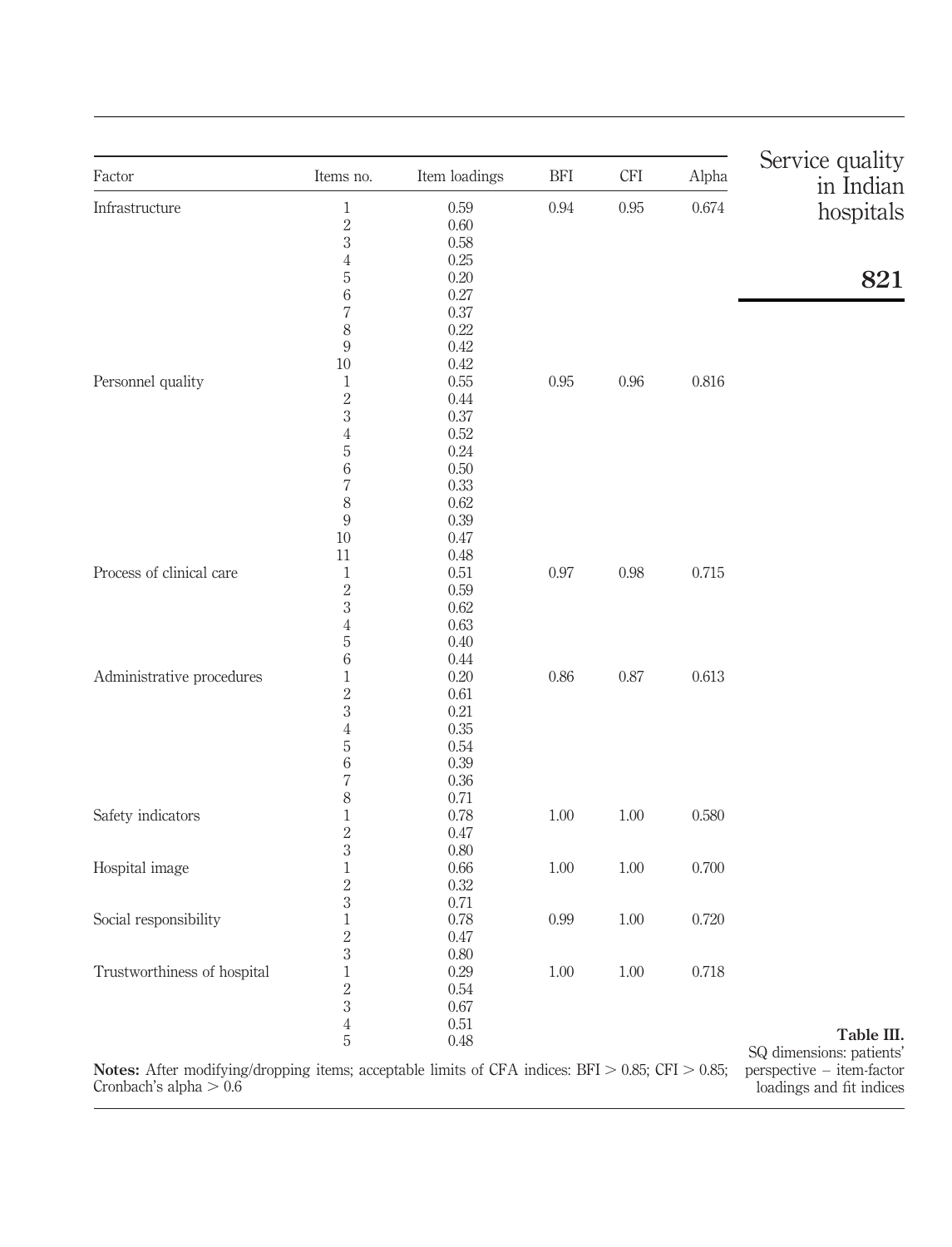| BIJ<br>17,6                             | Factor                                                                                                                                    | Items no.                      | Item loadings | $\operatorname{BFI}$ | $\mbox{CFI}$ | Alpha |
|-----------------------------------------|-------------------------------------------------------------------------------------------------------------------------------------------|--------------------------------|---------------|----------------------|--------------|-------|
|                                         | Infrastructure                                                                                                                            | $\mathbf{1}$<br>$\overline{c}$ | 0.72<br>0.68  | 0.96                 | 0.97         | 0.703 |
|                                         |                                                                                                                                           | 3                              | 0.69          |                      |              |       |
|                                         |                                                                                                                                           | $\overline{4}$                 | 0.47          |                      |              |       |
| 822                                     |                                                                                                                                           | $\mathbf 5$                    | 0.63          |                      |              |       |
|                                         |                                                                                                                                           | $\,$ 6 $\,$                    | 0.54          |                      |              |       |
|                                         |                                                                                                                                           | $\sqrt{2}$                     | 0.44          |                      |              |       |
|                                         |                                                                                                                                           | 8                              | 0.64          |                      |              |       |
|                                         |                                                                                                                                           | $\boldsymbol{9}$               | 0.56          |                      |              |       |
|                                         |                                                                                                                                           | 10                             | 0.38          |                      |              |       |
|                                         | Personnel quality                                                                                                                         | $\mathbf{1}$                   | 0.54          | 0.96                 | 0.97         | 0.868 |
|                                         |                                                                                                                                           | $\overline{2}$                 | 0.47          |                      |              |       |
|                                         |                                                                                                                                           | 3                              | 0.70          |                      |              |       |
|                                         |                                                                                                                                           | $\overline{4}$                 | 0.68          |                      |              |       |
|                                         |                                                                                                                                           | $\mathbf 5$                    | 0.62          |                      |              |       |
|                                         |                                                                                                                                           | $\,$ 6 $\,$                    | 0.44          |                      |              |       |
|                                         |                                                                                                                                           | $\overline{7}$                 | 0.69          |                      |              |       |
|                                         |                                                                                                                                           | 8                              | 0.68          |                      |              |       |
|                                         |                                                                                                                                           | $\overline{9}$                 | 0.64          |                      |              |       |
|                                         |                                                                                                                                           | 10                             | $0.63\,$      |                      |              |       |
|                                         |                                                                                                                                           | 11                             | 0.77          |                      |              |       |
|                                         | Process of clinical care                                                                                                                  | $\mathbf{1}$                   | 0.77          | 0.99                 | $0.99\,$     | 0.768 |
|                                         |                                                                                                                                           | $\overline{2}$                 | 0.72          |                      |              |       |
|                                         |                                                                                                                                           | 3                              | 0.62          |                      |              |       |
|                                         |                                                                                                                                           | $\overline{4}$                 | 0.68          |                      |              |       |
|                                         |                                                                                                                                           | $\overline{5}$                 | 0.42          |                      |              |       |
|                                         |                                                                                                                                           | $\,$ 6 $\,$                    | 0.44          |                      |              |       |
|                                         | Administrative procedures                                                                                                                 | $\,1$                          | 0.58          | 0.95                 | 0.97         | 0.670 |
|                                         |                                                                                                                                           | $\overline{2}$                 | $0.51\,$      |                      |              |       |
|                                         |                                                                                                                                           | 3                              | 0.54          |                      |              |       |
|                                         |                                                                                                                                           | $\overline{4}$                 | 0.84          |                      |              |       |
|                                         |                                                                                                                                           | 5                              | 0.62          |                      |              |       |
|                                         |                                                                                                                                           | $\boldsymbol{6}$               | 0.23          |                      |              |       |
|                                         |                                                                                                                                           | $\overline{7}$                 | 0.57          |                      |              |       |
|                                         |                                                                                                                                           | 8                              | 0.66          |                      |              |       |
|                                         | Safety indicators                                                                                                                         | $\,1$                          | $0.78\,$      | $1.00\,$             | 1.00         | 0.620 |
|                                         |                                                                                                                                           | $\overline{2}$                 | 0.47          |                      |              |       |
|                                         |                                                                                                                                           | 3                              | 0.80          |                      |              |       |
|                                         | Hospital image                                                                                                                            | $\,1$                          | $0.73\,$      | 1.00                 | 1.00         | 0.700 |
|                                         |                                                                                                                                           | $\sqrt{2}$                     | 0.40          |                      |              |       |
|                                         |                                                                                                                                           | 3                              | 0.44          |                      |              |       |
|                                         | Social responsibility                                                                                                                     | 1                              | 0.71          | 0.99                 | $1.00\,$     | 0.681 |
|                                         |                                                                                                                                           | $\overline{2}$                 | 0.39          |                      |              |       |
|                                         |                                                                                                                                           | 3                              | $0.70\,$      |                      |              |       |
|                                         | Trustworthiness of the hospital                                                                                                           | $\mathbf{1}$                   | 0.68          | 1.00                 | 1.00         | 0.764 |
|                                         |                                                                                                                                           | $\boldsymbol{2}$               | 0.53          |                      |              |       |
| Table IV.                               |                                                                                                                                           | 3                              | 0.85          |                      |              |       |
| SQ dimensions:                          |                                                                                                                                           | $\overline{4}$                 | $0.60\,$      |                      |              |       |
| attendants' perspective -               |                                                                                                                                           | 5                              | 0.43          |                      |              |       |
| item-factor loadings and<br>fit indices | <b>Notes:</b> After modifying/dropping items; acceptable limits of CFA indices: $BFI > 0.85$ ; CFI $> 0.85$ ;<br>Cronbach's alpha $> 0.6$ |                                |               |                      |              |       |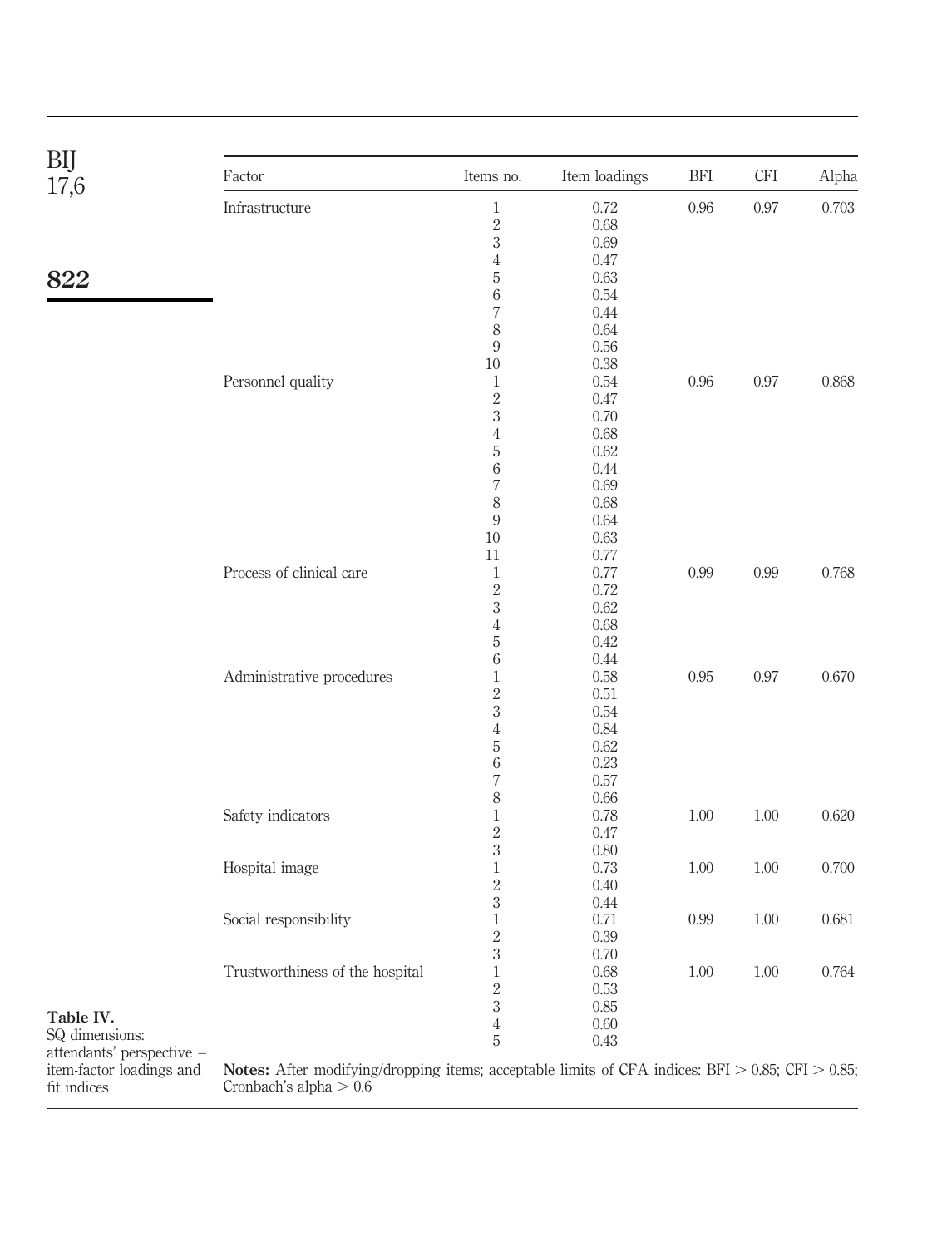have face validity if they reasonably represent the perceived purpose of measurement (Kaplan and Scauzzo, 1993). In order to assess the face validity, one looks at the measure and sees whether it is a good reflection of the construct on its face. The items in the current study have been mostly chosen from the existing literature and the additional items included in the study have been examined by experts like industry practitioners (physicians and hospital administrators) and academicians. Further, the scales have also been refined using pilot study in which patients participated. All these steps ensure that the instrument possesses face validity.

#### *Content validity*

Content validity is the extent to which the instrument adequately represents the conceptual domain that it is designed to cover. Content validity can be ensured if the items representing the various constructs in an instrument are substantiated by a comprehensive review of relevant literature (Bohrnstedt, 1983). The instrument contains constructs and items from the existing literature and also others which are added in the current thesis in order to be exhaustive. Further, the pilot study also suggested changes and additions to be made and the instrument has been checked for content validity.

#### *Unidimensionality and convergent validity*

Measurement theory requires that a set of items that are developed and used for representing one factor should be statistically unidimensional. Unidimensionality is defined as the existence of one latent trait or construct underlying a set of measures (Hattie, 1985). The usefulness of items within a measure depends on the extent to which they share a common core (Nunally, 1988). The unidimensionality of the items representing each variable was tested using confirmatory factor analysis (CFA). Comparative Fit Index (CFI) computed using CFA is a good indicator of uni-dimensionality.

Convergent validity is an assessment of the consistency in measurements across multiple operationalizations (Venkatraman, 1989). When there is high correlation between a measure and other measures that are believed to measure the same construct, evidence for convergent validity is obtained (Kaplan and Scauzzo, 1993). Byrne (1994) suggested that index value of 0.90 and above for Bentler-Bonnet Fit Index (BFI) indicated convergent validity of the measurement scale.

In addition to the items that were dropped/modified after the pilot tests, some more items were dropped after analyzing the reliability and validity of the final data. A list of the dropped items and the respective reasons is presented in Table V.

In order to maintain uniformity across the instruments developed for patients and attendants, the same set of items are also included under each construct in the instrument developed to measure attendants' perceptions. Reliability (i.e. Cronbach's  $\alpha$ ) was then computed for every variable/construct. The reliability values for all the seven constructs are presented in Tables III and IV for patients' and attendants' perspectives, respectively. The values for individual variables representing these constructs are presented below. In order to analyze the uni-dimensionality and convergent validity, CFA was done on the items defining the variables/constructs and the results of it are discussed below. It can be observed that almost all the variables have BFI and CFI values above the recommended value of 0.90. Though in a few cases the value falls below 0.90, they do not fall below the minimum recommended score Service quality in Indian hospitals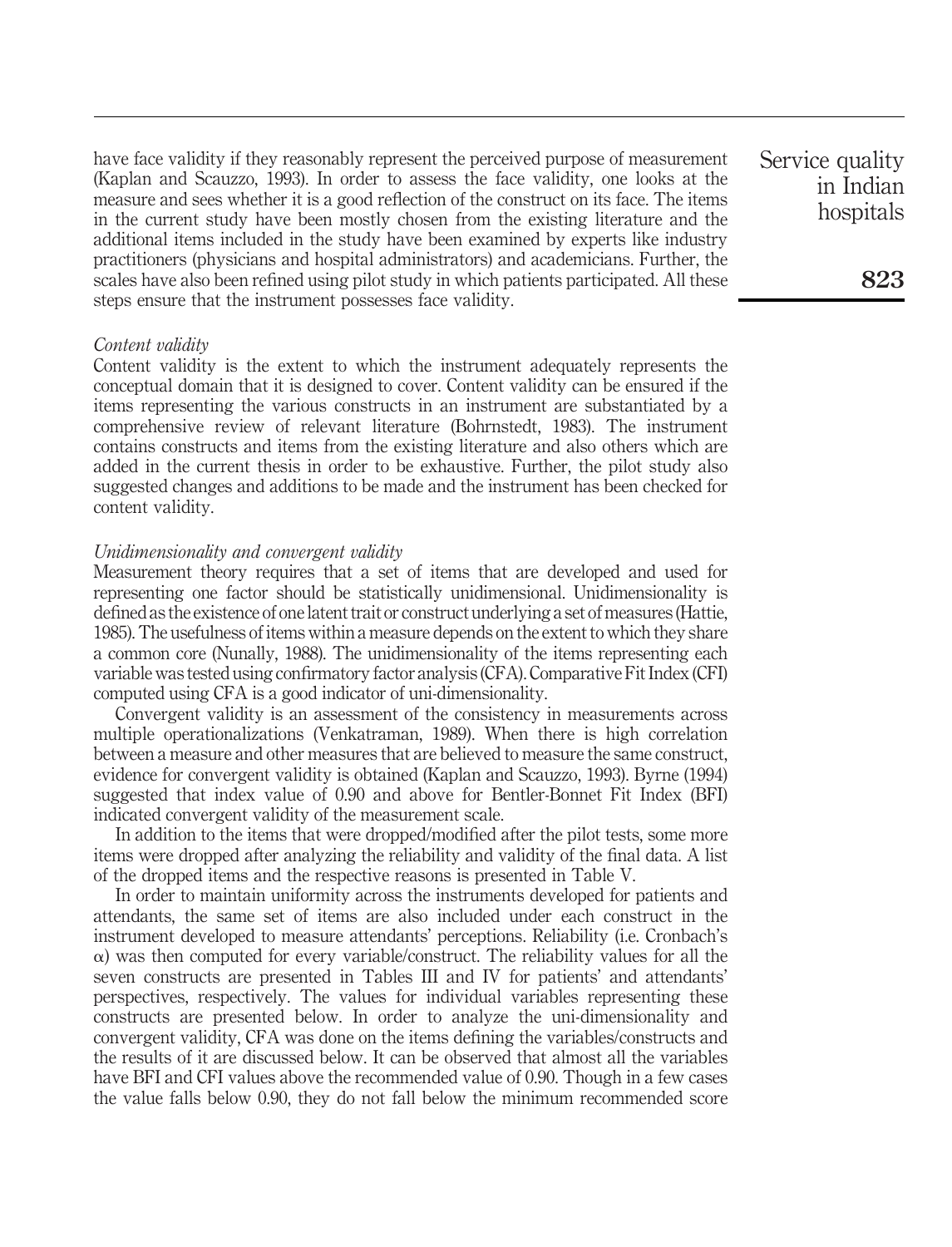of 0.85 for exploratory research. This provides further evidence of the convergent validity of the proposed instrument. Tables III and IV provide a summary of reliability and validity measures of all the constructs from patients' perspective and attendants' perspective, respectively. The items are provided along with each construct in Appendices 1 and 2.

# *Criterion-related validity*

According to Sureshchandar *et al.* (2002a), in criterion validity, the performance of a measure is checked against some criterion. In the present study, criterion-related validity is established by correlating the scale scores with CS, for both patients' and attendants' perspectives. Pearson's correlation coefficient was calculated based on the bi-variate correlation between each SQ dimension and patient satisfaction. It is evident from Tables VI to VII that all the scales have significant positive correlations (in line with the existing literature) with patient satisfaction as well as attendant satisfaction. Thus, criterion-related validity has been established for both the instruments.

#### 8. Influence of SQ on CS

One of the main objectives of the present study pertains to analyzing the relationship between SQ and CS. This section empirically tests the relationship between SQ and CS from patients' and attendants' perspectives. The following hypotheses are tested:

|       | Construct                   | <b>Item</b>                                                                                                                                                                                                                               | <b>Remarks</b>                    |
|-------|-----------------------------|-------------------------------------------------------------------------------------------------------------------------------------------------------------------------------------------------------------------------------------------|-----------------------------------|
|       | Infrastructure              | Presence of signs in prominent places about<br>patients' well-being and preventive measures<br>to increase health awareness among patients<br>and visitors (e.g. advertisements about effects)<br>of tobacco, cleanliness of water, etc.) | Dropped due to low<br>reliability |
| opped | Process of clinical<br>care | Interactions among doctors of appropriate<br>specialties with regard to (i.e. in respect of) your reliability<br>medical care                                                                                                             | Dropped due to low                |

Table V. Summary of dro items

BIJ 17,6

824

|                                                                               | SQ dimensions                                                                                                                                                                                                                                     | Patient satisfaction                                                                        |
|-------------------------------------------------------------------------------|---------------------------------------------------------------------------------------------------------------------------------------------------------------------------------------------------------------------------------------------------|---------------------------------------------------------------------------------------------|
| Table VI.<br>Correlation between SQ<br>dimensions and patient<br>satisfaction | Infrastructure<br>Personnel quality<br>Process of clinical care<br>Administrative procedures<br>Safety indicators<br>Hospital image<br>Social responsibility<br>Trustworthiness of the hospital<br>Note: Significance at: *0.05 and **0.01 levels | $0.35*$<br>$0.46**$<br>$0.32**$<br>$0.30**$<br>$0.16*$<br>$0.23***$<br>$0.22$ **<br>$0.42*$ |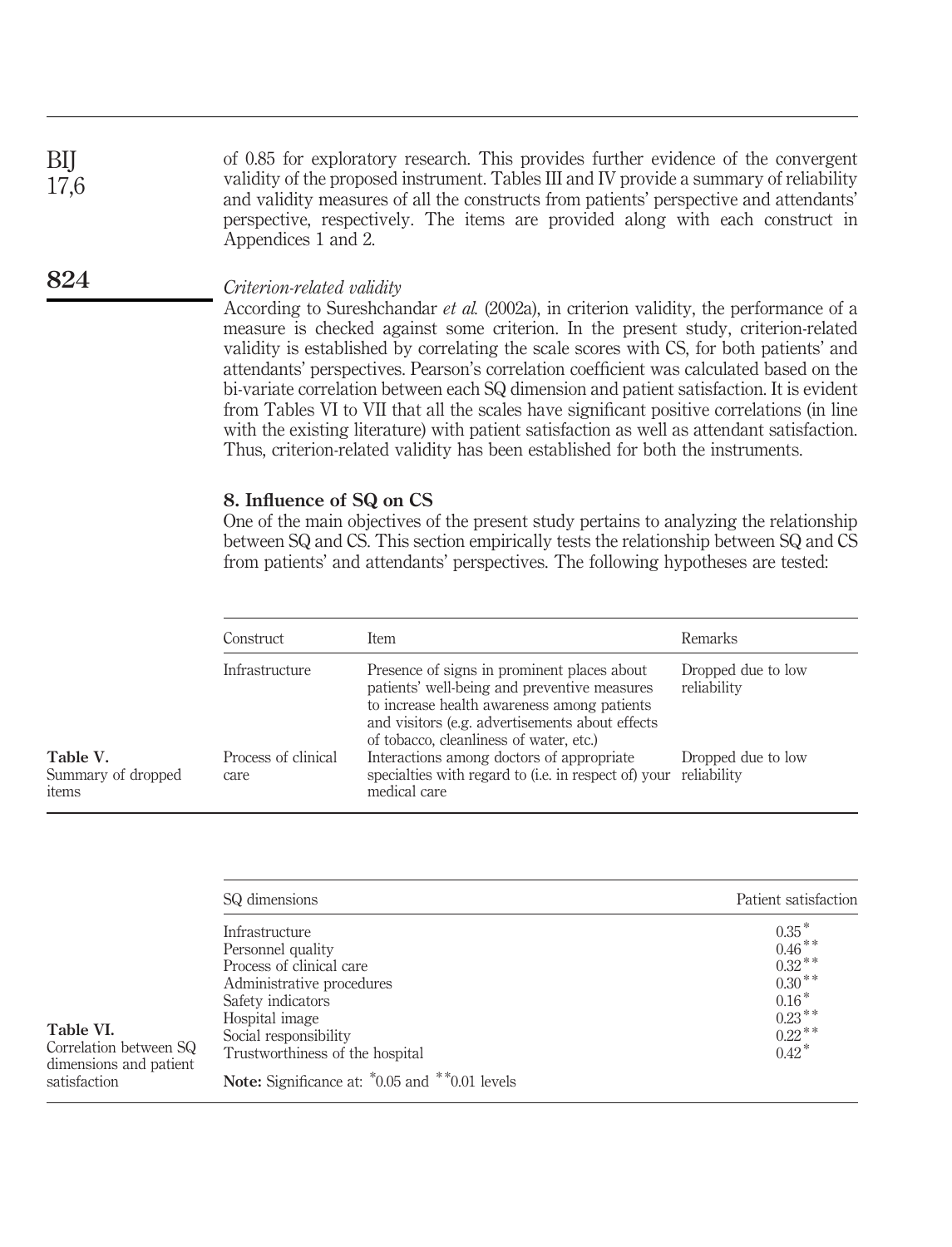| H1. There is a significant influence of SQ dimensions (as perceived by patients) on | Service quality |
|-------------------------------------------------------------------------------------|-----------------|
| patient satisfaction.                                                               | in Indian       |

*H2.* There is a significant influence of SQ dimensions (as perceived by attendants) on attendant satisfaction.

Table VIII shows the results for *H1*. A multiple regression analysis was performed to determine the impact of SQ dimensions on patient satisfaction. The regression model is also presented in equation (1). It is evident from *F*-value shown in Table VIII that the regression model is significant, and that personnel quality, clinical care, image and trustworthiness significantly influenced patient satisfaction.

Patient satisfaction can be mathematically expressed as follows:

Patient satisfaction  $= 0.29 \times$  Personnel quality  $+ 0.16 \times$  Process of clinical care  $+0.20 \times$  Trustworthiness of the hospital  $+0.20 \times$  Hospital image  $(1)$ 

This finding is similar to most studies (Andaleeb, 1998; Hasin *et al.*, 2001; Otani and Kurz, 2004; Rao *et al.*, 2006; Baalbaki *et al.*, 2008) in the existing literature in healthcare services, which revealed that interpersonal interaction between hospital staff and patients was the most important factor influencing patient satisfaction. This finding also is a valuable input for hospital administrators so as to understand and analyze the

| SQ dimensions                                  | Attendant satisfaction |
|------------------------------------------------|------------------------|
| Infrastructure                                 | $0.56***$              |
| Personnel quality                              | $0.56***$              |
| Process of clinical care                       | $0.46**$               |
| Administrative procedures                      | $0.52$ **              |
| Safety indicators                              | $0.47***$              |
| Hospital image                                 | $0.38***$              |
| Social responsibility                          | $0.35***$              |
| Trustworthiness of the hospital                | $0.53***$              |
| Note: Significance at: *0.05 and **0.01 levels |                        |

| Independent variables                                                                                                                                                                                                                                | Std. beta coefficient                                         | t-value                                                                    | $F$ -value | Adjusted $R^2$ |                                                                         |
|------------------------------------------------------------------------------------------------------------------------------------------------------------------------------------------------------------------------------------------------------|---------------------------------------------------------------|----------------------------------------------------------------------------|------------|----------------|-------------------------------------------------------------------------|
| Infrastructure<br>Personnel quality<br>Process of clinical care<br>Administrative procedures<br>Safety indicators<br>Hospital image<br>Social responsibility<br>Trustworthiness of the hospital<br>Note: Significance at: $*0.05$ and $*0.01$ levels | 0.12<br>0.29<br>0.16<br>0.02<br>0.009<br>0.20<br>0.01<br>0.20 | 1.56<br>$3.19***$<br>$2.19*$<br>0.37<br>0.13<br>$2.38*$<br>0.14<br>$2.38*$ | $9.14***$  | 0.24           | Table VIII.<br>Influence of SQ<br>dimensions on patient<br>satisfaction |

825

in Indian hospitals

Table VII. Correlation between SQ dimensions and attendant satisfaction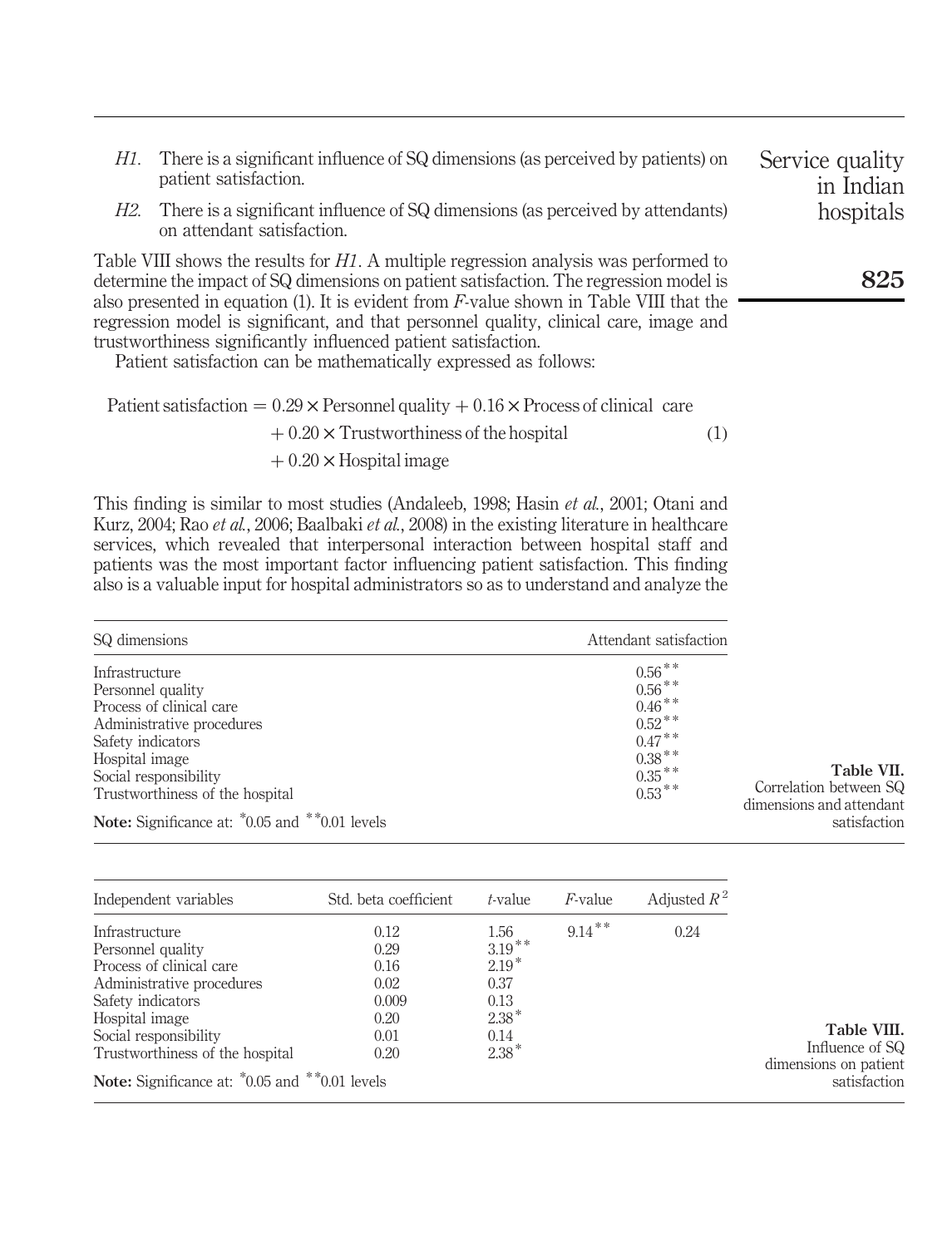sources of satisfaction and dissatisfaction. The low-adjusted  $R^2$ -value shows that the finding needs further investigation. In-depth interviews and other qualitative methods could be employed to gather more insights. This result also indicates that there may be other variables which could have been neglected by the current study in predicting satisfaction.

A multiple regression of attendant satisfaction on SQ dimensions (as perceived by attendants) to determine the impact of SQ dimensions on attendant satisfaction was done. Table IX shows the result for hypotheses set under *H2*. From the table, it is observed that the regression model is significant (as seen from significant *F*-value).

It is inferred from Table IX that infrastructure, personnel quality and administrative procedures significantly impact attendant satisfaction. In order to gain attendant satisfaction, service providers should not only focus on augmenting infrastructure facilities but also on adequately training personnel and streamlining administrative processes. This observation is not entirely reflected in the factors of importance identified by patients. This difference can be attributed to difference in expectations of patients and attendants. A similar finding has been reported by Strasser *et al.* (1995) who asserted that patients and their family members perceived hospital services differently due to differential cognitive exposure (meaning patients tend to perceive the treatment and stimuli directed towards them in a typical healthcare system). Thus, attendant satisfaction can be mathematically expressed as shown in equation (2):

Attendant satisfaction =  $0.20 \times$  Infrastructure  $+ 0.22 \times$  Personnel quality  $+ 0.16$  $\times$  Process of clinical care  $+0.18$  $\times$  Administrative procedures (2)

A comparison of Tables VIII and IX shows that the regression co-efficient of infrastructure is 0.12 for patients whereas it is 0.20 for attendants. Patients give less importance to infrastructure than attendants; they assign high level of importance to clinical care which is evident from a co-efficient value of 0.16 when compared to 0.009 assigned by attendants. Personnel quality with a co-efficient value of 0.29 and 0.22 from patients' and attendants' perspectives is perceived as significant by both patients and attendants. Further, "administrative procedures" has a  $\beta$  value of 0.02 in-patients' perceptions whereas they have a  $\beta$  co-efficient of 0.18 in attendants' perceptions. This difference underscores the nature of unique role played by attendants in Indian hospitals. They take care of administrative activities like admission, discharge, etc.

|                                                            | Independent variables                                                                                                                                        | Std. beta coefficient                                     | t-value                                                            | $F$ -value | Adjusted $R^2$ |
|------------------------------------------------------------|--------------------------------------------------------------------------------------------------------------------------------------------------------------|-----------------------------------------------------------|--------------------------------------------------------------------|------------|----------------|
| Table IX.                                                  | Infrastructure<br>Personnel quality<br>Process of clinical care<br>Administrative procedures<br>Safety indicators<br>Hospital image<br>Social responsibility | 0.20<br>0.22<br>0.009<br>0.18<br>0.03<br>$-0.008$<br>0.02 | $2.32*$<br>$2.75***$<br>0.10<br>$2.17*$<br>0.42<br>$-0.10$<br>0.40 | $17.47***$ | 0.39           |
| Influence of SQ<br>dimensions on attendant<br>satisfaction | Trustworthiness of the hospital<br>Note: Significance at: *0.05 and **0.01 levels                                                                            | 0.10                                                      | 1.18                                                               |            |                |

826

BIJ 17,6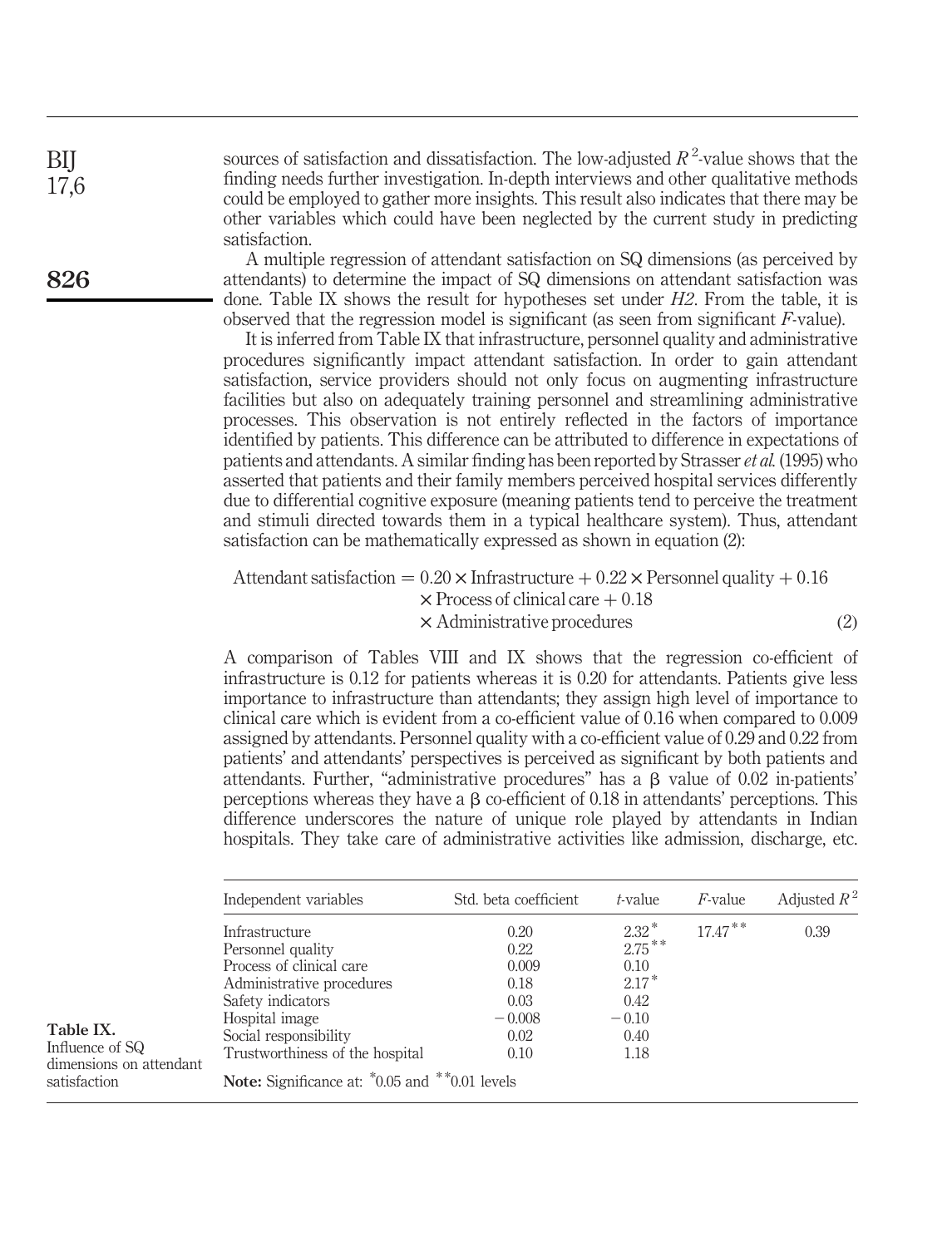which, patients are not usually part of, because of their physical or physiological condition. The standardized  $\beta$  co-efficients of 0.009 and 0.03, respectively, for safety indicators from patients' and attendants' perceptions shows that attendants more keenly observe the safety measures provided by hospitals than patients. Image has a co-efficient of  $0.20$  and  $-0.008$  in patients' and attendants' perceptions, which shows that patients are satisfied if they get treated in reputed hospitals and image is a significant predictor of patient satisfaction. Though image did not turn out to be a significant predictor in case of attendants, negative  $\beta$  co-efficient indicated that it was perceived to be in poor light by attendants. A separate regression analysis for government and private hospitals would give more insights on this finding. Social responsibility co-efficients of 0.01 and 0.02 show that even though social responsibility is strongly associated with patient satisfaction/attendant satisfaction (as evident from Tables VI and VII), it is not a predictor of either of them. The  $\beta$  value of 0.20 for "trustworthiness" for patients' perceptions shows that if hospital is able to instill trust and confidence in patients, it can satisfy patients; while for attendants the coefficient is 0.10, and it indicates that attendants attribute relatively less importance to this factor.

Further, personnel quality was found to be a significant in case of both patients and attendants; whereas treatment procedure, image and trust were important from patients' perspective and infrastructure and administrative procedures were vital from attendants' perspective. This is quite logical as patients and attendants are subject to different set of hospital stimuli, i.e. patients undergo treatment processes while attendants take care of administrative procedures.

As mentioned above, Tables X and XI provide the regression result for government and private hospitals, respectively, from attendants' perspective. From Tables X to XI, it is observed that dimensions influencing the satisfaction of private hospital attendants are different from those that impact satisfaction of attendants in government hospitals. Private hospital attendants did not have a good opinion of the hospital, which reflected in image dimension. This result could be attributed to very high-treatment costs or very high expectations of attendants. Further, standardized  $\beta$  values for infrastructure and personnel quality are very low for government hospitals which show the poor facilities and services offered. No single SQ dimension appears to have a significant impact on attendant satisfaction in government hospitals whereas in private hospitals, infrastructure and personnel quality have significantly impacted attendant satisfaction.

Nevertheless, we provide regression results for further discussion on patient satisfaction in private and government hospitals (Tables XII and XIII). Clinical care,

| Independent variables                          | Std. beta coefficient | t-value | <i>F</i> -value | Adjusted $R^2$ |  |  |
|------------------------------------------------|-----------------------|---------|-----------------|----------------|--|--|
| Infrastructure                                 | 0.007                 | 0.04    | $4.10**$        | 0.18           |  |  |
| Personnel quality                              | 0.059                 | 0.39    |                 |                |  |  |
| Process of clinical care                       | 0.028                 | 0.22    |                 |                |  |  |
| Administrative procedures                      | 0.124                 | 0.87    |                 |                |  |  |
| Safety indicators                              | 0.21                  | 1.48    |                 |                |  |  |
| Hospital image                                 | 0.12                  | 0.97    |                 |                |  |  |
| Social responsibility                          | 0.12                  | 1.05    |                 |                |  |  |
| Trustworthiness of the hospital                | 0.07                  | 0.54    |                 |                |  |  |
| Note: Significance at: *0.05 and **0.01 levels |                       |         |                 |                |  |  |

Service quality in Indian hospitals

Table X. Influence of SQ dimensions on attendant satisfaction: government hospitals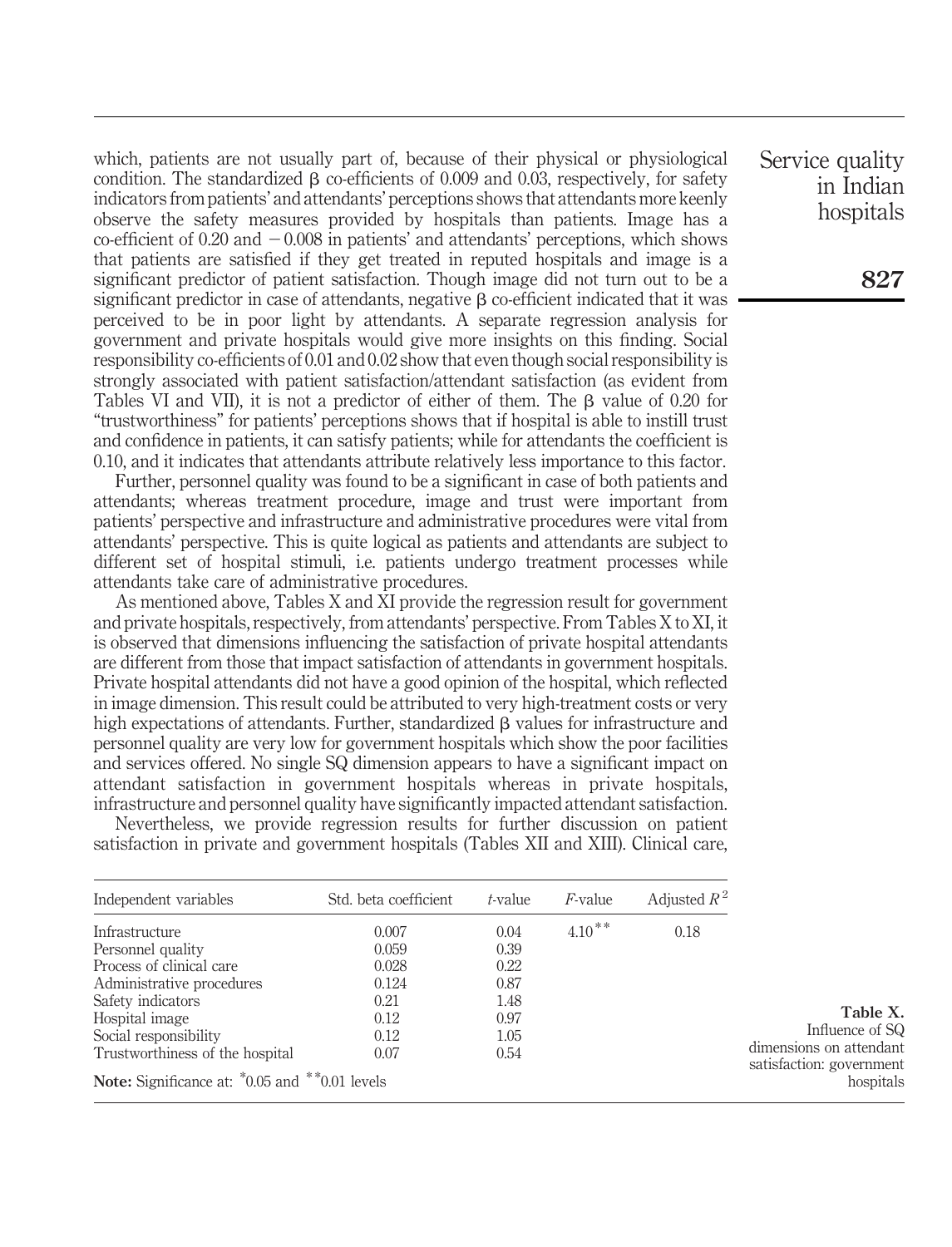administrative procedures, safety indicators and trustworthiness significantly impact patient satisfaction in government hospitals. Government hospitals in India are known to have well-qualified physicians who can offer world-class treatment; in case of emergencies too, government hospitals have much easier and legally amenable procedures for admission. It is an interesting observation that safety measures in government hospitals influence patient satisfaction, which could be attributed to the presence of various facilities like ramp, elevator, etc. In private hospitals, infrastructure, image and trustworthiness are the significant predictors of patient satisfaction. Patients in private hospitals expect good infrastructure facilities unlike government hospital

|                    | Independent variables                          | Std. $\beta$ coefficient | t-value   | <i>F</i> -value | Adjusted $R^2$ |
|--------------------|------------------------------------------------|--------------------------|-----------|-----------------|----------------|
|                    | Infrastructure                                 | 0.47                     | $3.20***$ | $5.97***$       | 0.30           |
|                    | Personnel quality                              | 0.20                     | $1.25***$ |                 |                |
|                    | Process of clinical care                       | 0.005                    | 0.03      |                 |                |
|                    | Administrative procedures                      | 0.08                     | 0.67      |                 |                |
|                    | Safety indicators                              | 0.15                     | 0.97      |                 |                |
|                    | Hospital image                                 | $-0.129$                 | $-1.13$   |                 |                |
|                    | Social responsibility                          | 0.10                     | 0.95      |                 |                |
| attendant<br>ivate | Trustworthiness of the hospital                | 0.13                     | 0.86      |                 |                |
|                    | Note: Significance at: *0.05 and **0.01 levels |                          |           |                 |                |

#### Table XI. Influence of S<sub>G</sub> dimensions on satisfaction: pr hospitals

BIJ 17,6

828

|                     | Independent variables                          | Std. B coefficient | t-value   | <i>F</i> -value | Adjusted $R^2$ |
|---------------------|------------------------------------------------|--------------------|-----------|-----------------|----------------|
|                     | Infrastructure                                 | $-0.042$           | $-0.39$   | $7.70***$       | 0.32           |
|                     | Personnel quality                              | $-0.002$           | $-0.019$  |                 |                |
|                     | Process of clinical care                       | 0.35               | $3.59***$ |                 |                |
|                     | Administrative procedures                      | 0.20               | $2.09***$ |                 |                |
|                     | Safety indicators                              | 0.23               | $2.86***$ |                 |                |
|                     | Hospital image                                 | $-0.16$            | $-1.32$   |                 |                |
|                     | Social responsibility                          | 0.04               | 0.58      |                 |                |
| patient<br>vernment | Trustworthiness of the hospital                | 0.32               | $3.09***$ |                 |                |
|                     | Note: Significance at: *0.05 and **0.01 levels |                    |           |                 |                |

| Table XII.               |
|--------------------------|
| Influence of SQ          |
| dimensions on patient    |
| satisfaction: government |
| hospitals                |

|                                                                                               | Independent variables                                                                                                                                                                                                                             | Std. B coefficient                                                          | t-value                                                                               | $F$ -value | Adjusted $R^2$ |
|-----------------------------------------------------------------------------------------------|---------------------------------------------------------------------------------------------------------------------------------------------------------------------------------------------------------------------------------------------------|-----------------------------------------------------------------------------|---------------------------------------------------------------------------------------|------------|----------------|
| Table XIII.<br>Influence of SQ<br>dimensions on patient<br>satisfaction: private<br>hospitals | Infrastructure<br>Personnel quality<br>Process of clinical care<br>Administrative procedures<br>Safety indicators<br>Hospital image<br>Social responsibility<br>Trustworthiness of the hospital<br>Note: Significance at: *0.05 and **0.01 levels | 0.24<br>0.10<br>$-0.083$<br>$-0.035$<br>$-0.14$<br>0.30<br>$-0.016$<br>0.55 | $2.10**$<br>0.61<br>$-0.79$<br>$-0.32$<br>$-1.25$<br>$2.40**$<br>$-0.17$<br>$4.45***$ | $7.33***$  | 0.35           |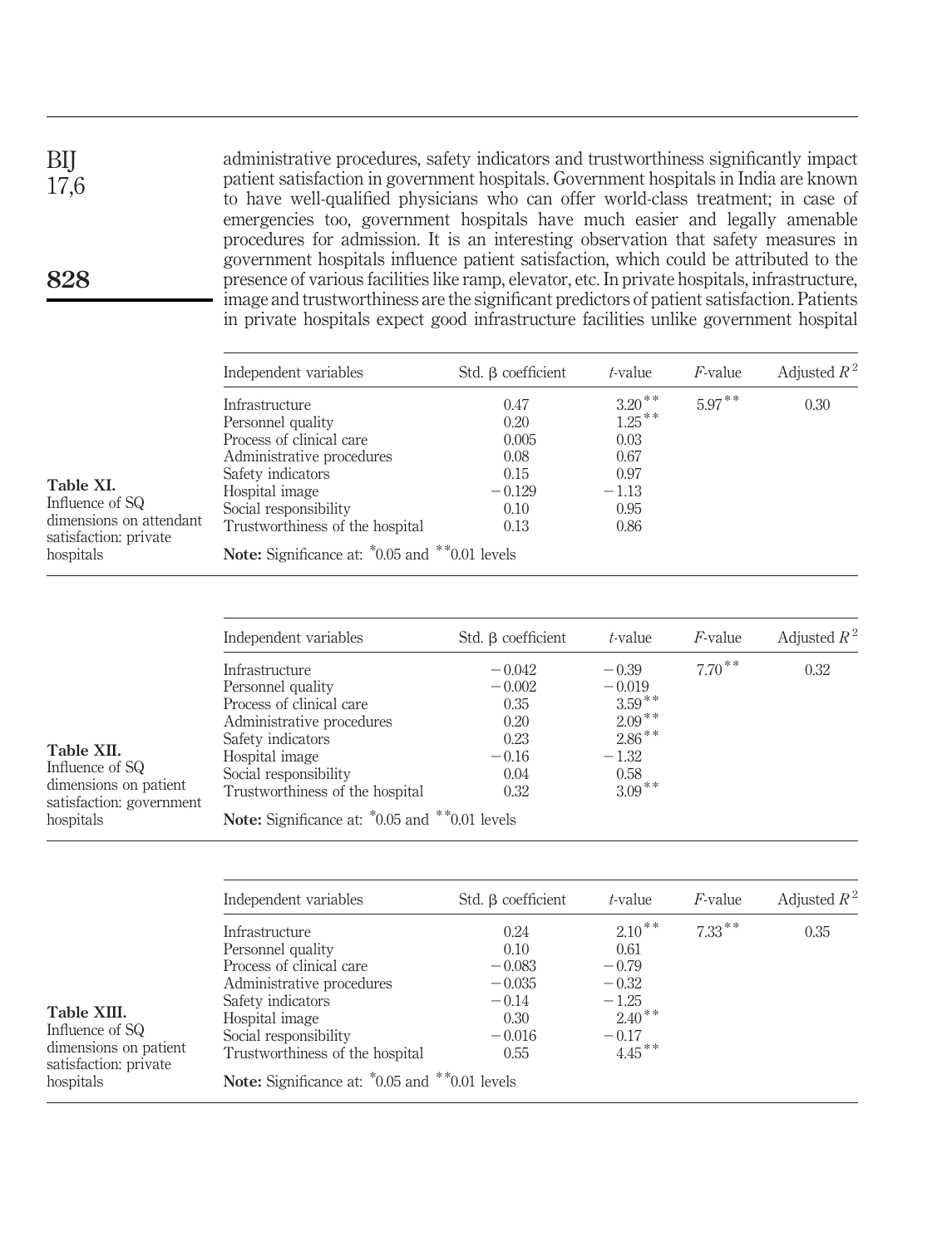patients; they also select reputed hospitals. Trustworthiness is found to impact patient satisfaction in both government and private hospitals. Thus, Tables XII and XIII have provided insights on patient satisfaction in both the type of hospitals.

# 9. Summary and conclusions

The present study has validated SQ as an eight-dimensional framework. For this purpose, this paper has presented an instrument to identify the dimensions of SQ from the perspective of patients. An instrument to identify the dimensions of SQ from attendants' perspective has also been developed possibly for the first time. It has also analyzed the relationship between SQ and CS in healthcare services, from patients' and attendants' perspectives. A multiple regression has been done to find the influence of SQ dimensions on patient satisfaction/attendant satisfaction.

Some of the major findings of the study are summarized as follows:

- . Personnel quality had the highest correlation with CS in case of both patients and attendants, indicating its importance in the context of hospital services.
- . Personnel quality has emerged as a significant predictor of CS in both patients' and attendants' perceptions. This finding shows that patients and attendants treat the interpersonal aspect of care as the most important one as they cannot evaluate the technical quality of healthcare services.
- . Among other factors, patient satisfaction is impacted by clinical care, image and trustworthiness of hospitals while attendant satisfaction was influenced by infrastructure and administrative procedures. This result reveals that service providers have to understand the needs of both patients and attendants in order to gather a holistic view of their services.
- . Further, no single SQ dimension impacted attendant satisfaction significantly in government hospitals whereas in private hospitals, infrastructure and personnel quality significantly impacted attendant satisfaction. It was also noted that private hospital attendants did not have a good opinion of the hospital, which reflected in image dimension.
- . Clinical care, administrative procedures, safety indicators and trustworthiness significantly impact patient satisfaction in government hospitals. In private hospitals, infrastructure, image and trustworthiness are the significant predictors of patient satisfaction. Government hospitals in India are known to provide well-qualified physicians, and private hospitals are preferred for their infrastructure facilities.

The multiple regression analyses on patient satisfaction and attendant satisfaction have provided a holistic view of Indian healthcare services. The findings also have a number of implications for hospital administrators. Attendants are important stakeholders because they act as surrogate patients as well as act as care-givers. The finding that personnel quality emerged as an important predictor of CS from both patients' and attendants' perspectives agrees with the existing literature in healthcare as well as other services. Different factors impacted the satisfaction levels of patients and attendants. While personnel quality, clinical care, image and trustworthiness significantly influenced patient satisfaction, it is found that infrastructure, personnel quality and administrative procedures significantly impacted attendant satisfaction. Service

Service quality in Indian hospitals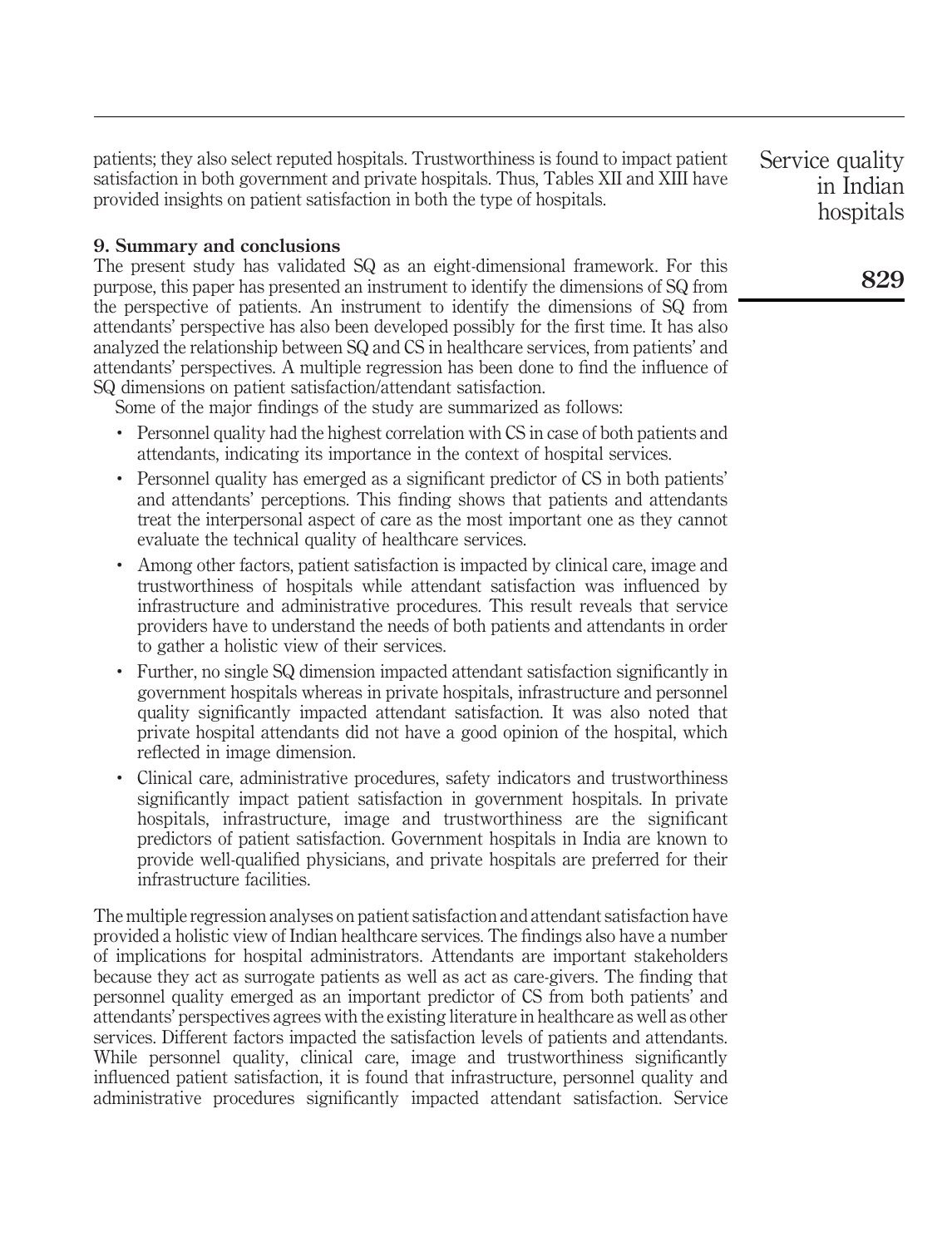providers have to take cognizance of these differences, while catering to the needs of these customers.

Finally, healthcare managers have to consider healthcare delivery as a network event rather than as an isolated encounter by involving patients' family/friends in the care. Managers can also focus on budget neutral approaches for the factors which have little or no impact on satisfaction. Reducing negative word of mouth can have significant bearing on the very business model and financials of hospitals.

The findings of this study would enable the hospital administrators to benchmark their services with other hospitals. Future studies may extend the study scope to include a larger sample. Further, differences in the perceptions of patients and attendants and their satisfaction levels could provide more insights into Indian hospital services. Future research could also attempt to investigate the influence of family and friends on patients, who are the primary customers of healthcare services. The current study has considered only the service receivers' perceptions. Future studies could gather data on hospital service providers' perceptions and arrive at a Gaps-Model for Indian hospitals.

# References

- Andaleeb, S.S. (1998), "Determinants of customer satisfaction with hospitals: a managerial model", *International Journal of Healthcare Quality Assurance*, Vol. 11, pp. 181-7.
- Anderson, E.W., Fornell, C. and Lehmann, D.R. (1994), "Customer satisfaction, market share, and profitability: findings from Sweden", *Journal of Marketing*, Vol. 58, pp. 53-66.
- Baalbaki, I., Ahmed, Z.U., Pashtenko, V.H. and Makarem, S. (2008), "Patient satisfaction with healthcare delivery systems", *International Journal of Pharmaceutical and Healthcare Marketing*, Vol. 2, pp. 47-62.
- Balasubramanian, S., Konana, P. and Menon, N.M. (2003), "Customer satisfaction in virtual environments: a study of online investigating", *Management Science*, Vol. 49, pp. 871-89.
- Baldwin, A. and Sohal, A. (2003), "Service quality factors and outcomes in dental care", *Managing Service Quality*, Vol. 13, pp. 207-16.
- Bohrnstedt, G. (1983), "Measurement", in Rossi, P., Wright, J. and Anderson, A. (Eds), *A Hand Book of Survey Research*, Academic Press, San Diego, CA.
- Boshoff, C. and Gray, B. (2004), "The relationships between service quality, customer satisfaction and buying intentions in the private hospital industry", *South African Journal Business Management*, Vol. 35, pp. 27-38.
- Boulding, W., Kalra, A., Staelin, R. and Zeithaml, V.A. (1993), "A dynamic process model of service quality: from expectations to behavioral intentions", *Journal of Marketing Research*, Vol. 30, pp. 7-27.
- Butler, D., Oswald, S.L. and Turner, D.E. (1996), "The effects of demographics on determinants of perceived health-care service quality: the case of users and observers", *Journal of Management in Medicine*, Vol. 10, pp. 8-20.
- Byrne, B.M. (1994), "Testing for the face validity, replication and invariance of a measuring instrument: a paradigmatic application based on the Maslach Burnout Inventory", *Multivariate Behavioral Research*, Vol. 29, pp. 289-311.
- Carman, J.M. (2000), "Patient perceptions of service quality: combining the dimensions", *Journal of Services Marketing*, Vol. 14, pp. 337-52.
- Carmines, E.G. and Zeller, R.A. (1990), *Reliability and Validity Assessment*, Sage, Thousand Oaks, CA.

BIJ 17,6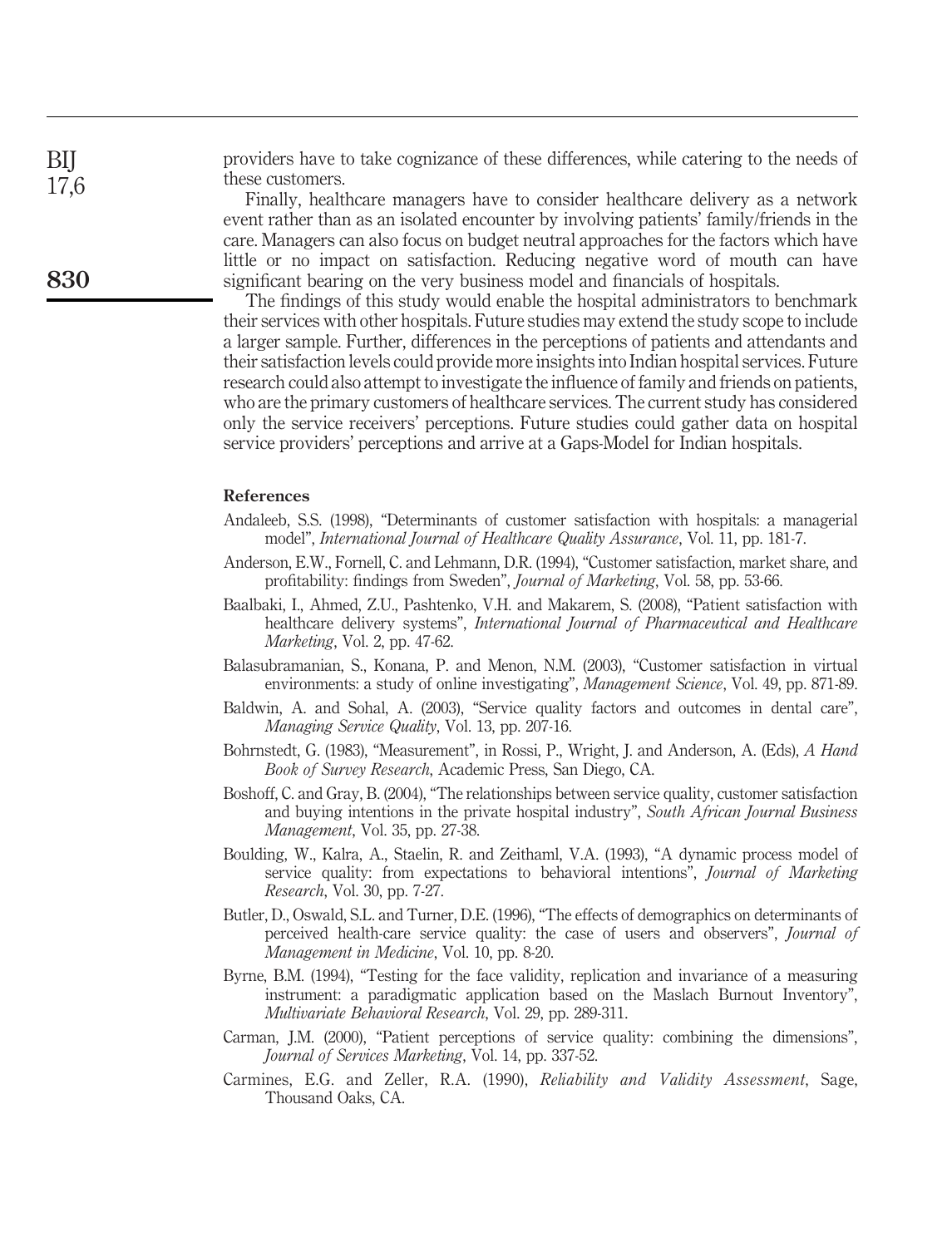- Chen, I.J. and Paulraj, A. (2004), "Towards a theory of supply chain management: the constructs and measurements", *Journal of Operations Management*, Vol. 22, pp. 119-50.
- CII-McKinsey (2007), "Opportunity India: healthcare in India", available at: www.ciionline.org (accessed November 6, 2008).
- Craig, T.J., Perlin, J.B. and Fleming, B.B. (2007), "Self-reported performance improvement strategies of highly successful veterans health administration facilities", *American Journal of Medical Quality*, Vol. 22, pp. 438-44.
- Cronbach, L.J. (1951), "Coefficient a and the internal structure of tests", *Psychometrika*, Vol. 16, pp. 297-334.
- Cronin, J.J. and Taylor, S.A. (1992), "Measuring service quality: a reexamination and extension", *Journal of Marketing*, Vol. 56, pp. 55-68.
- Cronin, J.J. and Taylor, S.A. (1994), "SERVPERF versus SERVQUAL: reconciling performance-based and perceptions-minus-expectations measurement of service quality", *Journal of Marketing*, Vol. 58, pp. 125-31.
- Curry, E. and Sinclair, A. (2002), "Assessing the quality of physiotherapy services using SERVQUAL", *International Journal of Health Care Quality Assurance*, Vol. 15, pp. 197-205.
- Dabholkar, P.A. (1996), "Consumer evaluations of new technology-based self-service operations: an investigation of alternative models", *International Journal of Research in Marketing*, Vol. 13, pp. 29-51.
- Das, J. and Hammer, J. (2007), "Which doctor? Combining vignettes and item-response to measure doctor quality", *Journal of Development Economics*, Vol. 78, pp. 348-83.
- Donabedian, A. (1980), *Exploration of Quality Assessment and Monitoring, Volume 1. The Definition of Quality and Approaches to its Assessment*, Health Administration Press, Ann Arbor, MI.
- Duggirala, M., Rajendran, C. and Anantharaman, R.N. (2008), "Patient-perceived dimensions of total quality service in healthcare", *Benchmarking: An International Journal*, Vol. 15, pp. 560-83.
- Dwyer, R.F., Schurr, P.H. and Oh, S. (1987), "Developing buyer-seller relationships", *Journal of Marketing*, Vol. 51, pp. 11-27.
- Fornell, C. (1992), "A national customer satisfaction barometer: the Swedish experience", *Journal of Marketing*, Vol. 56, pp. 6-21.
- Gopalakrishnan, K. (2008), "Knowledge management practices and R&D effectiveness study of public sector R&D organisations", unpublished PhD dissertation, Indian Institute of Technology Madras, Chennai.
- Grönroos, C. (1982), *Strategic Management and Marketing in the Service Sector*, Swedish School of Economics and Business Administration, Helsinki.
- Gustaffson, A. and Johnson, M.D. (2004), "Determining attribute importance in a service satisfaction model", *Journal of Services Research*, Vol. 7, pp. 124-41.
- Hasin, M.A.A., Seeluangsawat, R. and Shareef, M.A. (2001), "Statistical measures of customer satisfaction for health care quality assurance: a case study", *International Journal of Health Care Quality Assurance*, Vol. 14, pp. 6-13.
- Hattie, J. (1985), "Methodology review: assessing unidimensionality of tests and items", *Applied Psychological Measurement*, Vol. 9, pp. 139-64.
- (*The*) *Hindu* (2007), "Are we ready for medical tourism?", *The Hindu*, April 17.
- Indo-Italian Chamber of Commerce and Industry (2007), *Overview of the Healthcare Industry in India*, Indo-Italian Chamber of Commerce and Industry, Mumbai, April.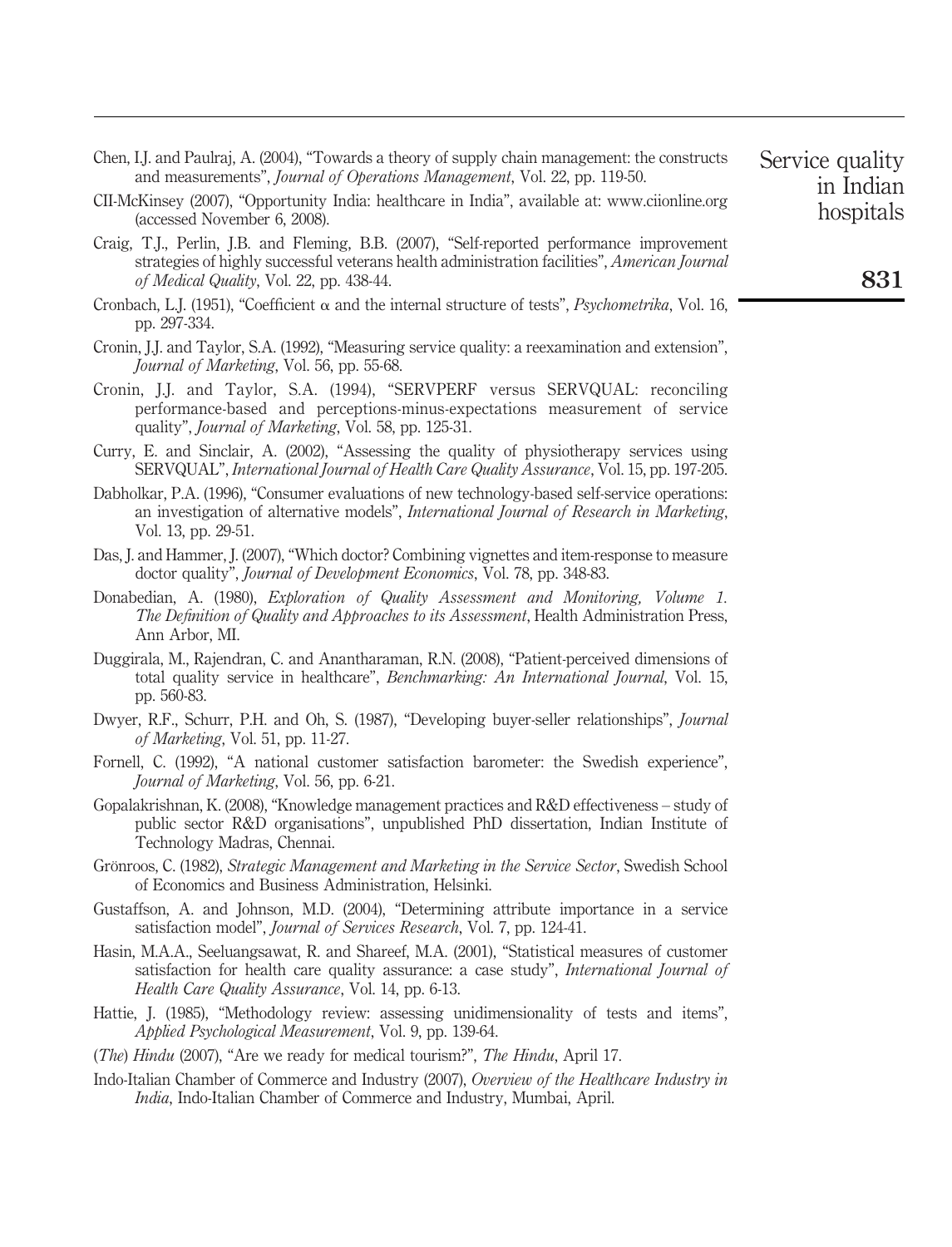| BIJ<br>17,6 | Investment Information and Credit Rating Agency of India (2005), "Healthcare indicators", ICRA,<br>available at: www.trade.gov/td/health/india indicators05.pdf (accessed May 5, 2008).                                                                                           |
|-------------|-----------------------------------------------------------------------------------------------------------------------------------------------------------------------------------------------------------------------------------------------------------------------------------|
|             | Issac, G., Rajendran, C. and Anantharaman, R.N. (2003), "Determinants of software quality:<br>customer's perspective", TQM & Business Excellence, Vol. 14, pp. 1053-70.                                                                                                           |
|             | Iyer, R. and Muncy, J.A. (2004), "Who do you trust?", Marketing Health Services, Vol. 24, pp. 26-31.                                                                                                                                                                              |
| 832         | JCI (2007), Joint Commission International Centre for Patient Safety, Joint Commission<br>International, Boulevard, IL.                                                                                                                                                           |
|             | Johnston, R. (1997), "Identifying the critical determinants of service quality in retail banking:<br>importance and effect", International Journal of Bank Marketing, Vol. 15, pp. 111-6.                                                                                         |
|             | Kang, G. and James, J. (2004), "Service quality dimensions: an examination of Grönroos's service<br>quality model", Managing Service Quality, Vol. 14, pp. 266-77.                                                                                                                |
|             | Kaplan, R.M. and Scauzzo, D.P. (1993), Psychological Testing: Principles, Applications and Issues,<br>Brooks/Cole, Pacific Grove, CA.                                                                                                                                             |
|             | Kotler, P. (1991), Marketing Management: Analysis, Planning, Implementation and Control,<br>Prentice-Hall, Englewood Cliffs, NJ.                                                                                                                                                  |
|             | Laffel, G. and Blumenthal, D. (1989), "The case for using industrial quality management science<br>in healthcare organizations", Journal of American Medical Association, Vol. 262,<br>pp. 2869-73.                                                                               |
|             | Lam, S.S.K. (1997), "SERVQUAL: a tool for measuring patient's opinions of hospital service<br>quality in Hong Kong", Total Quality Management, Vol. 8, pp. 145-52.                                                                                                                |
|             | McAlexander, J.H., Kaldenberg, D.O. and Koenig, H.F. (1994), "Service quality measurement",<br>Journal of Health Care Marketing, Vol. 14, pp. 34-40.                                                                                                                              |
|             | McGorry, S.Y. (1999), "An investigation of expectations and perceptions of healthcare services<br>with a Latino population", <i>International Journal of Health Care Quality Assurance</i> , Vol. 12,<br>pp. 190-8.                                                               |
|             | MBNQA (2007), Malcolm Baldrige National Quality Award, National Institute of Standards<br>Technology, Washington, DC.                                                                                                                                                             |
|             | Natalisa, D. and Subroto, B. (1998), "Effects of management commitment on service quality to<br>increase customer satisfaction of domestic airlines in Indonesia", Singapore Management<br><i>Review</i> , Vol. 25, pp. 85-105.                                                   |
|             | Nunally, J.C. (1988), Psychometric Theory, McGraw-Hill, Englewood Cliffs, NJ.                                                                                                                                                                                                     |
|             | Oliva, T.A., Oliver, R.L. and MacMillan, I.C. (1992), "A catastrophe model for developing service<br>satisfaction strategies", Journal of Marketing, Vol. 56, pp. 83-95.                                                                                                          |
|             | Oliver, R.L. (1980), "A cognitive model of the antecedents and consequences of satisfaction<br>decisions", <i>Journal of Marketing Research</i> , Vol. 17, pp. 460-9.                                                                                                             |
|             | Oliver, R.L. (1989), "Processing of the satisfaction responses in consumption: a suggested<br>framework and research propositions", Journal of Consumer Satisfaction, Dissatisfaction<br>and Complaining Behavior, Vol. 2, pp. 1-16.                                              |
|             | Oliver, R.L. (1993), "A conceptual model of service quality and service satisfaction: compatible<br>goals, different concepts", in Swartz, T.A., Bowen, D.E. and Brown, S.W. (Eds), Advances<br>in Services Marketing and Management, Vol. 2, JAI Press, New York, NY, pp. 65-85. |
|             | Otani, K. and Kurz, S. (2004), "The impact of nursing care and other healthcare attributes on<br>hospitalized patient satisfaction and behavioral intentions", <i>Journal of Healthcare</i><br><i>Management, Vol. 49, pp. 181-97.</i>                                            |
|             |                                                                                                                                                                                                                                                                                   |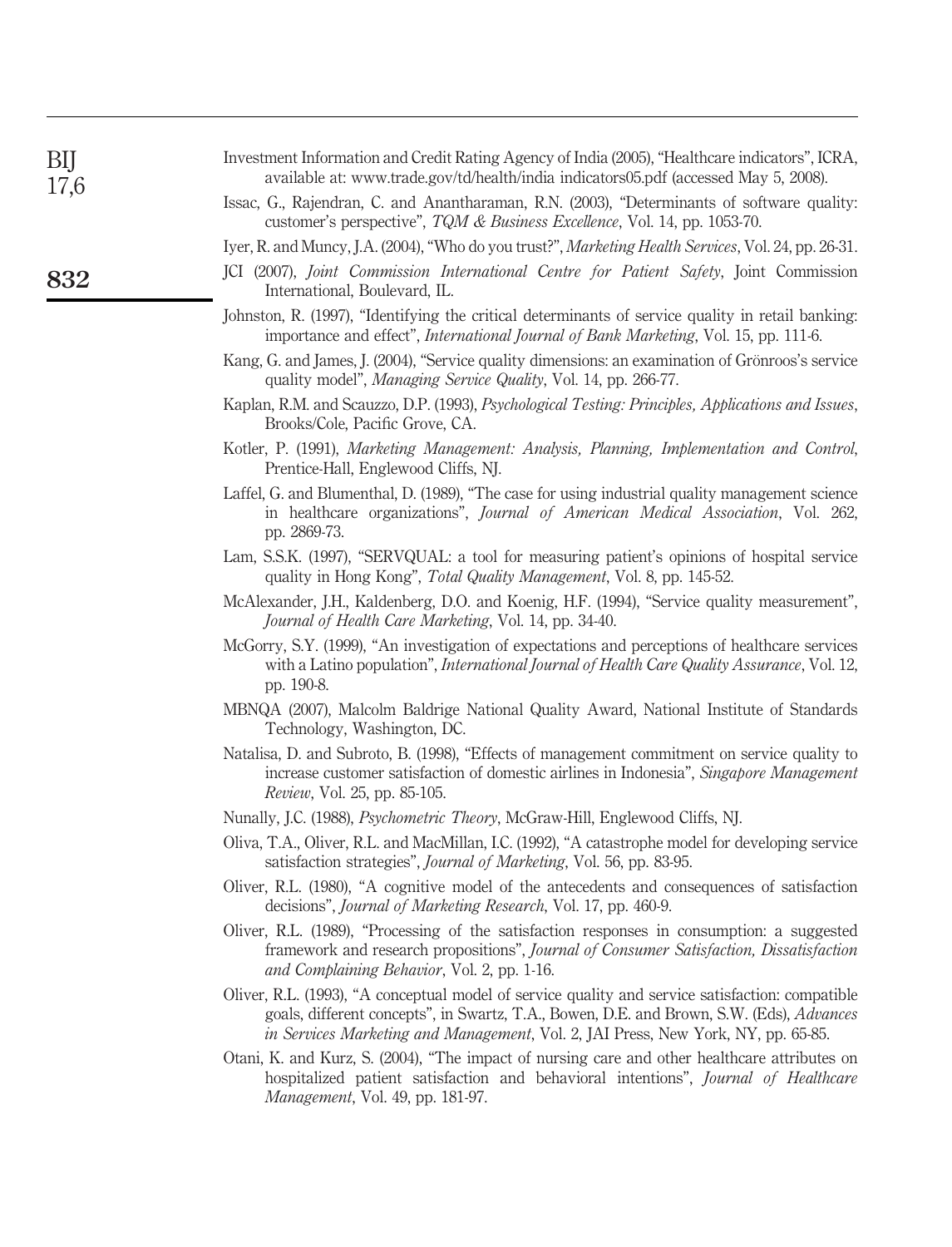- Padma, P., Rajendran, C. and Sai, L.P. (2009), "A conceptual framework of service quality in healthcare: perspectives of Indian patients and their attendants", *Benchmarking: An International Journal*, Vol. 16, pp. 157-91.
- Pakdil, F. and Harwood, T.M. (2005), "Patient satisfaction in a pre-operative assessment clinic: an analysis using SERVQUAL dimensions", *Total Quality Management*, Vol. 16, pp. 15-30.
- Parasuraman, A., Zeithaml, V.A. and Berry, L.L. (1985), "A conceptual model of service quality and its implications for future research", *Journal of Marketing*, Vol. 49, pp. 41-50.
- Patterson, P.G. and Johnson, L.W. (1993), "Disconfirmation of expectations and the gap model of service quality: an integrated paradigm", *Journal of Consumer Satisfaction, Satisfaction, and Complaining Behavior*, Vol. 6, pp. 90-9.
- Petersen, M.B.H. (1988), "Measuring patient satisfaction: collecting useful data", *Journal of Nursing Quality Assurance*, Vol. 2, pp. 25-35.
- Porter, M.E. and Teisberg, E.O. (2004), "Redefining competition in healthcare", *Harvard Business Review*, Vol. 82, pp. 65-76.
- Ramsaran-Fowdar, R. (2008), "The relative importance of service dimensions in a healthcare setting", *International Journal of Healthcare Quality Assurance*, Vol. 21, pp. 104-24.
- Rao, K.D., Peters, D.H. and Bandeen-Roche, K. (2006), "Towards patient-centered health services in India – a scale to measure patient perceptions of quality", *International Journal for Quality in Healthcare*, Vol. 18, pp. 414-21.
- Reidenbach, R.E. and Smallwood, B.S. (1990), "Exploring perceptions of hospital operations by a modified SERVQUAL approach", *Journal of Healthcare Marketing*, Vol. 10, pp. 47-55.
- Rhodes, R.L., Mitchell, S.L., Miller, S.C., Connor, S.R. and Teno, J.M. (2008), "Bereaved family members' evaluation of hospice care: what factors influence overall satisfaction with services?", *Journal of Pain and Symptom Management*, Vol. 35, pp. 365-71.
- Rohini, R. and Mahadevappa, B. (2006), "Service quality in Bangalore hospitals an empirical study", *Journal of Services Research*, Vol. 6, pp. 59-85.
- Rose, R.C., Uli, J., Abdul, M. and Ng, K.L. (2004), "Hospital service quality: a managerial challenge", *International Journal of Health Care Quality Assurance*, Vol. 17, pp. 146-59.
- Royal Danish Embassy (2006), *The Indian Healthcare Sector*, Royal Danish Embassy, New Delhi, available at: www.eksporttilindien.um.dk/NR/rdonlyres/52AEAE0C-6D1D-47F8-A715- C66C5B981AD3/0/HealthcareSectorinIndia.pdf
- Rust, R.T. and Oliver, R.L. (1994), *Service Quality: New Directions in Theory and Practice*, Sage, London.
- Sahay, A. (2008), "Hospital, heal thyself", *Outlook Business*, May 31.
- Shemwell, D.J., Yavas, U. and Bilgin, Z. (1998), "Customer-service provider relationships: an empirical test of a model of service quality, satisfaction and relationship oriented outcome", *International Journal of Service Industry Management*, Vol. 9, pp. 155-68.
- Sower, V., Duffy, J., Kilbourne, W., Kohers, G. and Jones, P. (2001), "The dimensions of service quality for hospitals: development and use of the KQCAH scale", *Health Care Management Review*, Vol. 26, pp. 47-59.
- Strasser, S., Schweikhart, S., Welch, G.E. II and Burge, J.C. (1995), "Satisfaction with medical care: it is easier to please patients than their family members and friends", *Journal of Healthcare Marketing*, Vol. 15, pp. 34-45.
- Sureshchandar, G.S., Rajendran, C. and Anantharaman, R.N. (2002a), "Determinants of customer perceived service quality: a confirmatory factor analysis approach", *Journal of Services Marketing*, Vol. 16, pp. 9-34.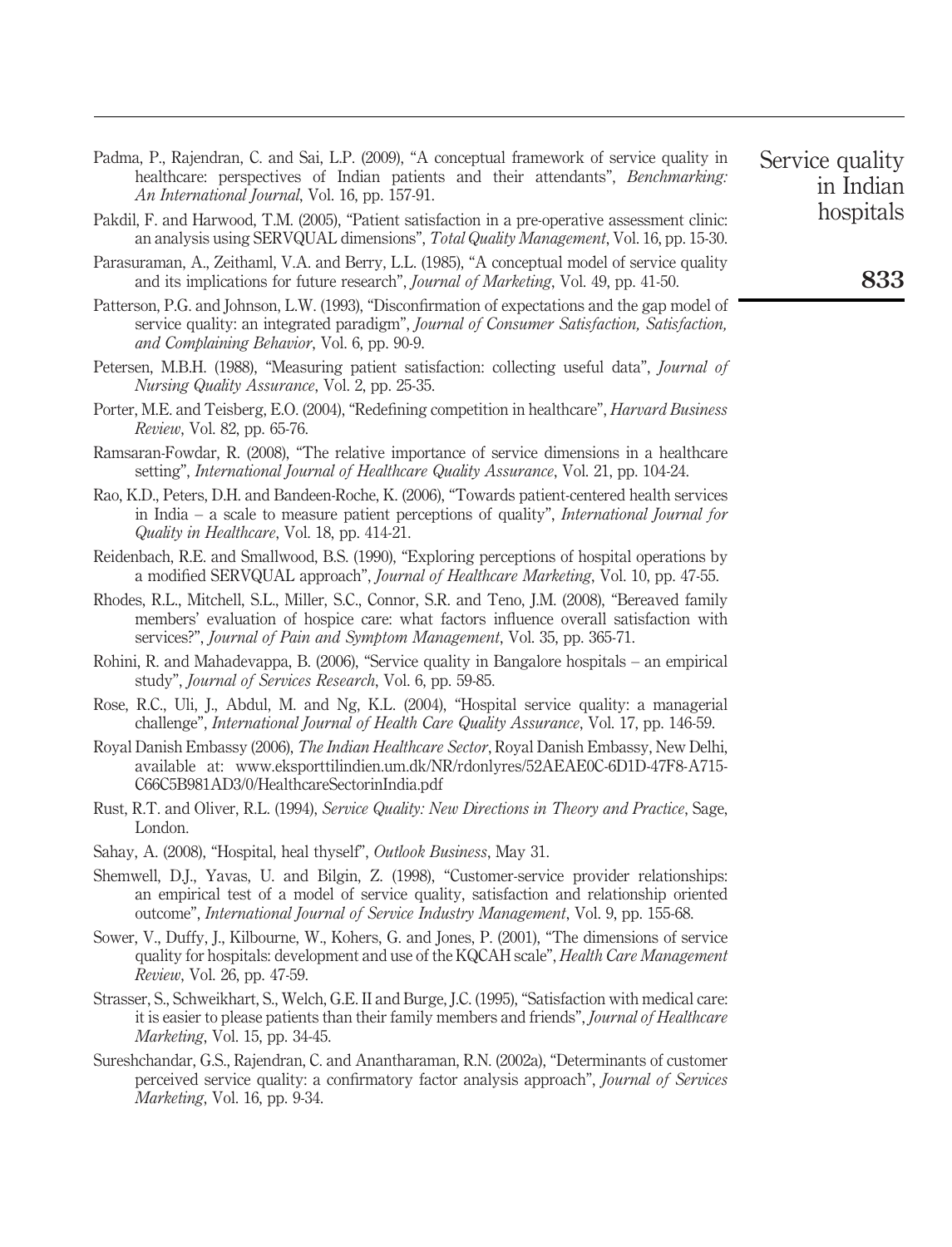| BIJ<br>17,6 | Sureshchandar, G.S., Rajendran, C. and Anantharaman, R.N. (2002b), "The relationship between<br>service quality and customer satisfaction - a factor specific approach", Journal of<br>Services Marketing, Vol. 16, pp. 363-79.                                              |
|-------------|------------------------------------------------------------------------------------------------------------------------------------------------------------------------------------------------------------------------------------------------------------------------------|
|             | Sureshchandar, G.S., Rajendran, C. and Kamalanabhan, T.J. (2001), "Customer perceptions of<br>service quality: a critique", <i>Total Quality Management</i> , Vol. 12, pp. 111-24.                                                                                           |
| 834         | Tabish, S.A. (1998), "Towards development of professional management in Indian hospitals",<br><i>Journal of Management in Medicine, Vol. 12, pp. 109-19.</i>                                                                                                                 |
|             | Taylor, S.A. (1993), "The roles of service quality, consumer satisfaction, and values in Quinn<br>(1992) Paradigm of Services", Journal of Marketing Theory and Practice, Vol. 2, pp. 14-26.                                                                                 |
|             | Tomes, A.E. and Ng, S.C.P. (1995), "Service quality in hospital care: the development of an<br>in-patient questionnaire", <i>International Journal of Health Care Quality Assurance</i> , Vol. 8,<br>pp. 25-33.                                                              |
|             | Trochim, W. (1999), Research Methods Knowledge Base, 2nd ed., Cornell University, Ithaca, NY.                                                                                                                                                                                |
|             | Tucker, J.L. and Adams, S.R. (2001), "Incorporating patients' assessments of satisfaction and<br>quality: an integrative model of patients' evaluations of their care", Managing Service<br><i>Quality</i> , Vol. 11, pp. 272-87.                                            |
|             | Vandamme, R. and Leunis, J. (1993), "Development of a multiple-item scale for measuring<br>hospital service quality", <i>International Journal of Service Industry Management</i> , Vol. 4,<br>pp. 30-49.                                                                    |
|             | Venkatraman, N. (1989), "Strategic orientation of business enterprises: the construct,<br>dimensionality, and measurement", <i>Management Science</i> , Vol. 35, pp. 942-62.                                                                                                 |
|             | Weiss, R. (2004), "Take heed of your visitors", <i>Marketing Health Services</i> , Spring, pp. 10-11.                                                                                                                                                                        |
|             | Williams, B., Coyle, J. and Healty, D. (1998), "The meaning of patient satisfaction: an explanation<br>of high reported levels", Social Science & Medicine, Vol. 47, pp. 1351-9.                                                                                             |
|             | Zeithaml, V.A., Berry, L.L. and Parasuraman, A. (1996), "The behavioral consequences of service<br>quality", <i>Journal of Marketing</i> , Vol. 60, pp. 31-46.                                                                                                               |
|             | <b>Further reading</b>                                                                                                                                                                                                                                                       |
|             | Akama, J.S. and Kieti, D.M. (2003), "Measuring tourist satisfaction with Kenya's wildlife safari:<br>a case study of Tsavo West National Park", Tourism Management, Vol. 21, pp. 876-96.                                                                                     |
|             | Akan, P. (1995), "Dimensions of service quality: a study in Istanbul", <i>Managing Service Quality</i> ,<br>Vol. 5, pp. 39-43.                                                                                                                                               |
|             | Alexandris, K., Dimitriadis, N. and Markata, D. (2002), "Can perceptions of service quality predict<br>behavioral intentions? An exploratory study in hotel sector in Greece", Managing Service<br><i>Quality</i> , Vol. 12, pp. 224-31.                                     |
|             | Anderson, E.W. and Sullivan, M.W. (1993), "The antecedents and satisfaction for firms",<br><i>Marketing Science, Spring, pp. 125-43.</i>                                                                                                                                     |
|             | Andersson, T.D. (1992), "Another model of service quality: a model of causes and effects of<br>service quality tested on a case within the restaurant industry", in Kunst, P. and<br>Lemmick, J. (Eds), <i>Quality Management in Service</i> , van Gorcum, Assen, pp. 41-58. |
|             | Angelopoulou, P., Kangis, P. and Babis, G. (1998), "Private and public medicine: a comparison of<br>quality perceptions", <i>International Journal of Healthcare Quality Assurance</i> , Vol. 11,<br>pp. 14-20.                                                              |
|             | Arasli, H., Ekiz, E.H. and Katircioglu, S.T. (2008), "Gearing service quality into public and private<br>hospitals into small islands", <i>International Journal of Healthcare Quality Assurance</i> ,<br>Vol. 21, pp. 8-23.                                                 |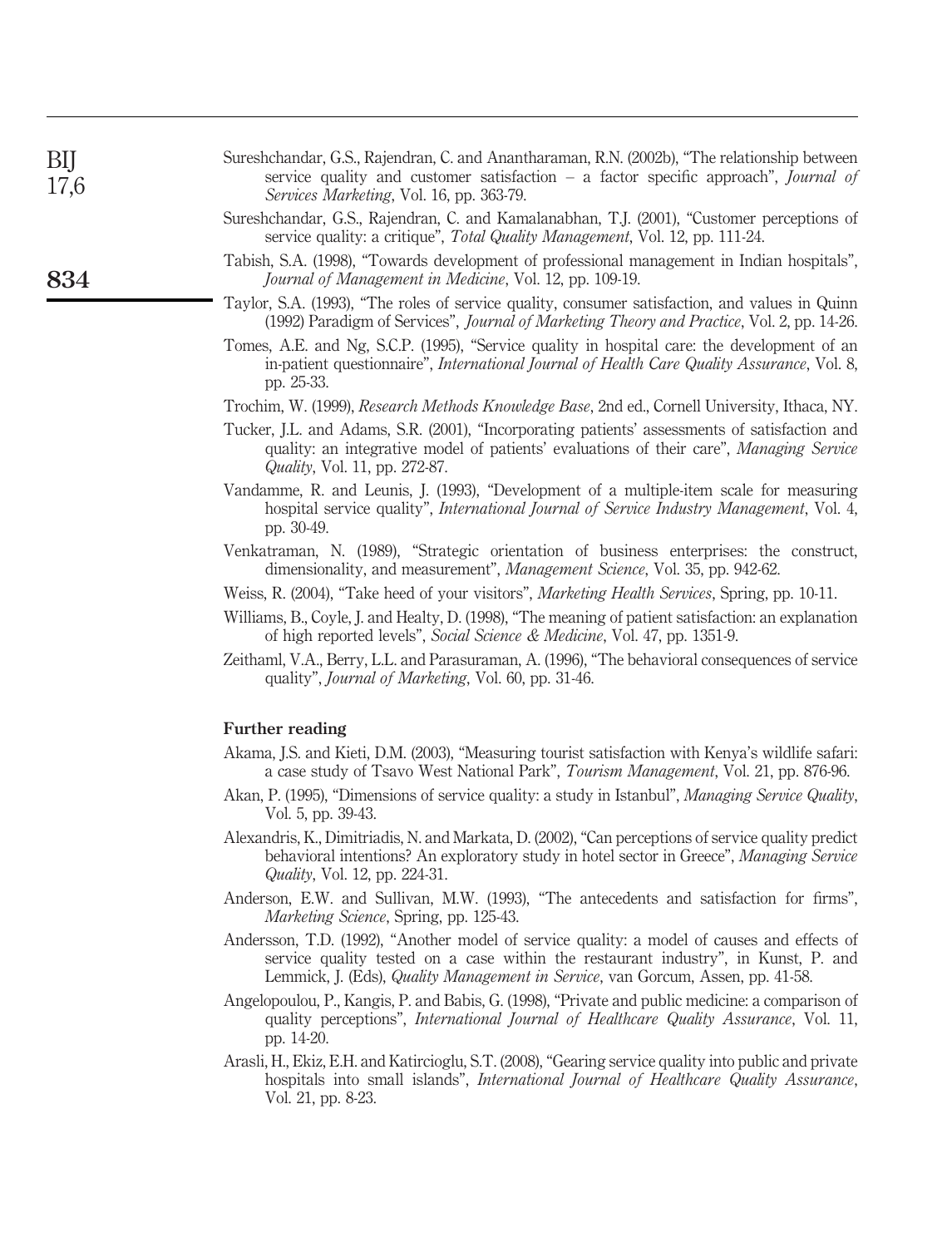| Arbaugh, J.B. (2001), "How instructor immediacy behaviors affect student satisfaction and |  |                                                                                        |  |  |  |
|-------------------------------------------------------------------------------------------|--|----------------------------------------------------------------------------------------|--|--|--|
|                                                                                           |  | learning in web-based courses?", Business Communication Quarterly, Vol. 64, pp. 42-54. |  |  |  |

- Atilgan, E., Akinci, S. and Aksoy, S. (2003), "Mapping service quality in the tourism industry", *Managing Service Quality*, Vol. 13, pp. 412-22.
- Avkiran, N.K. (1994), "Developing an instrument to measure customer service quality in branch banking", *International Journal of Bank Marketing*, Vol. 12, pp. 10-18.
- Aydin, S. and Ozer, G. (2005), "The analysis of antecedents of customer loyalty in the Turkish mobile telecommunication market", *European Journal of Marketing*, Vol. 39, pp. 910-25.
- Babakus, E. and Boller, G.W. (1991), "An empirical assessment of the SERVQUAL scale", *Journal of Business Research*, Vol. 24, pp. 253-68.
- Babakus, E. and Mangold, W.G. (1992), "Adapting the SERVQUAL scale to hospital services: an empirical investigation", *Health Services Research*, Vol. 26, pp. 767-86.
- Babakus, E., Pedrick, D.L. and Inhofe, M. (1993), "Empirical examination of a direct measure of perceived service quality using SERVQUAL items", unpublished manuscript, Memphis State University, Memphis, TN.
- Banga, R. (2005), "Critical issues in India's service-led growth", Working Paper No. 171, Indian Council for Research on International Economic Relations, New Delhi.
- Barron, S. and Harris, K. (2004), *Services Marketing: Texts and Cases*, 2nd ed., Palgrave, New York, NY.
- Bedi, S., Arya, S. and Sarma, R.K. (2004), "Patient expectation survey a relevant marketing tool for hospitals", *Journal of the Academy of Hospital Administration*, Vol. 16, pp. 15-24.
- Belch, G.E. and Belch, M.A. (1993), *Introduction to Advertising and Promotion*, 2nd ed., Irwin, Homewood, IL.
- Berry, L.L., Parasuraman, A. and Zeithaml, V.A. (1988), "The service-quality puzzle", *Business Horizons*, September-October, pp. 35-43.
- Bhardwaj, A., Sharma, D.K., Sarma, R.K. and Chaubey, P.C. (2001), "Expectations of people from quality health services in metropolitan city of Delhi and to propose a sound health care marketing strategy for private/corporate hospitals in Delhi", *Journal of the Academy of Hospital Administrations*, Vol. 13, pp. 59-64.
- Bhat, M.A. (2004), "Correlates of service quality in banks: an empirical investigation", *Journal of Services Research*, Vol. 5, pp. 77-99.
- Bhattacharya, A., Menon, P., Koushal, V. and Rao, K.L.N. (2003), "Study of patient satisfaction in a tertiary referral hospital", *Journal of the Academy of Hospital Administration*, Vol. 15, pp. 23-8.
- Bitner, M.J. (1992), "Servicescapes: the impact of physical surroundings on customers and employees", *Journal of Marketing*, Vol. 56, pp. 57-71.
- Bitner, M.J. and Hubbert, A.R. (1994), "Encounter satisfaction versus overall satisfaction versus quality", in Rust, R.T. and Oliver, R.L. (Eds), *Service Quality: New Directions in Theory and Practice*, Sage, London, pp. 72-94.
- Bitner, M.J., Booms, B.H. and Tetreault, M.S. (1990), "The service encounter: diagnosing favorable and unfavorable incidents", *Journal of Marketing*, Vol. 54, pp. 71-84.
- Bitner, M.J., Faranda, W.T., Hubert, A.R. and Zeithaml, V.A. (1997), "Customer contributions and their roles in service delivery", *International Journal of Service Industry Management*, Vol. 8, pp. 193-205.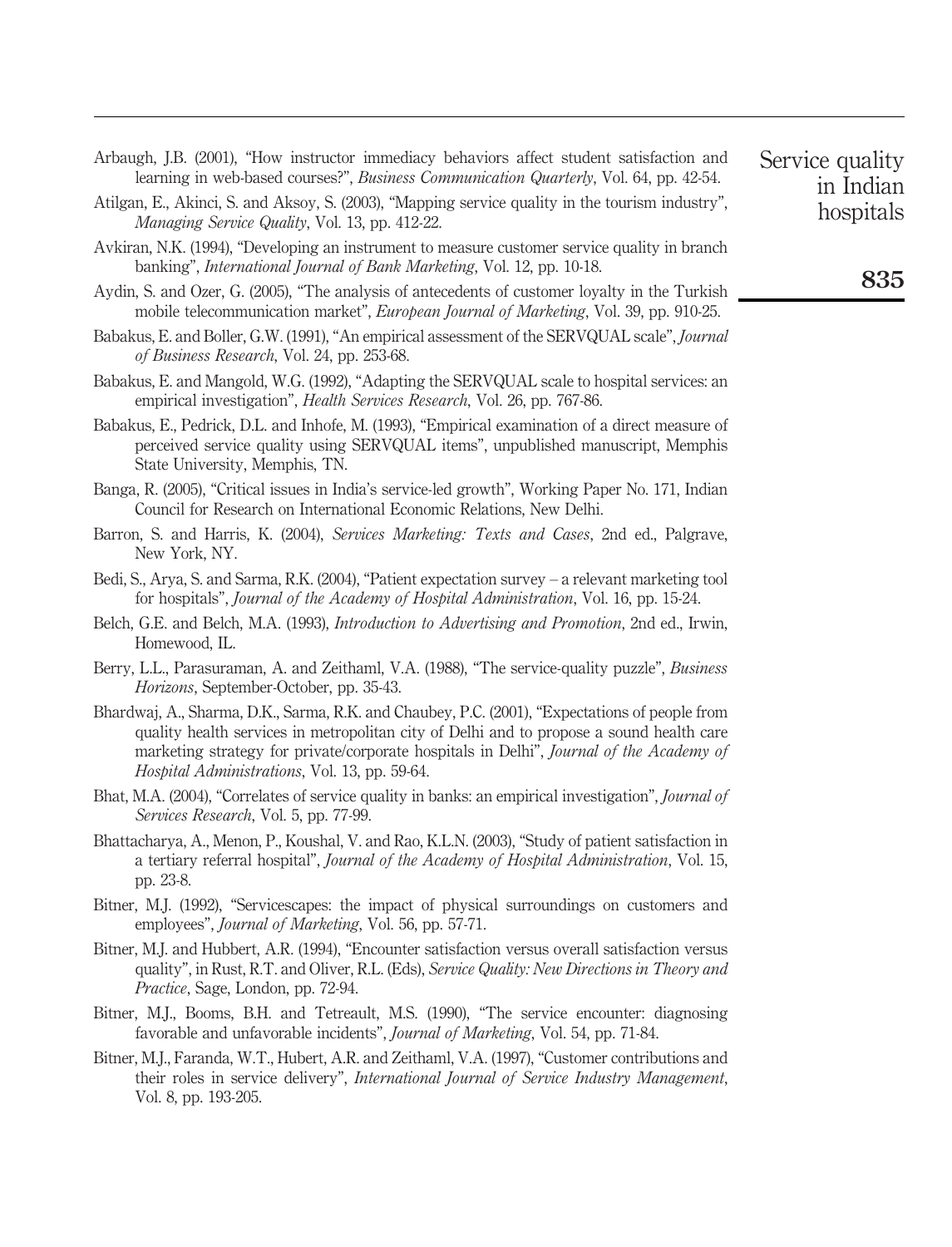| BIJ<br>17,6 | Bloemer, J., de Ruyter, K. and Peeters, P. (1998), "Investigating drivers of bank loyalty: the<br>complex relationship between image, service quality and satisfaction", International<br><i>Journal of Bank Marketing, Vol. 16, pp. 276-86.</i>     |
|-------------|------------------------------------------------------------------------------------------------------------------------------------------------------------------------------------------------------------------------------------------------------|
|             | Bolton, R.N. and Drew, J.H. (1991), "A multistage model of customers' assessments of service<br>quality and value", Journal of Consumer Research, Vol. 17, pp. 375-84.                                                                               |
| 836         | Boscarino, J.A. and Adams, R.E. (2004), "Public perceptions of quality care and provider profiling<br>in New York: implications for improving quality care and public health", Journal of<br>Public Health Management Practice, Vol. 10, pp. 241-50. |
|             | Bouman, M. and van der Wiele, T. (1992), "Measuring service quality in the car service industry:<br>building and testing an instrument", International Journal of Service Industry<br><i>Management, Vol. 3, pp. 4-16.</i>                           |
|             | Brady, M.K. and Robertson, C.J. (1992), "Searching for a consensus on the antecedent role of<br>service quality and satisfaction: an exploratory cross-national study", Journal of Business<br>Research, Vol. 51, pp. 53-60.                         |
|             | Brady, M.K., Cronin, J.J. and Brady, R.R. (2002), "Performance-only measures of service quality:<br>a replication and extension", Journal of Business Research, Vol. 55, pp. 17-31.                                                                  |
|             | Braunsberger, K. and Gates, R.H. (2002), "Patient/enrolee satisfaction with healthcare and health<br>plan", Journal of Consumer Marketing, Vol. 19, pp. 575-90.                                                                                      |
|             | Brennan, P.F. (1995), "Patient satisfaction and normative decision theory", Journal of the<br>American Medical Informatics Association, Vol. 2, pp. 250-9.                                                                                           |
|             | Brogowicz, A.A., Delene, L.M. and Lyth, D.M. (1990), "A synthesized service quality model with<br>managerial implications", <i>International Journal of Service Industry Management</i> , Vol. 1,<br>pp. 27-44.                                      |
|             | Brown, S.W. and Swartz, T.A. (1989), "A gap analysis for professional service quality",<br>Journal of Marketing, Vol. 53, pp. 92-8.                                                                                                                  |
|             | Caruana, A. (2002), "Service loyalty: the effects of service quality and the mediating role of<br>customer satisfaction", European Journal of Marketing, Vol. 36, pp. 811-28.                                                                        |
|             | Chang, K. and Chelladurai, P. (2003), "System-based quality dimensions in fitness services:<br>development of the scale of quality", The Service Industries Journal, Vol. 23, pp. 65-83.                                                             |
|             | Chiu, H.C. and Lin, N.P. (2004), "A service quality measurement derived from the theory of<br>needs", The Service Industries Journal, Vol. 24, pp. 187-204.                                                                                          |
|             | de Ruyter, K., Bloemer, J. and Peeters, P. (1997), "Merging service quality and satisfaction:<br>an empirical test of an integrative model", Journal of Economic Psychology, Vol. 18,<br>pp. 387-406.                                                |
|             | Finn, D.W. and Lamb, C.W. (1991), "An evaluation of the SERVQUAL scales in a retail setting",<br>Advances in Consumer Research, Vol. 18, Association for Consumer Research, Provo, UT.                                                               |
|             | Glaveli, N., Petridou, E., Liassides, C. and Spathis, C. (2006), "Bank service quality: evidence from<br>five Balkan countries", Managing Service Quality, Vol. 16, pp. 380-94.                                                                      |
|             | Herstein, R. and Gamliel, E. (2006), "The role of private branding in improving service quality",<br>Managing Service Quality, Vol. 16, pp. 306-19.                                                                                                  |
|             | Hong, S.C. and Goo, Y.J.J. (2004), "A causal model of customer loyalty in professional service<br>firms: an empirical study", <i>International Journal of Management</i> , Vol. 21, pp. 531-41.                                                      |
|             | Jabnoun, N. and Chacker, M. (2003), "Comparing the quality of private and public hospitals",<br>Managing Service Quality, Vol. 13, pp. 290-9.                                                                                                        |
|             |                                                                                                                                                                                                                                                      |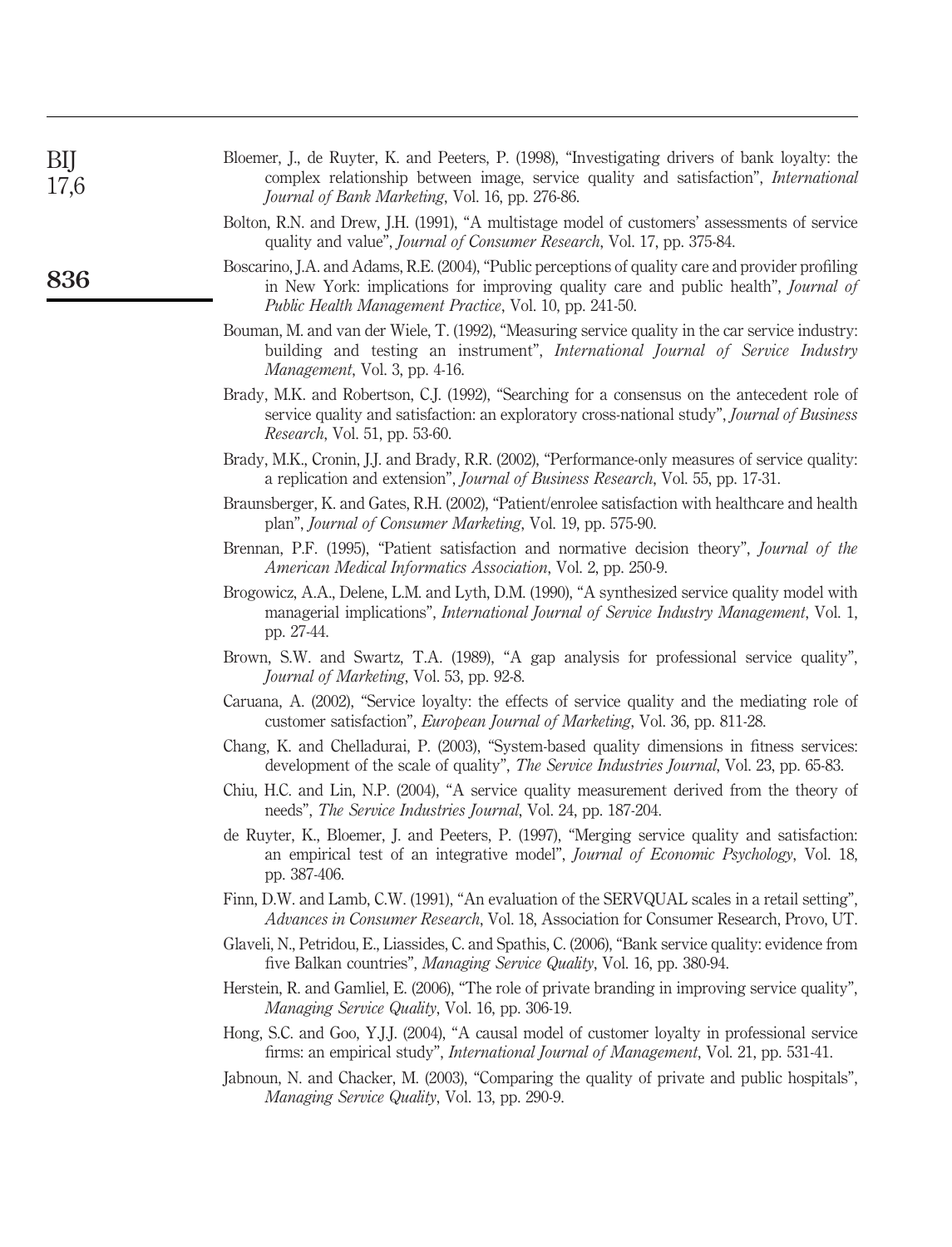- Joseph, M., McClure, C. and Joseph, B. (1999), "Service quality in the banking sector: the impact of technology on service delivery", *International Journal of Bank Marketing*, Vol. 17, pp. 182-91.
- Ko, Y.J. and Pastore, D.L. (2005), "A hierarchical model of SQ for the recreational sport industry", *Sport Marketing Quarterly*, Vol. 14, pp. 84-97.
- Lassar, W.M., Manolis, C. and Winsor, R.D. (2000), "Service quality perspectives and satisfaction in private banking", *International Journal of Bank Marketing*, Vol. 18, pp. 181-9.
- Majumdar, A. (2005), "A model for customer loyalty for retail stores inside shopping malls: an Indian perspective", *Journal of Services Research*, December, pp. 47-64 (special issue).
- Mei, A.W.O., Dean, A.M. and White, C.J. (1999), "Analyzing service quality in the hospitality industry", *Managing Service Quality*, Vol. 9, pp. 136-43.
- Nadiri, H. and Hussain, K. (2005), "Perceptions of SQ in North Cyprus hotels", *International Journal of Contemporary Hospitality Management*, Vol. 17, pp. 469-80.
- Narayan, B., Rajendran, C. and Sai, L.P. (2008), "Scales to measure and benchmark service quality in tourism industry: a second order factor approach", *Benchmarking: An International Journal*, Vol. 15, pp. 469-93.
- O'Connor, S.J., Trinh, H.Q. and Shewchuk, R.M. (2001), "Perceptual gaps in understanding patient expectations for healthcare service quality", *Quality Management in Healthcare*, Vol. 9, pp. 26-42.
- Olorunniwo, F., Hsu, M.K. and Udo, G.J. (2006), "Service quality, customer satisfaction and behavioral intentions in the service factory", *Journal of Services Marketing*, Vol. 20, pp. 59-72.
- Park, J.W., Robertson, R. and Wu, C.L. (2006), "Modelling the impact of airline service quality and marketing variables on passengers' future behavioral intentions", *Transportation Planning and Technology*, Vol. 29, pp. 359-81.
- Poon, W.C. and Low, K.L.T. (2005), "Are travelers satisfied with Malaysian hotels?", *International Journal of Contemporary Hospitality Management*, Vol. 17, pp. 217-27.
- Santos, J. (2003), "E-service quality: a model of virtual service quality dimensions", *Managing Service Quality*, Vol. 13, pp. 233-46.
- Sohail, M.S. (2003), "Service quality in hospitals: more favourable than you might think", *Managing Service Quality*, Vol. 13, pp. 197-206.
- Sohail, M.S. and Shaik, N.M. (2004), "Quest for excellence in business education: a study of student impressions of service quality", *International Journal of Educational Management*, Vol. 18, pp. 58-65.
- Verhoeven, J.W.M., Pieterse, M.E. and Pruyn, A.T.H. (2006), "Effects of interior color on healthcare consumers: a 360 degree photo simulation experiment", *Advances in Consumer Research*, Vol. 33, pp. 292-3.
- Walters, D. and Jones, P. (2001), "Value and value chains in healthcare: a quality management perspective", *The TQM Magazine*, Vol. 13, pp. 319-33.
- Wu, W.Y., Hsiao, S.W. and Kuo, H.P. (2004), "Fuzzy set theory based decision model for determining market position and developing strategy for hospital service quality", *Total Quality Management*, Vol. 15, pp. 439-56.
- Zemke, R. and Schaaf, D. (1990), *The Service Edge*, Penguin Books, New York, NY.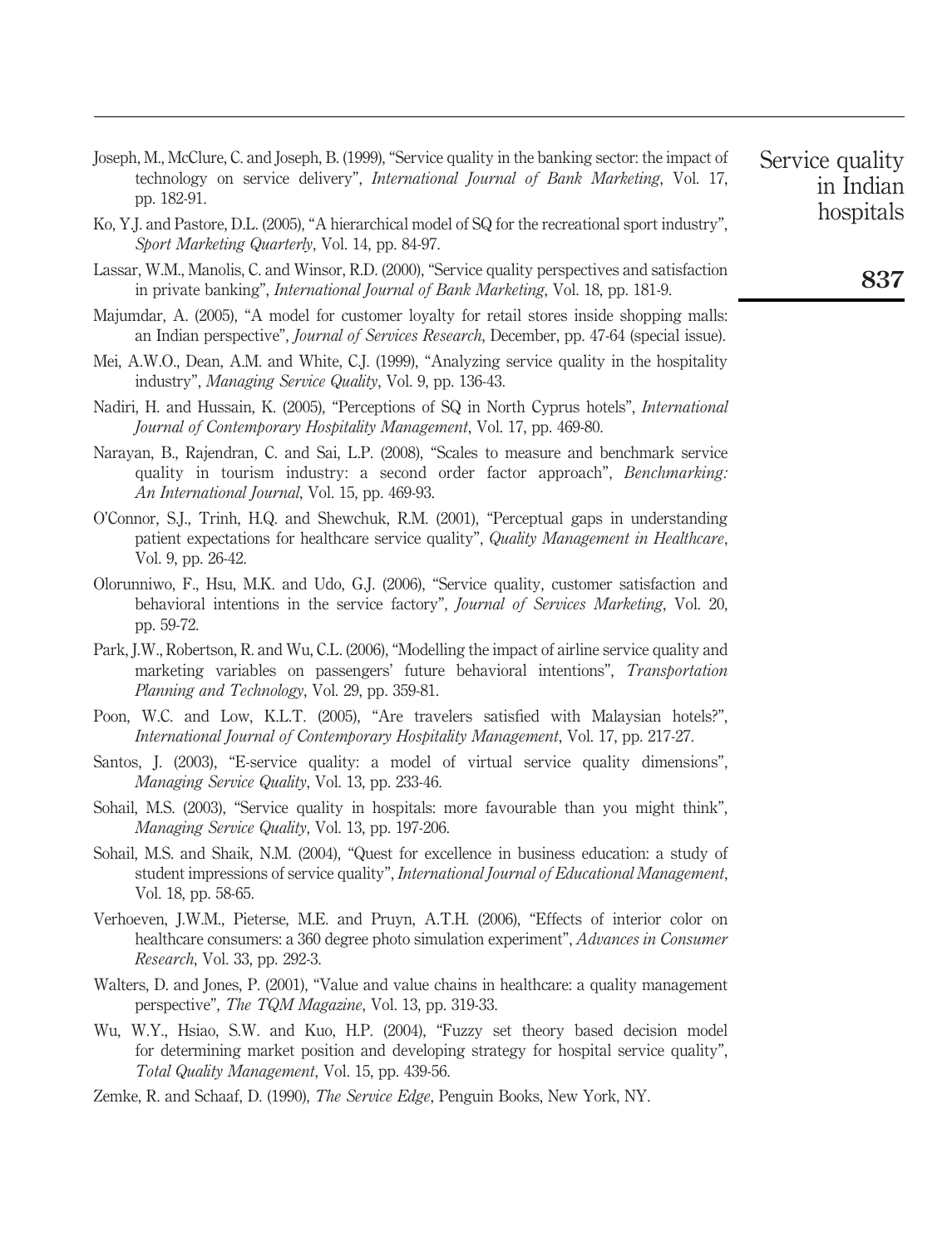| BIJ  | Appendix 1. An instrument to measure hospital SQ: patients' perspective                 |
|------|-----------------------------------------------------------------------------------------|
| 17,6 | This section provides the items which measure the variables described in Section 5 from |
|      | patients' perspective:                                                                  |

- (1) Infrastructure:
	- . cleanliness and comfort (e.g. well-ventilated, with minimal noise level) of your ward-room and toilet;
	- . adequacy of overall security prevalent in the hospital;
	- . level of availability of required drugs in time;
	- . level of availability of required blood in time;
	- . level of availability of doctors and nurses, as and when required in your ward;
	- . level of availability of medical equipment in proper working condition;
	- . timely and hygienic food supplied to wards and rooms;
	- . level of availability of life-support facilities to manage any sudden deterioration in health condition (e.g. ambulance services, ventilator, etc.);
	- . good house-keeping facilities (e.g. pillows, buckets, mugs, dressing material, etc.); and
	- . extent to which physical facilities and infrastructure in the hospital are visually appealing.
- (2) Personnel quality:
	- . courtesy shown by the hospital administrative staff to you;
	- . nurses' care and responsiveness to you;
	- . courtesy shown by the hospital management to your visitors;
	- . punctuality of doctors while conducting ward rounds;
	- . competency and skill of doctors;
	- . competency and skill of paramedical and support staff;
	- . courtesy and attentiveness shown by nurses to you;
	- . teamwork demonstrated by doctors and nursing staff;
	- . doctors' friendly and caring attitude with due understanding of your feelings and needs;
	- . interactions among doctors of appropriate specialties with regard to (i.e. in respect of) your medical care;
	- . extent to which the hospital staff addressed your concerns and requirements with understanding and caring attitude; and
	- . courtesy shown by the hospital management to your visitors.
- (3) Process of clinical care:
	- . medical advice and instructions provided by doctors at the time of your discharge;
	- . fruitfulness of the medical treatment received by you;
	- . correct assessment of your health condition by doctors;
	- . explanation offered by the doctor about treatment procedures and outcomes;
	- . information and appraisal provided by doctors about your health, medical tests and treatment procedures; and
	- . promptness of handling unforeseen/unexpected complications (arising in the process of medical/surgical treatment) by the medical team.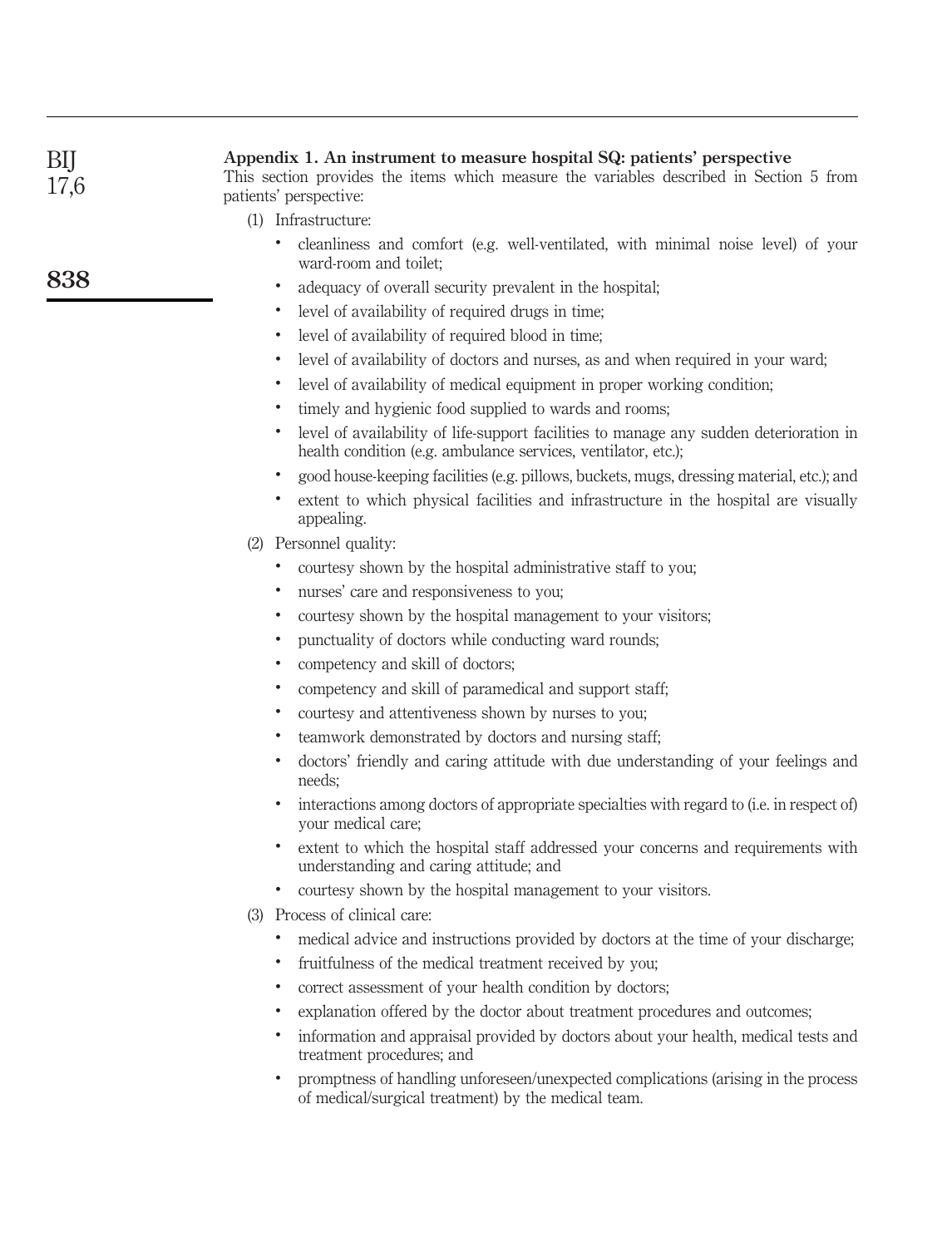|     | (4) Administrative procedures:                                                                                                                                                                    | Service quality |
|-----|---------------------------------------------------------------------------------------------------------------------------------------------------------------------------------------------------|-----------------|
|     | ease of consulting with doctors (within a reasonable waiting time);                                                                                                                               | in Indian       |
|     | prompt, simple and clear admission processes and procedures;<br>٠                                                                                                                                 | hospitals       |
|     | ease of getting diagnostic tests done;                                                                                                                                                            |                 |
|     | simplified administrative procedures with respect to bill payment and discharge;                                                                                                                  |                 |
|     | enforcement of visiting policy (e.g. visiting hours);                                                                                                                                             | 839             |
|     | clear information and instructions provided by the hospital administration to you<br>about hospital rules and procedures;                                                                         |                 |
|     | assistance provided to you by the staff in arranging for additional care or services<br>(e.g. physiotherapy); and                                                                                 |                 |
|     | timeliness of your scheduled admission/surgery.                                                                                                                                                   |                 |
|     | (5) Safety measures:                                                                                                                                                                              |                 |
|     | adequacy of hygienic care and procedures (e.g. wearing gloves) followed by the<br>hospital personnel;                                                                                             |                 |
|     | infection-free environment/treatment provided by the hospital; and                                                                                                                                |                 |
|     | presence of safety and comfort measures (e.g. handrails in aisles, ramps designed for<br>wheelchairs) in the hospital.                                                                            |                 |
|     | (6) Hospital image:                                                                                                                                                                               |                 |
|     | sincerity, honesty and ethics followed by the hospital in providing medical services to<br>you;                                                                                                   |                 |
|     | reputation enjoyed by the hospital; and<br>٠                                                                                                                                                      |                 |
|     | investment in new technologies and innovative practices by the hospital.                                                                                                                          |                 |
| (7) | Social responsibility:                                                                                                                                                                            |                 |
|     | fair medical treatment provided to you by the hospital;<br>$\bullet$                                                                                                                              |                 |
|     | provision of medical services with nominal cost to the needy patients; and                                                                                                                        |                 |
|     | ethical principles followed by the hospital in delivering medical care to patients<br>among different segments in the society.                                                                    |                 |
| (8) | Trustworthiness of the hospital:                                                                                                                                                                  |                 |
|     | your level of confidence in the doctors who treated you;                                                                                                                                          |                 |
|     | presence of correct, accurate and reliable billing system in the hospital;                                                                                                                        |                 |
|     | hospital provided services as promised and on time;                                                                                                                                               |                 |
|     | extent to which the services, functioning and administration of the hospital are<br>credible; and                                                                                                 |                 |
|     | maintenance of patient privacy and confidentiality by the hospital.                                                                                                                               |                 |
|     | Appendix 2. An instrument to measure hospital SQ: attendants' perspective<br>This section provides the items which measure the variables described in Section 5, from<br>attendants' perspective: |                 |
|     | (1) Infrastructure:                                                                                                                                                                               |                 |
|     | cleanliness and comfort (e.g. well-ventilated, with minimal noise level) of your<br>ward-room and toilet;                                                                                         |                 |
|     | adequacy of overall security prevalent in the hospital;                                                                                                                                           |                 |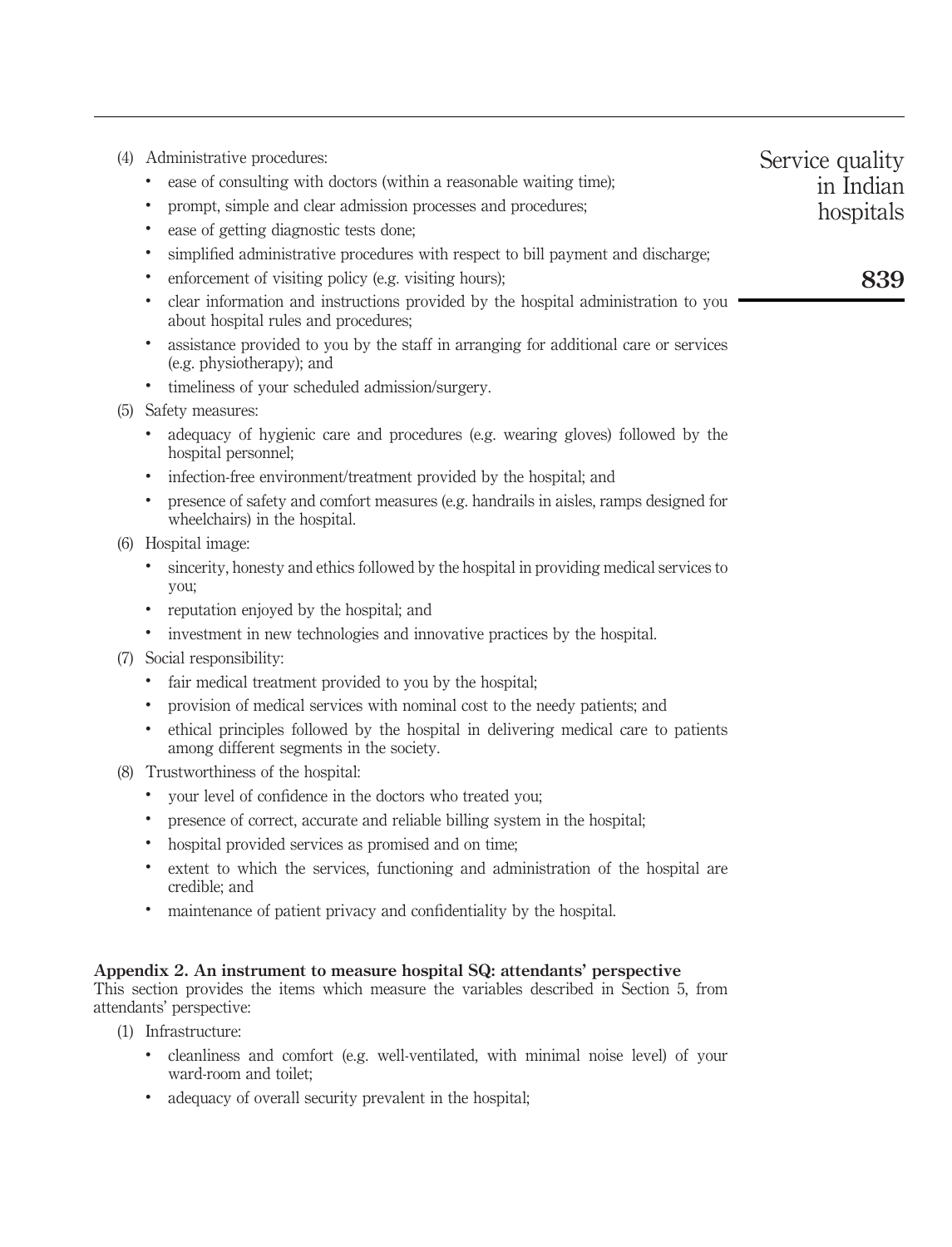# BIJ 17,6

- . level of availability of required drugs in time;
- . level of availability of required blood in time;
- . level of availability of doctors and nurses, as and when required in patient's ward;
- . level of availability of medical equipment in proper working condition;
	- . timely and hygienic food supplied to wards and rooms;
- . level of availability of life-support facilities to manage any sudden deterioration in patient's health condition (e.g. ambulance services, ventilator, etc.);
- . good house-keeping facilities (e.g. pillows, buckets, mugs, dressing material, etc.); and
- . extent to which physical facilities and infrastructure in the hospital are visually appealing.
- (2) Personnel quality:
	- . courtesy shown by the hospital administrative staff to the patient;
	- nurses' care and responsiveness to the patient;
	- . courtesy shown by the hospital management to the patient's visitors;
	- . punctuality of doctors while conducting ward rounds;
	- . competency and skill of doctors;
	- . competency and skill of paramedical and support staff;
	- . courtesy and attentiveness shown by nurses to the patient;
	- . teamwork demonstrated by doctors and nursing staff;
	- . doctors' friendly and caring attitude with due understanding of the patient's feelings and needs;
	- . interactions among doctors of appropriate specialties with regard to (i.e. in respect of) the patient's medical care;
	- . extent to which the hospital staff addressed the patient's concerns and requirements with understanding and caring attitude; and
	- . courtesy shown by the hospital management to the patient's visitors.
- (3) Process of clinical care:
	- . medical advice and instructions provided by doctors at the time of the patient's discharge;
	- . fruitfulness of the medical treatment received by the patient;
	- . correct assessment of the patient health condition by doctors;
	- . explanation offered by the doctor about treatment procedures and outcomes;
	- . information and appraisal provided by doctors about the patient's health, medical tests and treatment procedures; and
	- . promptness of handling unforeseen/unexpected complications (arising in the process of medical/surgical treatment) by the medical team.
- (4) Administrative procedures:
	- . ease of consulting with doctors (within a reasonable waiting time);
	- . prompt, simple and clear admission processes and procedures;
	- . ease of getting diagnostic tests done;
	- . simplified administrative procedures with respect to bill payment and discharge;
	- . enforcement of visiting policy (e.g. visiting hours);